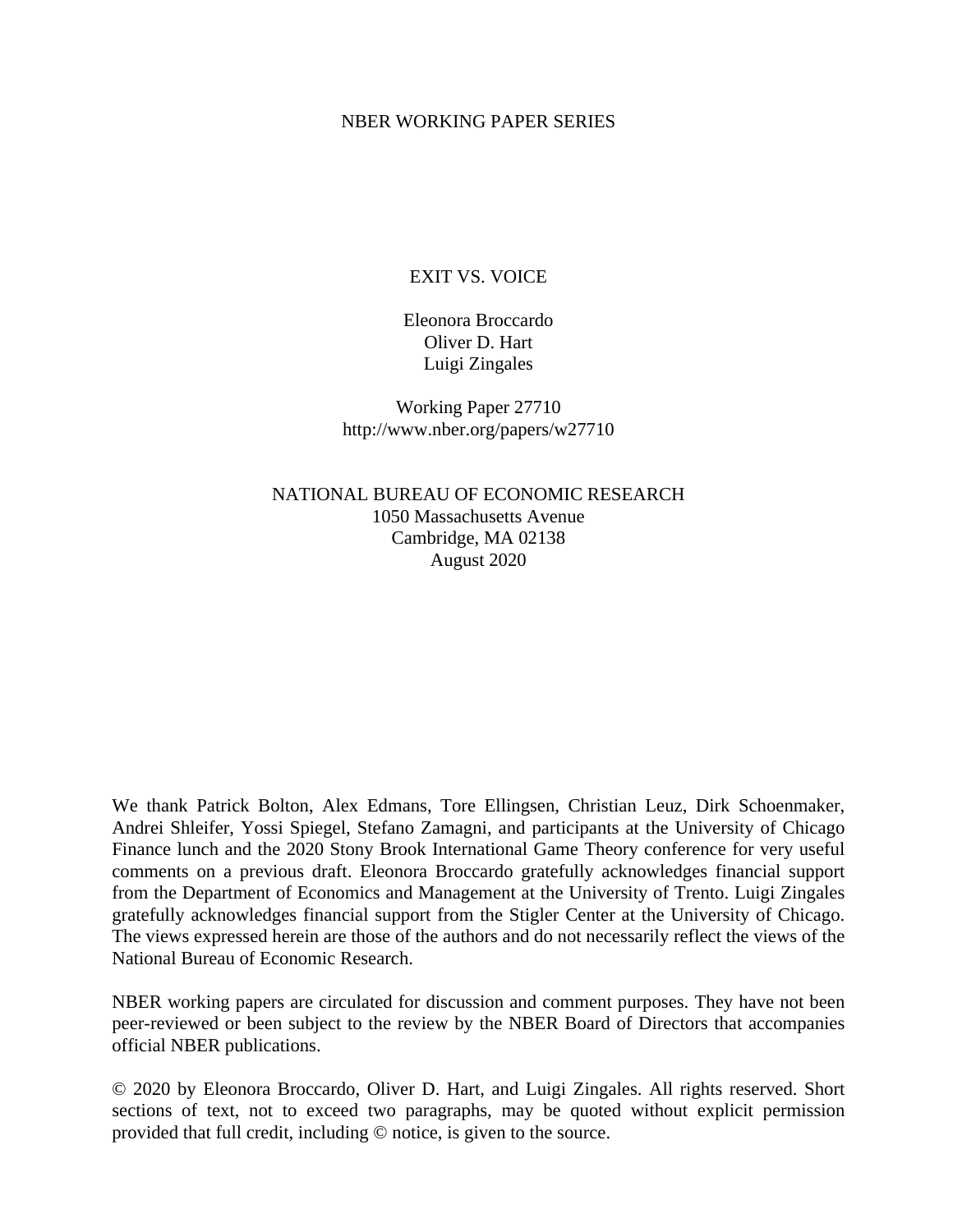Exit vs. Voice Eleonora Broccardo, Oliver D. Hart, and Luigi Zingales NBER Working Paper No. 27710 August 2020 JEL No. D02,D21,D23,D62,D64,H41,L21

# **ABSTRACT**

We study the relative effectiveness of exit (divestment and boycott) and voice (engagement) strategies in promoting socially desirable outcomes in companies. We show that in a competitive world exit is less effective than voice in pushing firms to act in a socially responsible manner. Furthermore, we demonstrate that individual incentives to join an exit strategy are not necessarily aligned with social incentives, whereas they are when well-diversified investors are allowed to express their voice. We discuss what social and legal considerations might sometimes make exit preferable to voice.

Eleonora Broccardo University of Trento Via Inama, 5 - Trento 38122 Italy eleonora.broccardo@unitn.it

Oliver D. Hart Department of Economics Littauer Center 220 Harvard University Cambridge, MA 02138 and NBER ohart@harvard.edu

Luigi Zingales Booth School of Business The University of Chicago 5807 S. Woodlawn Avenue Chicago, IL 60637 and NBER luigi.zingales@ChicagoBooth.edu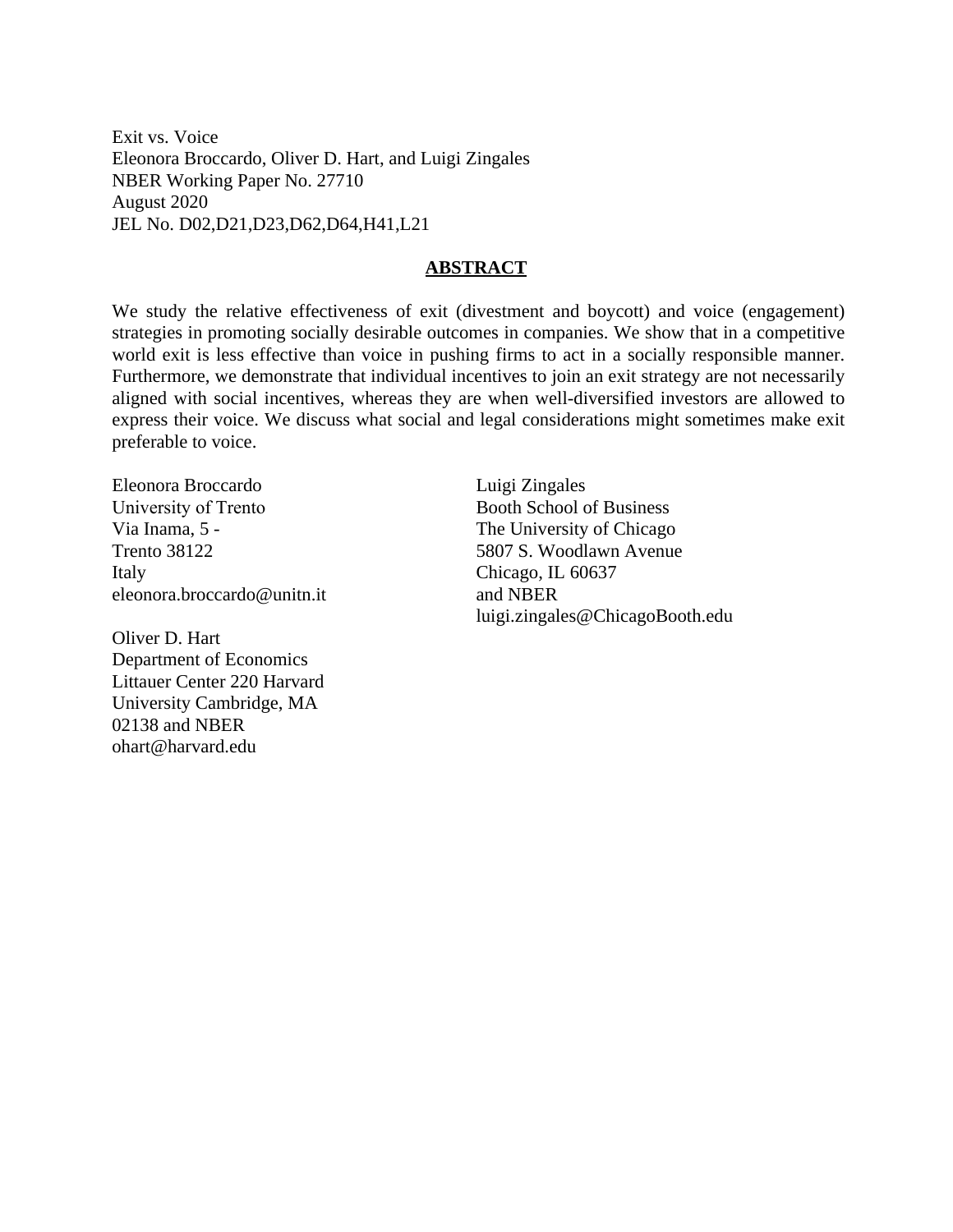#### 1. Introduction

j

In recent years, companies have come under increasing stakeholder pressure to pursue environmental and social goals. In 2019, \$20.6bn flowed to funds that explicitly divest from "nonsustainable" companies, more than 10 times the level a decade earlier (CBInsights (2020)). A recent survey suggests that 38% of Americans are currently boycotting at least one company, up from 26% only a year ago.<sup>[1](#page-2-0)</sup> In the last quarter of 2019, the term ESG (Environment, Social and Governance) was mentioned 357 times in earnings calls with CEOs versus only 49 times in the last quarter of 2016 (CBInsights (2020)).

At the same time a growing academic literature has argued that the usual presumption that firms should maximize profit or market value is no longer valid in a world where, as result of political failures either at the national or international level, externalities are not well-controlled.<sup>[2](#page-2-1)</sup> In particular, Hart and Zingales (2017) show that, to the extent a firm has a comparative advantage relative to individuals in producing a public good (or avoiding a public bad), a firm's shareholders may wish it to pursue social goals at the expense of profit. Consumers and workers may also be willing to pay a price for a firm to act in a socially responsible way.

 In this paper we analyze theoretically whether pressure by stakeholders—consumers, workers, shareholders--is likely to achieve a socially desirable outcome.<sup>[3](#page-2-2)</sup> For concreteness we focus on the case of environmental harm caused by pollution, but the paper can be applied to any public good (or bad) where it is more efficient for a firm than for an individual to contribute to the formation (or preservation) of that public good. Using Hirschman's (1970) terminology, we can describe stakeholders' choices as *exit* versus *voice*. Investors or consumers can exercise their *exit* option by divesting from polluting companies or boycotting their products; or investors can use their *voice* by voting or engaging with management. (We focus on consumer boycotts, but argue that worker boycotts are conceptually similar.)

Under standard assumptions that agents are purely selfish, we are faced with a severe free rider problem (Olson (1965)): unless an agent is large, the direct benefit she receives from any exit

<span id="page-2-0"></span><sup>1</sup> https://www.comparecards.com/blog/38-percent-boycotting-companies-political-pandemic-reasons/

<span id="page-2-1"></span><sup>2</sup> See, for example, Baron (2007), Benabou and Tirole (2010), Edmans (2020), Elhauge (2005), Graff Zivin and Small (2005), Hart and Zingales (2007), Magill et al. (2015), Mayer (2018), Morgan and Tumlinson (2019), Schoenmaker and Schramade (2019), and Stout (2012).

<span id="page-2-2"></span><sup>3</sup> Our approach should not be confused with what Bebchuk and Tallarita (2020) call "stakeholderism." Stakeholderism refers to a situation where, in making business decisions, corporate leaders take into account the well-being of stakeholders (rather than just shareholders). In contrast, we are interested in analyzing how various stakeholders (including shareholders) can persuade companies to act in a more socially responsible manner.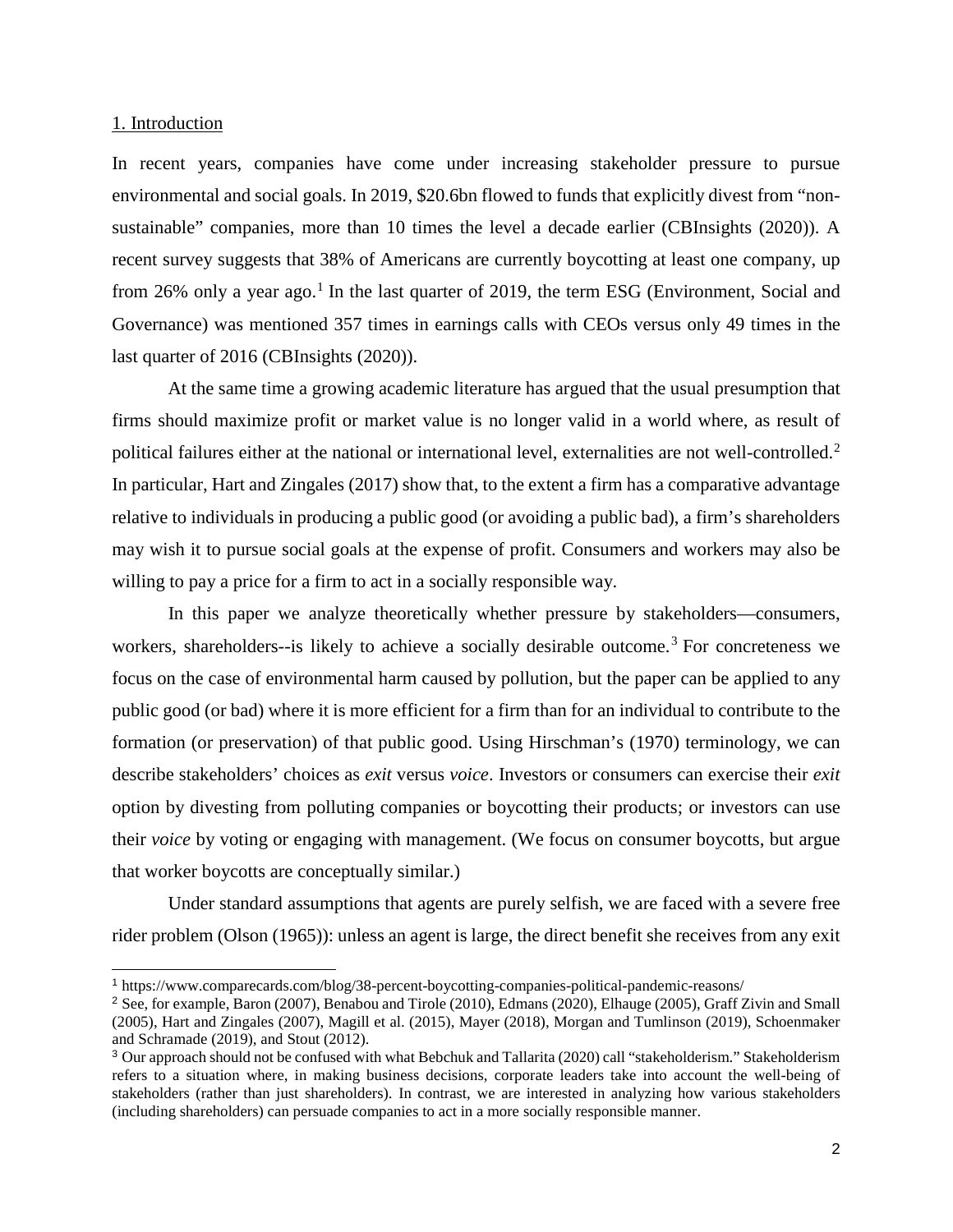or voice decision is negligible. To explain social action, we assume – consistent with empirical evidence – that some investors and consumers are socially responsible in the sense that, when they make a decision, they put a positive weight  $\lambda$  on the well-being of others affected by the decision. Other agents are purely selfish. In our model each firm can choose to be clean or dirty. A dirty firm produces environmental damage equal to *h*. [4](#page-3-0) A firm can avoid this damage by incurring an additional fixed cost  $\delta$  and becoming clean. Given our simple set-up, it is socially desirable for a firm to become clean if and only if  $h > \delta$ .

We start by computing a competitive free entry equilibrium of this economy in the absence of any environmental concerns. We then study how the equilibrium changes when environmental concerns become an issue, depending on the strategy adopted by socially responsible stakeholders.

The two exit strategies are very similar in their impact. Divestment and boycotts cause the market value of a dirty firm to fall, leading some value-maximizing managers to switch to the clean technology. However, even if we ignore the marginal incentive to participate, both exit strategies will curb pollution in a less than proportional way: If ten percent of agents divest/boycott, less than ten percent of firms become clean (an observation already made by Heinkel et al. (2001) in the divestment context). The reason is that purely selfish agents will partially offset the effects of divestment/boycotting by increasing their investment/purchases in companies shunned by socially responsible agents. In both these cases the magnitude of the response depends on the slope of the demand curve, which is driven by agents' risk tolerance for investors and by the utility of the good for consumers.

When we look at the marginal incentives to participate in an exit strategy, we find that there is no simple relationship between the individual incentive to participate and the social incentive to create clean firms. Divesting or boycotting can lead to too little or too much exit from the perspective of a benevolent planner. However, when we focus on a level of the social responsibility parameter  $\lambda$  close to what is observed in experimental evidence (Charness and Rabin (2003)), we find that the equilibrium level of exit is zero, unless pollution is extremely harmful.

-

<span id="page-3-0"></span><sup>4</sup> In this paper we assume *h* to be known. This assumption is reasonable for standard pollution (for example PFOS or Particulate matter), but not for climate change. The uncertainty about *h* generates an interesting risk management problem, analyzed in Andersson et al. (2016).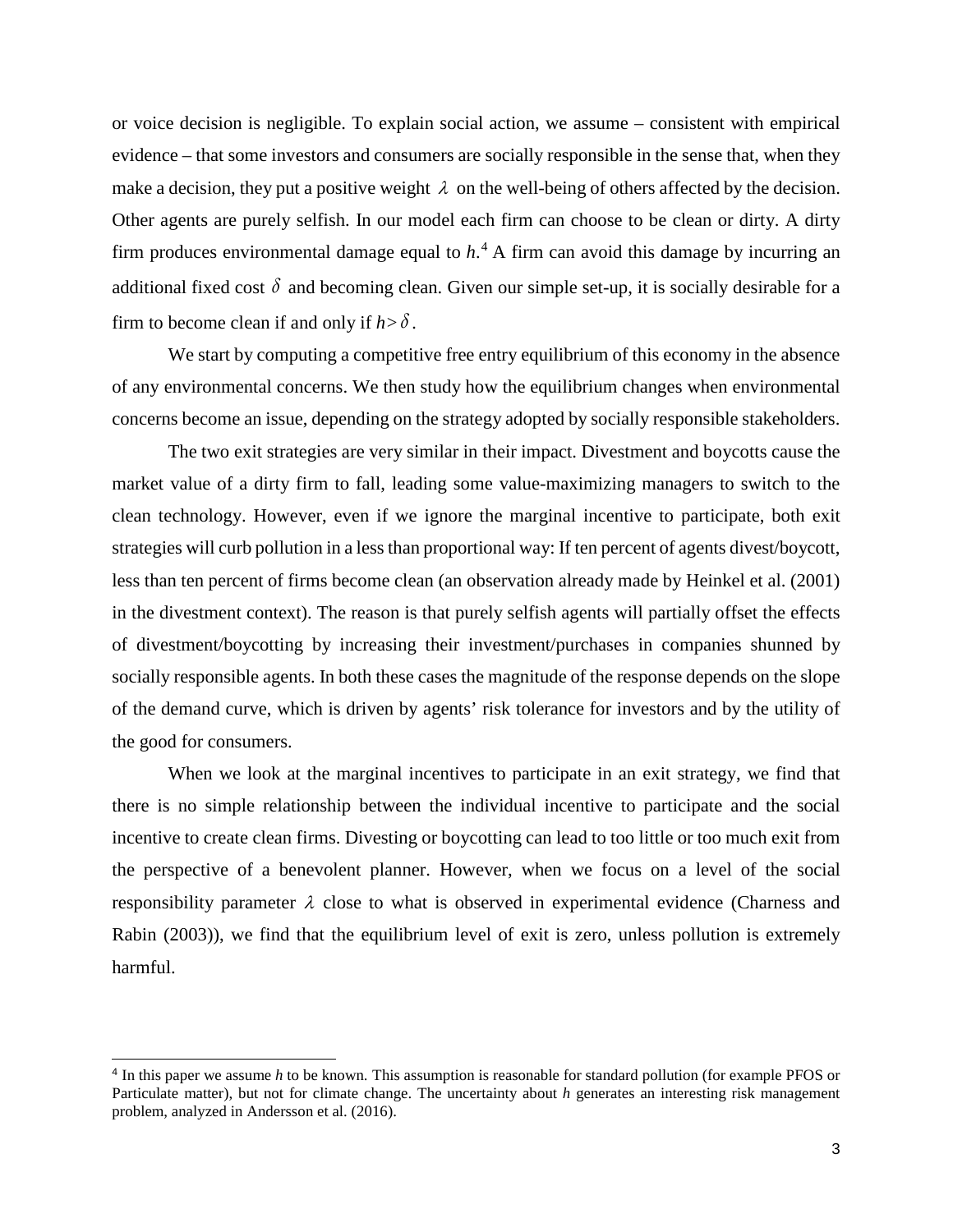We carry out our analysis under the assumption that exit decisions are common knowledge and agents can commit to them. As we explain in Section 6, in the absence of this assumption, both exit strategies become even less effective.

We then consider the voice strategy. While divesting and boycotting are fairly "institution" free", there are multiple ways to express voice, all of them highly regulated. As a starting point we abstract from any existing rule and reduce voice to a vote: shareholders are presented with the choice of whether the firm they own should be clean or dirty. The only time an individual shareholder's vote matters is when she is pivotal. Thus, as in Hart and Zingales (2017), we assume that shareholders will vote as if their vote were pivotal. A pivotal shareholder trades off the net social benefit from the clean technology, weighted by the shareholder's social parameter  $\lambda$ , against her own capital loss resulting from the choice of that technology. The net social benefit equals the reduced pollution minus the cost of generating that reduction. If shareholders are well-diversified, the personal capital loss is negligible. Thus, as long as  $\lambda$  is positive, the first effect dominates and socially responsible shareholders vote in line with a benevolent planner's goal.

In our model we assume that all socially responsible agents have the same  $\lambda$ . If we extend the model to a distribution of the social responsibility parameter  $\lambda$ , the difference between exit and voice becomes even starker: all well-diversified investors with a positive  $\lambda$  will vote for the social optimum, while only investors (consumers) with a high  $\lambda$  will divest (boycott).

In practice, putting proposals up for a proxy vote is expensive and it will not be in the interest of atomistic investors to incur the cost of doing so. We argue that mutual funds can use engagement as a marketing strategy and show that socially responsible agents will be willing to invest in a Green Fund that is committed to promoting an environmental agenda.

Taken literally, our simple model suggests that for a sufficiently large number of (moderately) socially responsible agents, the voice strategy dominates the exit one. In practice, there are several real-world frictions that might attenuate or reverse this result. We discuss them in Section 7. In spite of these frictions, it remains true that, when agents choose voice, their individual incentives are aligned with the social incentive, whereas this is not the case when they choose exit.

There is a vast literature on socially responsible investment (SRI). Benabou and Tirole (2010), Kitzmueller and Shimshack (2012), and Christiansen et al. (2019) provide very useful overviews. On the divestment side, the first formal model is Heinkel et al. (2001). Our model of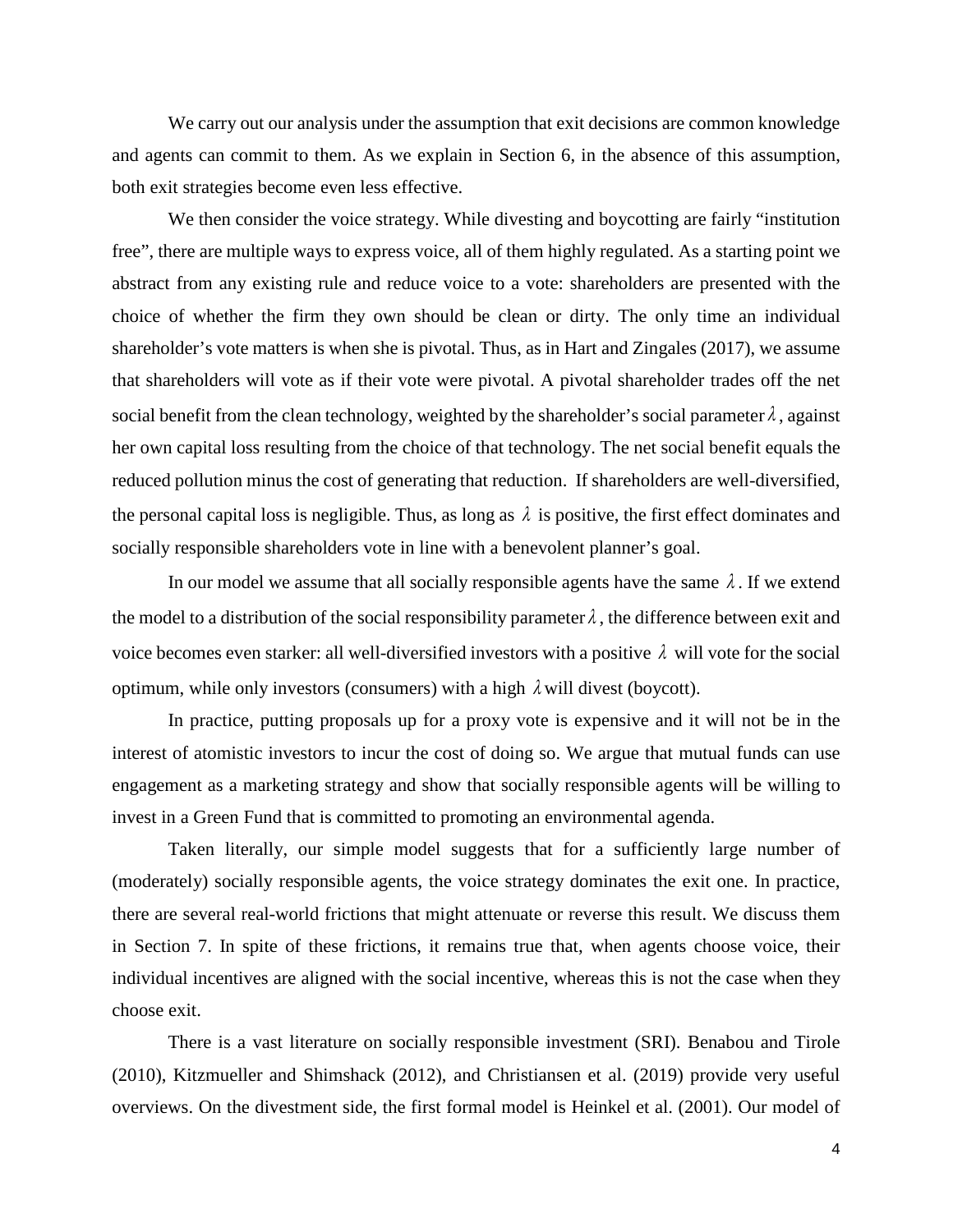divestment is similar to theirs, but with the difference that they take as given that socially responsible investors refuse to hold shares of dirty companies, whereas we suppose that socially responsible investors make the divestment decision based on the impact this decision has. Pastor et al. (2020) extend the Heinkel et al. (2001) model to derive an ESG factor in an equilibrium asset-pricing model when investors have a taste for ESG (for another paper along similar lines, see Pedersen et al. (2019)). They do endogenize the divestment decision, but under the assumption that investors are purely selfish. Graff Zivin and Small (2005) and Morgan and Tumlinson (2019) suppose that investors value public goods and pay more for the shares of firms that bundle private and public goods; see also Aghion et al. (2020) and Bonnefon et al. (2019). However, each investor is selfish in that he values his consumption of the public good and not the utility from the public good accruing to others. Baron (2007), Chowdhry et al. (2019), Gollier and Pouget (2014), and Oehmke and Opp (2020) consider the impact of divestment, but for the case of large as opposed to atomistic investors

There is also a smaller literature on consumer boycotting (see Kitzmueller and Shimshack (2012) for a survey). Boycotts can be seen as a way to redistribute surplus (see Baron (2001)), or as a way to induce companies to provide a public good (see Bagnoli and Watts (2003) and Besley and Ghatak (2007)). In Bagnoli and Watts (2003) and Besley and Ghatak (2007), each consumer is selfish in that he values his consumption of the public good and not the utility from the public good accruing to others.

There is also a vast literature on corporate social responsibility. This literature argues that companies can or should have a purpose beyond profit or value maximization*,* including to act in a socially responsible manner (e.g., Edmans (2020), Magill et al. (2015), Mayer (2018), Schoenmaker and Schramade (2019), and Stout (2012)). In contrast, we assume that some individuals are socially responsible and derive the consequences for corporate behavior, depending on the tools these socially responsible individuals have at their disposal.

The rest of the paper proceeds as follows. Section 2 describes our assumption on socially responsible investors and consumers. Section 3 presents the model. Section 4 analyzes the exit strategy, Section 5 the voice one. Section 6 covers robustness and extensions, and Section 7 includes discussion and qualifications. Section 8 concludes. An appendix considers the case of a monopolistic firm.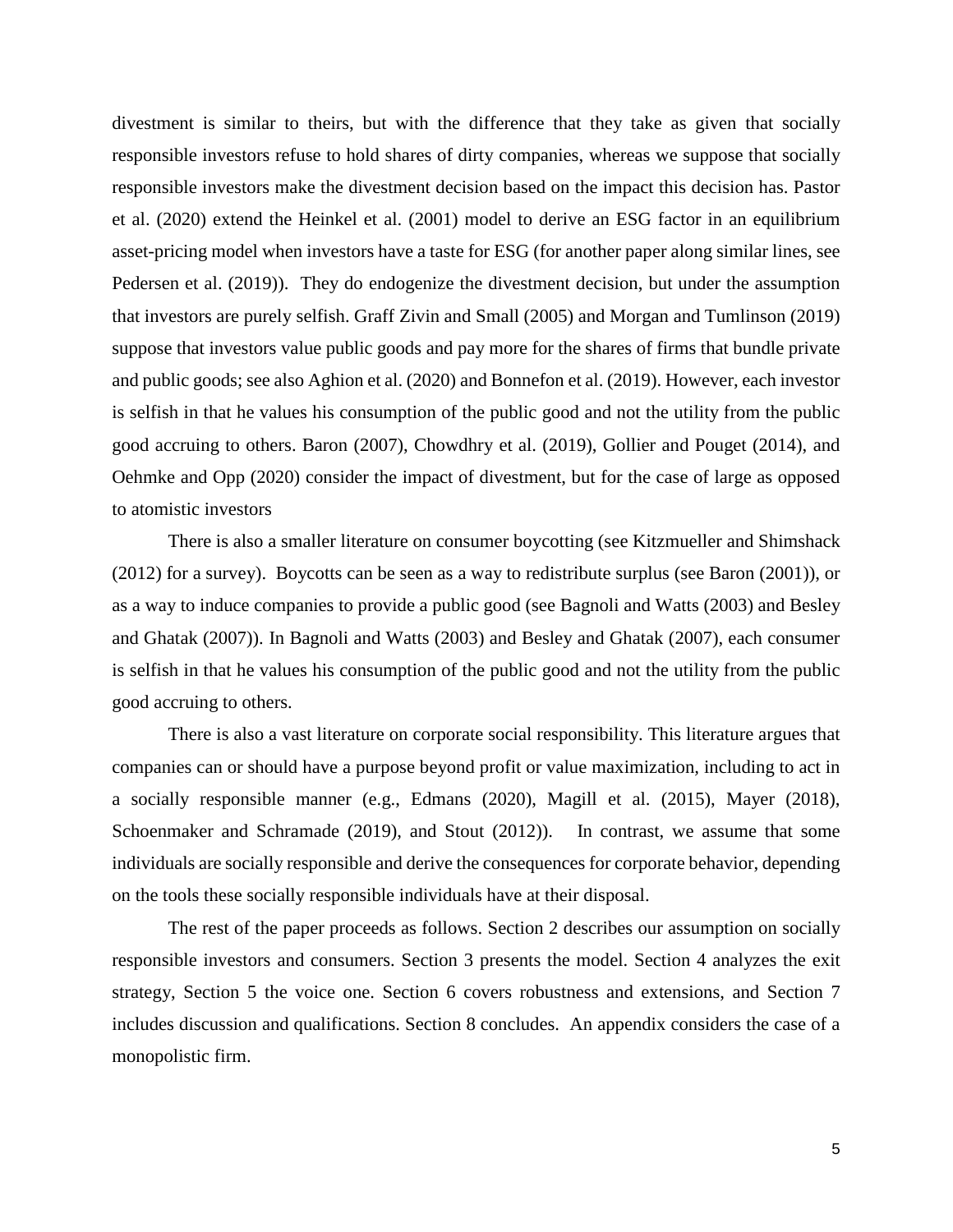## 2. Socially Responsible Investors and Consumers

Responsible investing dates back at least as far as 1758, when the Philadelphia Yearly Meeting of the Society of Friends required its members to cease and desist from slaveholding (Brown (1988)). Consumer boycotting can be traced back even further to the vegetarianism of the Jain religion (Laidlaw (1995)). The rejection of slavery by the Quakers and of animal products by the Jains was on moral grounds, and thus did not lend itself to any economic calculus. This original perspective survives in much of the contemporary socially responsible investment literature. From Heinkel et al. (2001) to Hong and Kacperczy (2009), the early literature assumes that some investors simply do not want to own certain kinds of stocks. Such an approach is appropriate for "sinful" products, like tobacco, alcohol, or prostitution, but applies less well to social concerns that are less of a moral nature. Most investors are not morally against companies that emit CO2, they would just like these companies to emit less of it. Trinity Church was not morally against Walmart, it simply wanted Walmart not to sell assault weapons, and so on.

Some of the literature on socially responsible investment and consumption departs from the purely moral view. For example, Graff Zivin and Small (2005), Morgan and Tumlinson (2019), Bagnoli and Watts (2003), and Besley and Ghatak (2007) endogenize investor and consumer choice by assuming that an individual will value a share or good based on a combination of its private characteristics and the increased harm resulting from production. However, these authors assume that individuals consider only the personal disutility of the increased harm, ignoring the impact on others. As a result, in a large economy, there will be an extreme free rider problem, leading to a large deviation between private and social optimality. Sugden (1982) convincingly argues that such a model is inconsistent with the evidence on charitable contributions. One way to mitigate the free rider problem is to introduce a "warm glow" effect, along the line of Andreoni (1989). [5](#page-6-0) In a sense this is what Pastor et al. (2020) do in assuming an individual taste for green investment. However, in Pastor et al.'s approach, investors ignore their impact on others.

In our model socially responsible individuals are altruistic in the sense that they put some weight on the utility of others. There is growing evidence in support of this assumption: see Andreoni and Miller (2002), Charness and Rabin (2002), Riedl and Smeets (2017), Brodback et

j

<span id="page-6-0"></span><sup>5</sup> Another way is to introduce reciprocal behavior along the lines of Sugden (1984).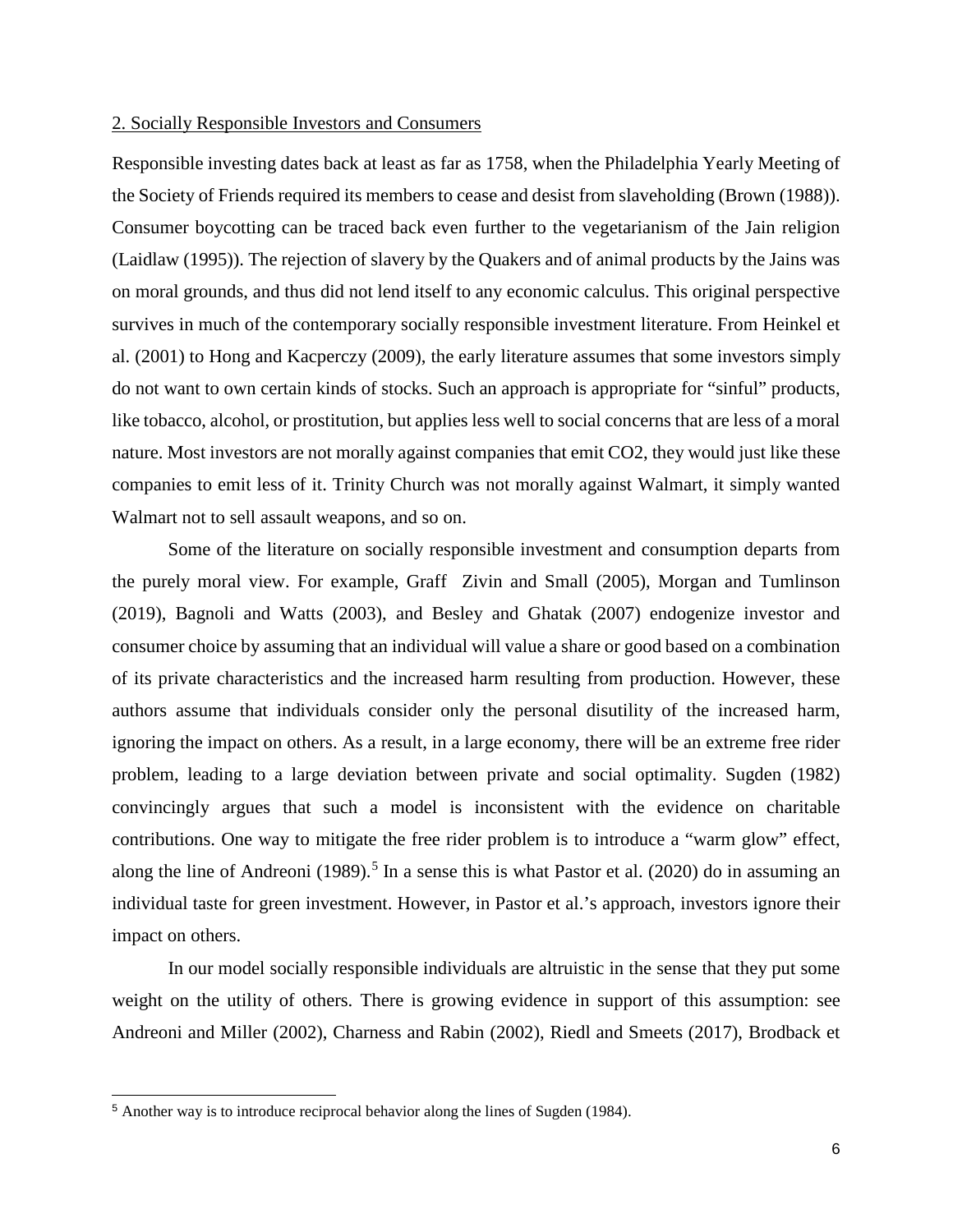al. (2019), and Bauer et al. (2020).<sup>[6](#page-7-0)</sup> We adopt Hart and Zingales (2017)'s formulation: we assume that, in making a decision, an individual puts weight  $\lambda \in [0,1]$  on the welfare of those affected by the decision, where  $\lambda$  reflects her degree of social responsibility.<sup>[7](#page-7-1)</sup> Consider, for example, the decision to wear a facemask to protect others from the risk of being infected, when this decision is not mandatory. An individual will compare the private cost of her decision, say 10, with the social benefit of the decision, say 50, where the latter is weighted by  $\lambda$ . If  $\lambda > \frac{1}{2}$ 5  $\lambda > \frac{1}{2}$ , she will wear a mask, if not she will not.<sup>[8](#page-7-2)</sup>

With socially responsible individuals as we model them, the free rider problem is mitigated. This point can be illustrated with an example. Imagine that one individual by spending I dollars in water filtration can increase the water quality of a lake by  $f(I)$ , a benefit that is shared equally among *N* individuals along the lake (including himself). If the individual is purely selfish he will maximize

$$
\frac{f(I)}{N}-I,
$$

yielding the first order condition

$$
f'(I) = N.
$$

As *N* increases the underinvestment in the public good becomes more severe. Now consider the possibility that the individual is socially responsible, in the sense that he puts a positive weight  $\lambda$ on the utility of others. He will then maximize:

$$
\frac{f(I)}{N} - I + \lambda(N-1)\frac{f(I)}{N},
$$

which yields the first order condition:

j

$$
f'(I) = \frac{1}{\frac{1}{N} + \frac{N-1}{N}\lambda}.
$$

<span id="page-7-0"></span><sup>6</sup> Andreoni and Miller (2002) and Charness and Rabin (2002) find support for such preferences in lab experiments. A preference for socially responsible investment has also been found in field experiments in situations where this preference yields lower expected returns (Bauer et al. (2020)) and Riedl and Smeets (2017)). This preference is positively correlated with the degree of altruism (Broadback et al. (2018)). Such a preference is also consistent with the lower return of impact funds (Barber et al. (2020)).

<span id="page-7-1"></span><sup>7</sup> For similar formulations, see Acquatella (2020), Besley and Ghatak (2018), and Frydlinger and Hart (2019).

<span id="page-7-2"></span><sup>&</sup>lt;sup>8</sup> Consistent with our model, U.S. counties with higher civic capital (which can be interpreted as a higher  $\lambda$ ) wear masks more frequently and socially distance more; see Barrios et al. (2020).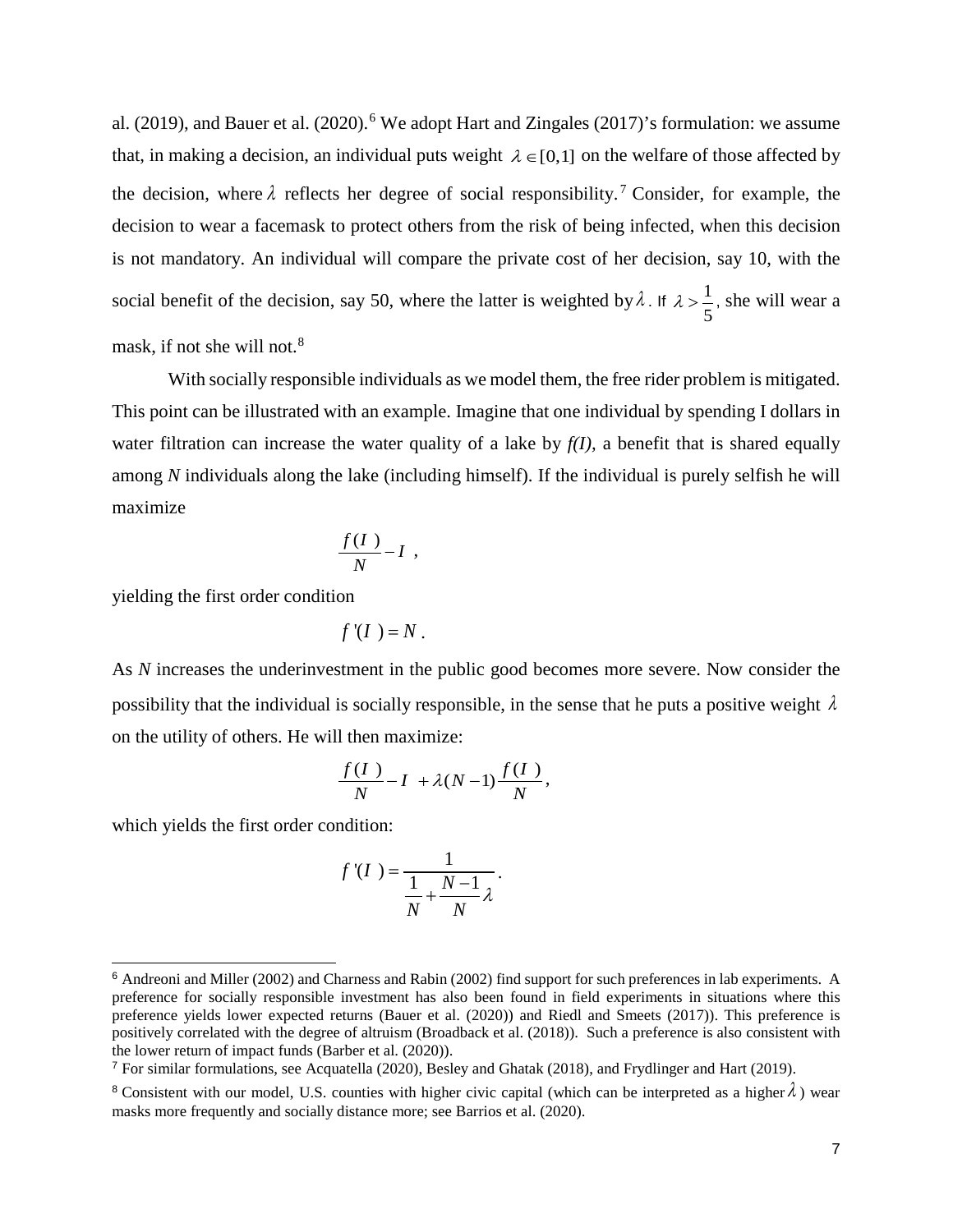For *N* large the above condition is

$$
f'(I)=\frac{1}{\lambda}.
$$

Not surprisingly, if  $\lambda$  equals 1 we get the first best. If  $\lambda < 1$ , we get more investment than in the purely selfish case, as long as  $\lambda$  is bounded away from zero.

 As in Hart and Zingales (2017), we assume that the socially responsible component enters at the time a decision is made, but not after the decision is made.<sup>[9](#page-8-0)</sup> We adopt this assumption to avoid double counting in the aggregate welfare function. With  $\lambda = 0$ , the aggregate welfare function is equal to

$$
f(I) - I
$$
.

If we added the socially responsible component, the social welfare function would become

$$
f(I) - I + \lambda \frac{N-1}{N} f(I).
$$

Thus, we would be double counting the utilities of the agents. However, in our context we do not think that incorporating the socially responsible component into the social welfare function would substantially change our results.

 One interesting question is how broad is the group of people whose welfare enters a socially responsible individual's calculations: does it include people in one's neighborhood, the whole town, the whole country, or the whole world? The answer depends upon the socially responsible perspective of an individual and what she considers her relevant community. In this paper, we assume that the community includes everyone affected by the pollution.

#### 3. The Model

j

## *3.1 The case where pollution is not a problem*

Consider a three-date economy, as shown in Figure 1. At date 0 entrepreneurs can set up firms. Production decisions are made at date 1. Production and consumption take place at date 2. Entrepreneurs care only about money and have zero wealth. A fraction  $0 < \pi \leq 1$  of investors and of consumers are socially responsible, with  $0 < \lambda \le 1$  (for simplicity, they all have the same  $\lambda$ ).

<span id="page-8-0"></span><sup>9</sup> Acquatella (2020) and Frydlinger and Hart (2019) make a similar assumption.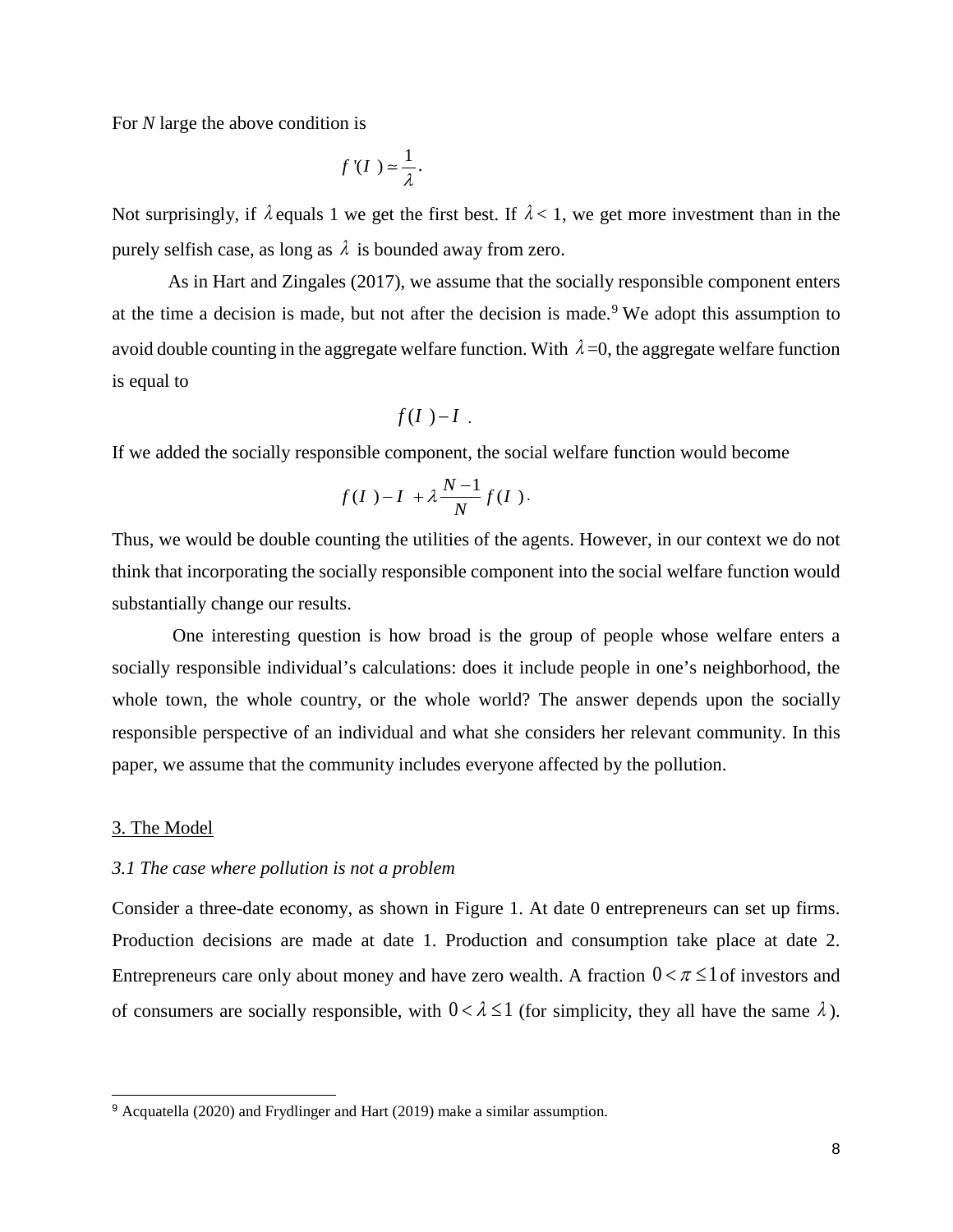The rest are purely selfish ( $\lambda$ =0). We assume that consumers and investors are different (investors do not consume firms' output and consumers do not invest).

At date 0 pollution is not an issue (and is not expected to be an issue). There is a set-up cost *F* for each firm, and each firm has a capacity constraint equal to one. After the set-up cost has been sunk, there is an additional cost of production *C*, incurred at date 2. The expected value of *C*  is zero (up to the capacity constraint), but *C* is uncertain. We suppose

$$
(3.1) \tC = \varepsilon,
$$

where  $\varepsilon$  is an aggregate shock, which is normally distributed with mean 0 and variance  $\sigma^2$ . The value of  $\varepsilon$  is learned only at date 2. Note that we assume that the shock is an aggregate one to capture the limited risk bearing capacity of investors. However, there could also be an idiosyncratic component of the shock, which would explain why investors diversify their portfolios across firms. Figure 1: Timeline



Entrepreneurs cover the date 0 set-up cost *F* by issuing shares to investors. Investors have an exponential utility function

$$
(3.2) \t\t\t U = -e^{-\gamma\omega} ,
$$

where  $\omega$  is their final wealth. Investors hold the shares until date 2, when output is sold and profit is realized. However, at date 1 there can be some portfolio rebalancing.

We will study a competitive free entry equilibrium. We normalize the number of investors to be one. Of course, a one investor economy is not competitive. Therefore, in order to make the economy competitive, we will replicate it, as described below.

 Assume that the product market consists of a homogenous good (whose origin can be easily determined, e.g., electricity). Normalize the number of consumers to be one, and suppose that the consumer's utility function is

(3.3) 
$$
U = \rho q - \frac{1}{2} \tau q^2 - p q,
$$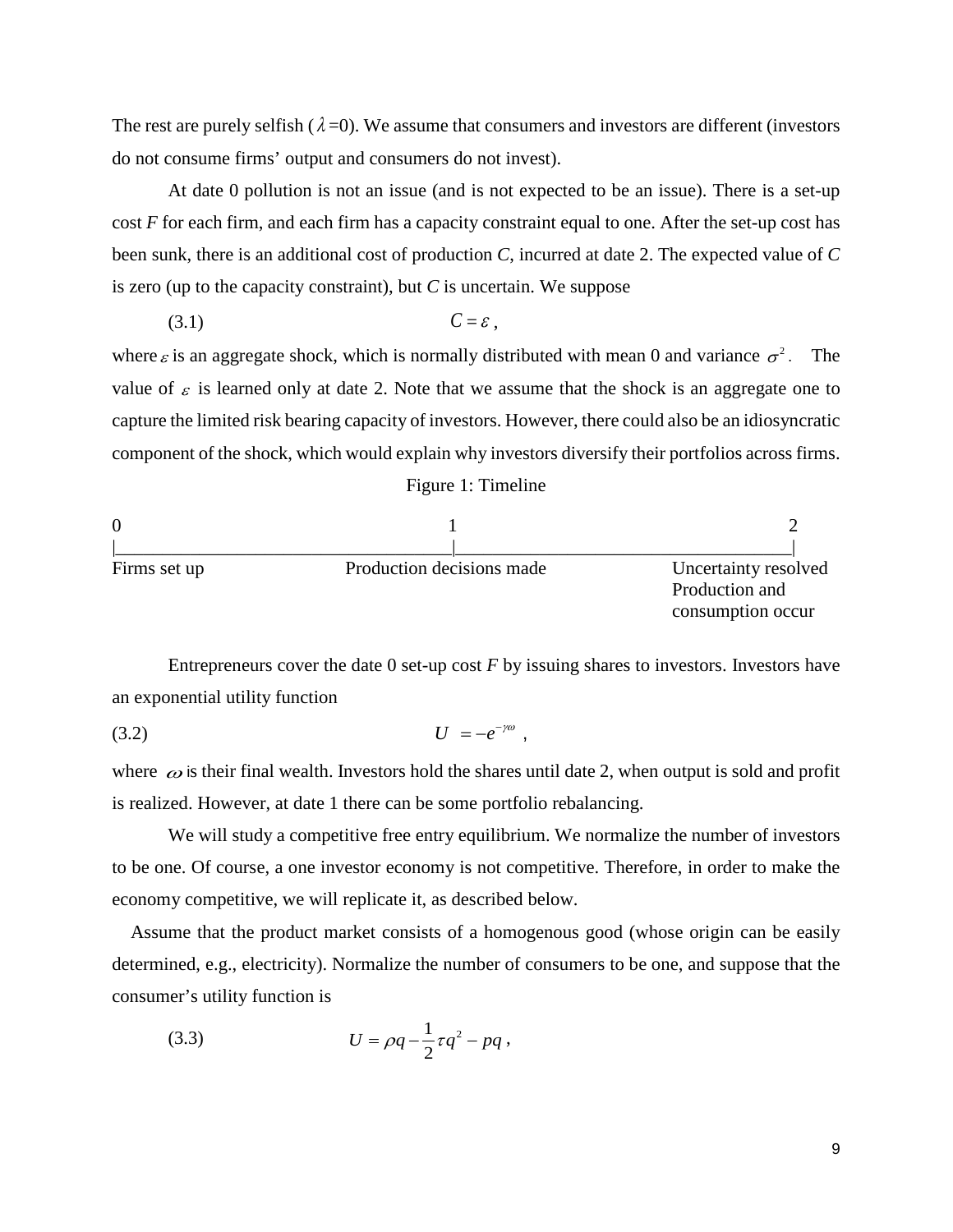where the third term is the cost of buying *q* units of the good at price *p*. The maximization of this utility leads to the following demand curve,

$$
(3.4) \t\t\t p = \rho - \tau q
$$

or

$$
(3.5) \t\t q = \frac{\rho - p}{\tau}.
$$

Output is sold in a competitive market. Production decisions are made at date 1. Each firm produces up to its capacity constraint of one since price exceeds the expected value of *C*, which is zero. Thus total supply equals *N*, where *N* is the number of firms set up at date 0, and equilibrium in the date 2 goods market is given by

$$
(3.6) \t\t N = \frac{\rho - p}{\tau}.
$$

Each firm's date 2 profit is

$$
(3.7) \quad \tilde{\Pi} = p - \varepsilon = \rho - \tau N - \varepsilon \,,
$$

and expected profit is

$$
(3.8)\qquad \qquad \Pi = \rho - \tau N.
$$

 Consider the investor's date 0 portfolio decision. Assume that the investor can borrow and lend at a zero rate of interest between dates 0 and 1 and dates 1 and 2. In a free-entry equilibrium the market value of each firm at date 0 must be *F* since otherwise firms would enter or exit*.* The total return for the investor at date 2 is therefore  $x\tilde{\Pi} - xF$ , where *x* is his investment level and we normalize the investor's initial wealth to be zero. This return has a certainty equivalent given by

(3.9) 
$$
CE = x(\Pi - F) - \frac{1}{2} \gamma x^2 \sigma^2.
$$

The investor's demand for shares at date 0 will be given by the *x* that maximizes this certainty equivalent. Thus,

$$
(3.10) \t\t x = \frac{\Pi - F}{\gamma \sigma^2}.
$$

In what follows we will assume that the investor holds all firms pro rata (his portfolio is fully diversified).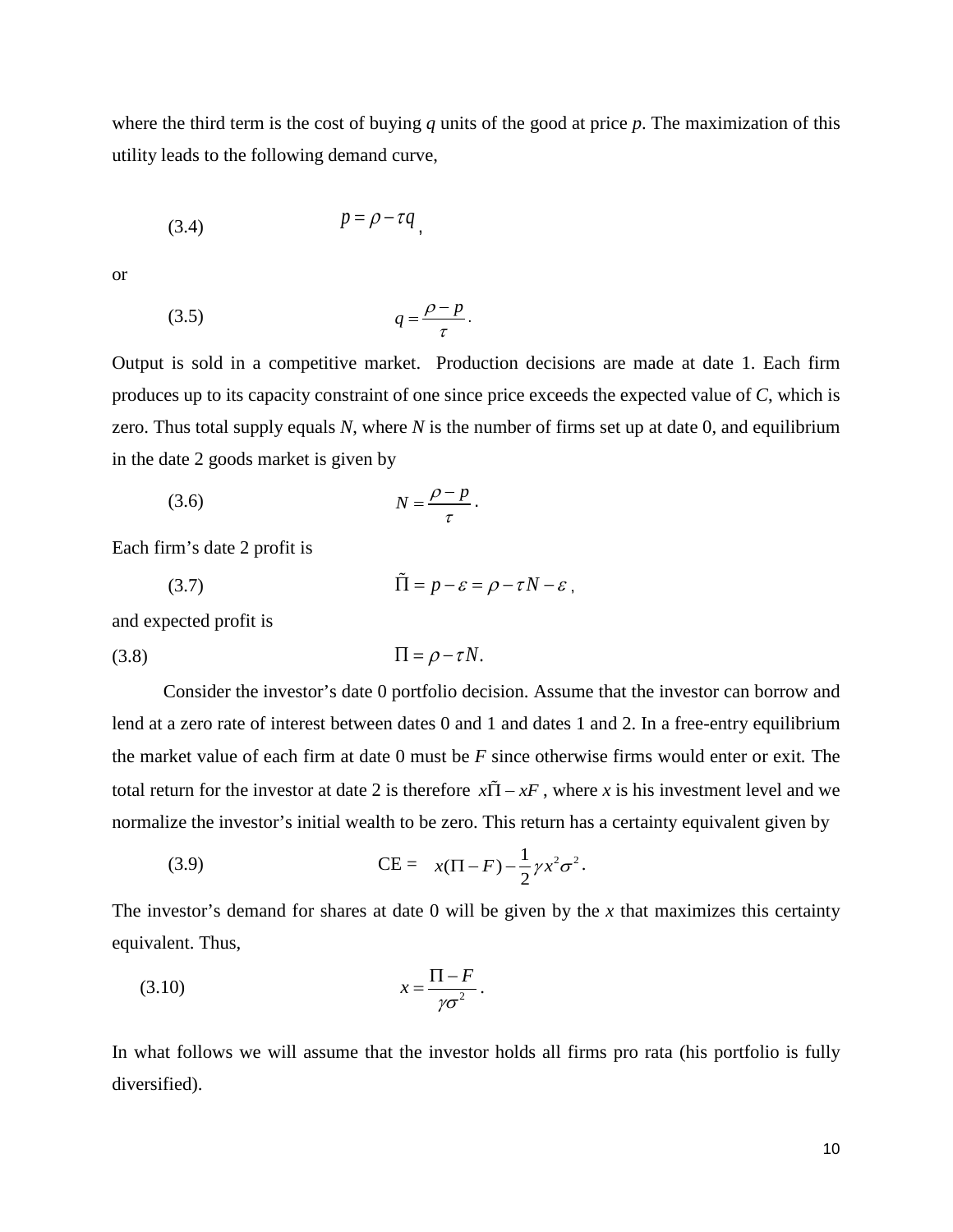(3.10) provides the total demand for firms' shares. The total supply is equal to *N*. Hence, for the stock market to clear at date 0 we must have

$$
\frac{\Pi - F}{\gamma \sigma^2} = N.
$$

Using (3.8), we obtain

$$
(3.12)\t\t\t N = \frac{\rho - F}{\gamma \sigma^2 + \tau}.
$$

This is the equilibrium number of firms that will set up at date  $0.^{10}$  $0.^{10}$  $0.^{10}$  From now on we assume  $\rho > F$ , so *N>*0*.* For future reference, it is useful to derive the formula for the certainty equivalent at the optimal investment level *x*. This is obtained by substituting (3.10) into (3.9):

(3.13) 
$$
CE = \frac{1}{2} \frac{(\Pi - F)^2}{\gamma \sigma^2} = \frac{1}{2} \frac{(\rho - \tau N - F)^2}{\gamma \sigma^2}.
$$

#### *3.2 Replica economy*

-

The economy as it stands is not competitive. To make it so we replicate the investor and consumer sectors. In the replica economy there are *r* investors with the above investor preferences and *r* consumers with the above consumer preferences. It is easy to see that the equilibrium number of firms will be *Nr*, where *N* is given by (3.12). For large *r* each investor, consumer and firm is small relative to the aggregate economy and so has little influence on market prices. In other words, for large *r* the economy is approximately perfectly competitive.<sup>11</sup>

In what follows we will have the replica economy in mind even though we will not always be explicit about it. When we study the effects of individual divestment, boycott and engagement decisions the replica economy will be particularly relevant.

#### *3.3 Pollution Becomes a Problem at Date 1*

<span id="page-11-0"></span><sup>10</sup> We ignore the fact that the solution to (3.12) may not be an integer. This will become unimportant in the replica economy described below when r is large.

<span id="page-11-1"></span><sup>11</sup> For details, see, e.g., Mas-Colell, Whinston, and Green (1995).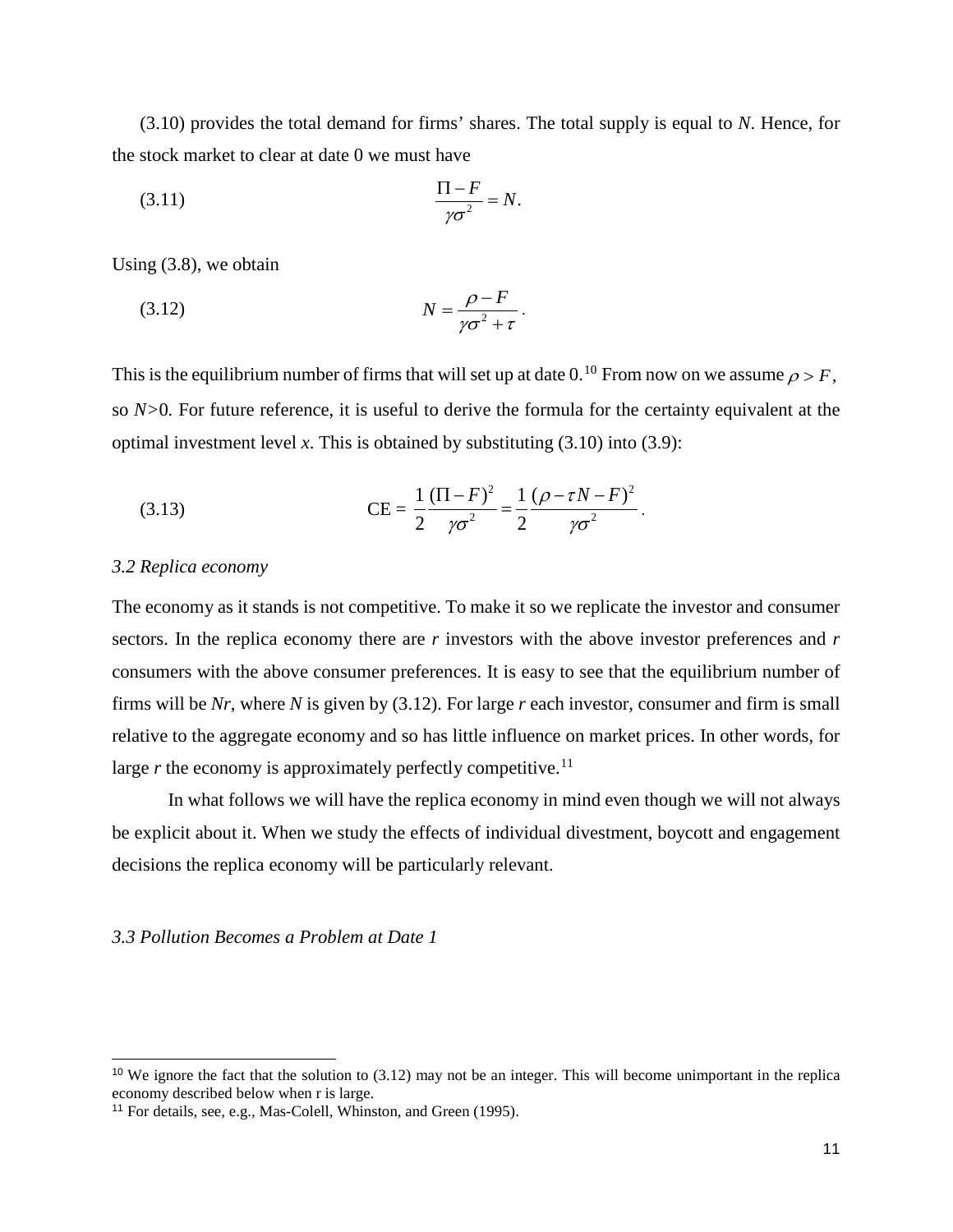Suppose that at date 1 pollution becomes a problem (to emphasize, this eventuality is unanticipated at date 0).<sup>[12](#page-12-0)</sup> Operating with the existing technology (which we will now label dirty), each firm produces harm *h* >0 to the environment at date 2. We assume that the total harm from a single firm stays the same as the economy is replicated (replication simply makes the economy more competitive). Consistent with this, we suppose that each of the *r* investors and the *r* consumers experiences the harm from a single firm equally, that is, each individual's utility is reduced by  $\frac{h}{2r}$ . *r*

A firm can avoid polluting by incurring an additional fixed cost  $\delta$  at date 1; this fixed cost comes out of date 2 profits. We call the firms that decide to pay this cost "clean". Thus, the cost of a clean *C* firm is

$$
(3.14) \tCC = \delta + \varepsilon ,
$$

while the cost of a dirty *D* firm is as before

$$
(3.15) \t CD = C = \varepsilon.
$$

If all investors and consumers are purely selfish ( $\lambda = 0$ ), the existence of pollution will not change any production or investment decision significantly when *r* is large: it will only reduce the utility of each agent by  $\frac{Nh}{2r}$ *r* . The reason is simple. As  $r \rightarrow \infty$ , the pollution impact of any production and investment decision on each individual converges to zero. So, nobody internalizes the pollution externalities, as in Pastor et al. (2020). As we will see shortly, this is not the case when people are socially responsible. In this case, the outcome depends upon the strategy adopted by socially responsible investors and consumers. Before analyzing this, however, we need to consider what a benevolent planner would do, so that we have an appropriate benchmark.

## *3.4 Benevolent Planner's Response to Environmental Damage*

As a benchmark, we derive a benevolent planner's solution in a world *where all investors and consumers are purely selfish*. The number of firms *N* that entrepreneurs have set up at date 0 is given at date 1. However, a benevolent planner can dictate what technology—clean or dirty—each firm should adopt at date 1, that is, she can choose the proportion of clean firms  $\phi = \frac{n_c}{N}$ . Assume that this is the *only* instrument at the planner's disposal. That is, the planner chooses  $\phi$  and then

j

<span id="page-12-0"></span><sup>12</sup> We consider a rational expectations equilibrium in Section 6.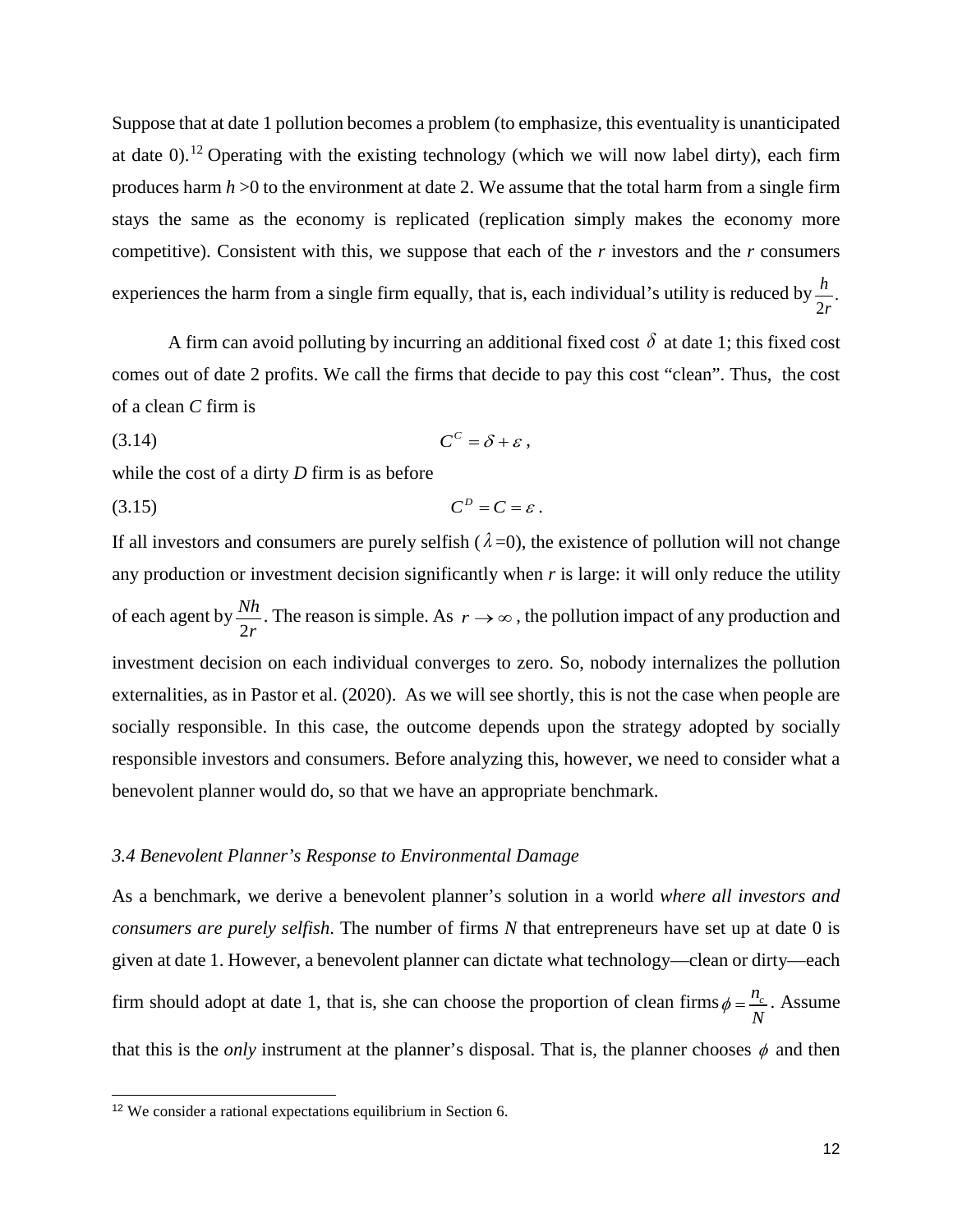lets the date 1 stock market and the date 2 product market clear. The question is at what level will she set  $\phi$ .

We suppose that the planner's objective is to maximize the sum of investor and consumer surplus, net of the harm imposed by pollution. Since the number of firms *N* is given, consumer surplus is independent of  $\phi$ . The reason is that each firm produces one unit whether it is clean or dirty as long as *p* exceeds the expected value of  $\delta + \varepsilon$ , which we will now assume:

$$
(3.16) \t\t \t\t \rho-\tau N \geq \delta.
$$

To derive investor utility we need to compute the investors' return at date 1 after the planner sets the proportion of clean firms at  $\phi$  and investors freely re-optimize their investment choices.

Let the equilibrium prices of the two types of firms be  $V_c$  and  $V_d$ . The gross return of a clean firm is  $\delta$  less than that of a dirty firm. Thus, in order to ensure that (purely selfish) investors stay invested in both kinds of firms at date 1 we must have

$$
(3.17) \t\t V_c = V_d - \delta.
$$

The return of an investor at date 2 is

(3.18) 
$$
x(\tilde{\Pi} - V_d) + x_0 \left[ \phi V_c + (1 - \phi) V_d \right] - x_0 F,
$$

where *x* is her date 1 portfolio holding. The first term reflects the fact that the net return on her investment is  $\tilde{\Pi} - V_d = \tilde{\Pi} - \delta - V_c$ . In the second and third terms  $x_0$  is the portfolio holding chosen at date 0 (given by (3.10)). The second term reflects the fact that a fraction  $\phi$  of the firms the investor owns have become clean, and the third term is the original cost of the date 0 investment.

The certainty equivalent of this return is

(3.19) 
$$
CE = x(\Pi - V_d) + x_0 \left[ \phi V_c + (1 - \phi) V_d \right] - x_0 F - \frac{1}{2} \gamma x^2 \sigma^2,
$$

and so the investor's date 1 choice of *x* will satisfy

$$
(3.20) \t\t\t x = \frac{\Pi - V_d}{\gamma \sigma^2}.
$$

The condition for date 1 stock market equilibrium is  $x = N$ , which combined with (3.11) yields

$$
(3.21) \t\t V_d = F.
$$

Thus,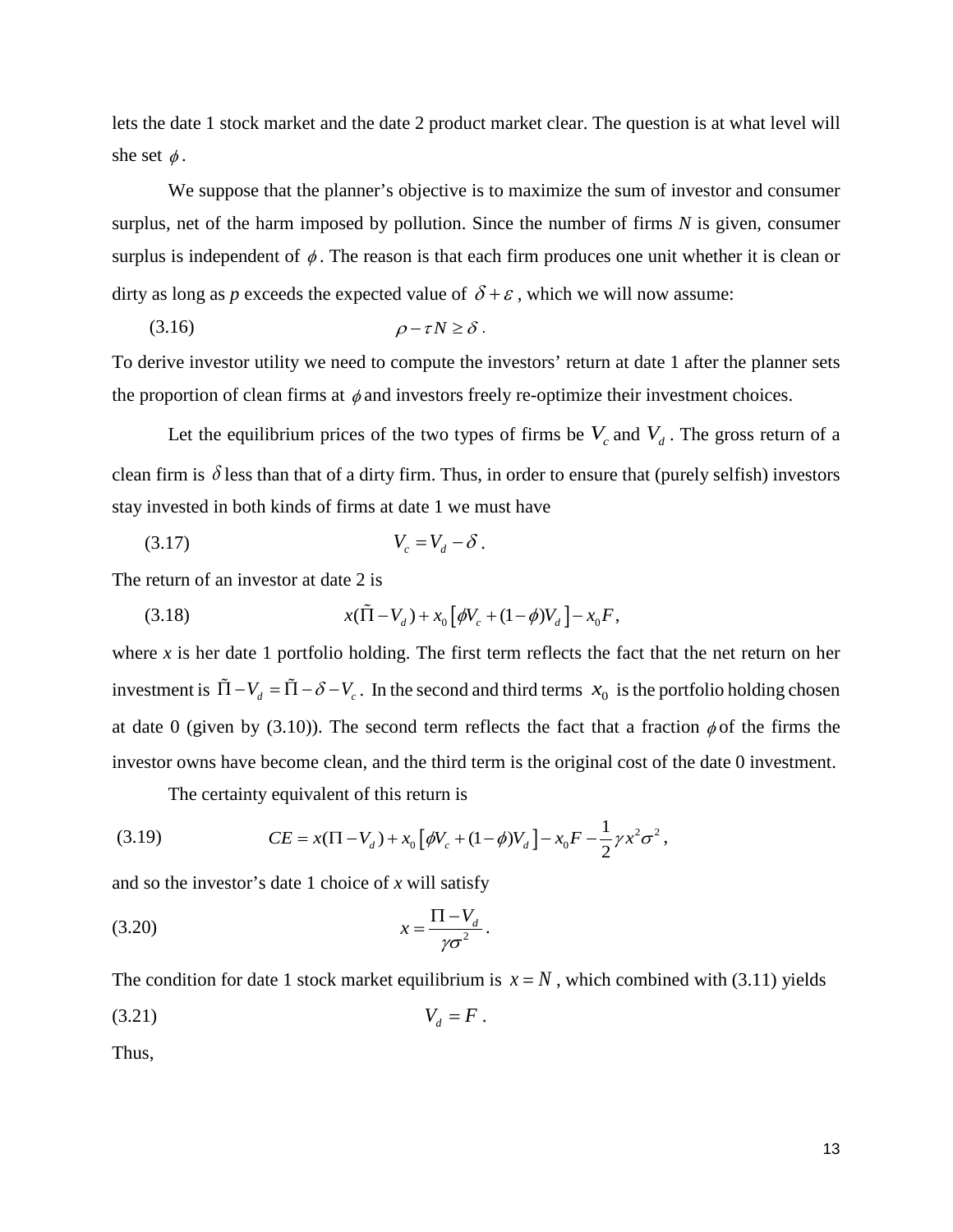(3.22)  
\n
$$
CE = \frac{(\Pi - F)^2}{2\gamma\sigma^2} - \phi \delta x_0
$$
\n
$$
= \frac{(\Pi - F)^2}{2\gamma\sigma^2} - \phi \delta \frac{(\Pi - F)}{\gamma\sigma^2}.
$$

By choosing  $\phi N$  clean firms, the planner will cause the total amount of pollution to be  $(1 - \phi)Nh$ . Thus, the planner will maximize

(3.23) 
$$
\left[\frac{(\Pi - F)^2}{2\gamma\sigma^2} - \phi\delta \frac{(\Pi - F)}{\gamma\sigma^2} - (1 - \phi)Nh\right]
$$

with respect to  $\phi$ . Recall that  $\Pi = \tau - \rho N$ , which is independent of  $\phi$ . We obtain a bang-bang solution (either  $\phi = 0$  or  $\phi = 1$ ) depending on whether

$$
\delta \frac{(\Pi - F)}{\gamma \sigma^2} > or < Nh.
$$

Using (3.11), this boils down to

$$
(3.25) \t\t\t \delta > or < h.
$$

This is very intuitive. If  $\delta > h$ , the cost of avoiding pollution is bigger than the cost of pollution itself and thus all firms should use the dirty technology ( $\phi = 0$ ). By contrast, if  $\delta < h$  the cost of avoiding pollution is less than the cost of polluting and all firms should be clean ( $\phi$ =1).

#### 4. Exit Strategies

#### *4.1 Divesting*

We now analyze what happens when there is no planner (or government) and social action is left to individual investors or consumers. We consider first the strategy of divestment by investors. Assume that a mass  $\mu \leq \pi$  of socially responsible investors announce that they will hold shares only in *C* firms. We suppose that this announcement is visible and that investors can commit to their divestment decision (we return to this issue in Section 6). We want to determine whether this outcome can be sustained. To this end we first derive the product market and capital market equilibrium under the assumption that a mass  $\mu$  of socially responsible investors will divest from dirty firms. Then, we check that each socially responsible investor does indeed want to divest (that is, we are at a Nash equilibrium). In this subsection we assume that there is no consumer boycott.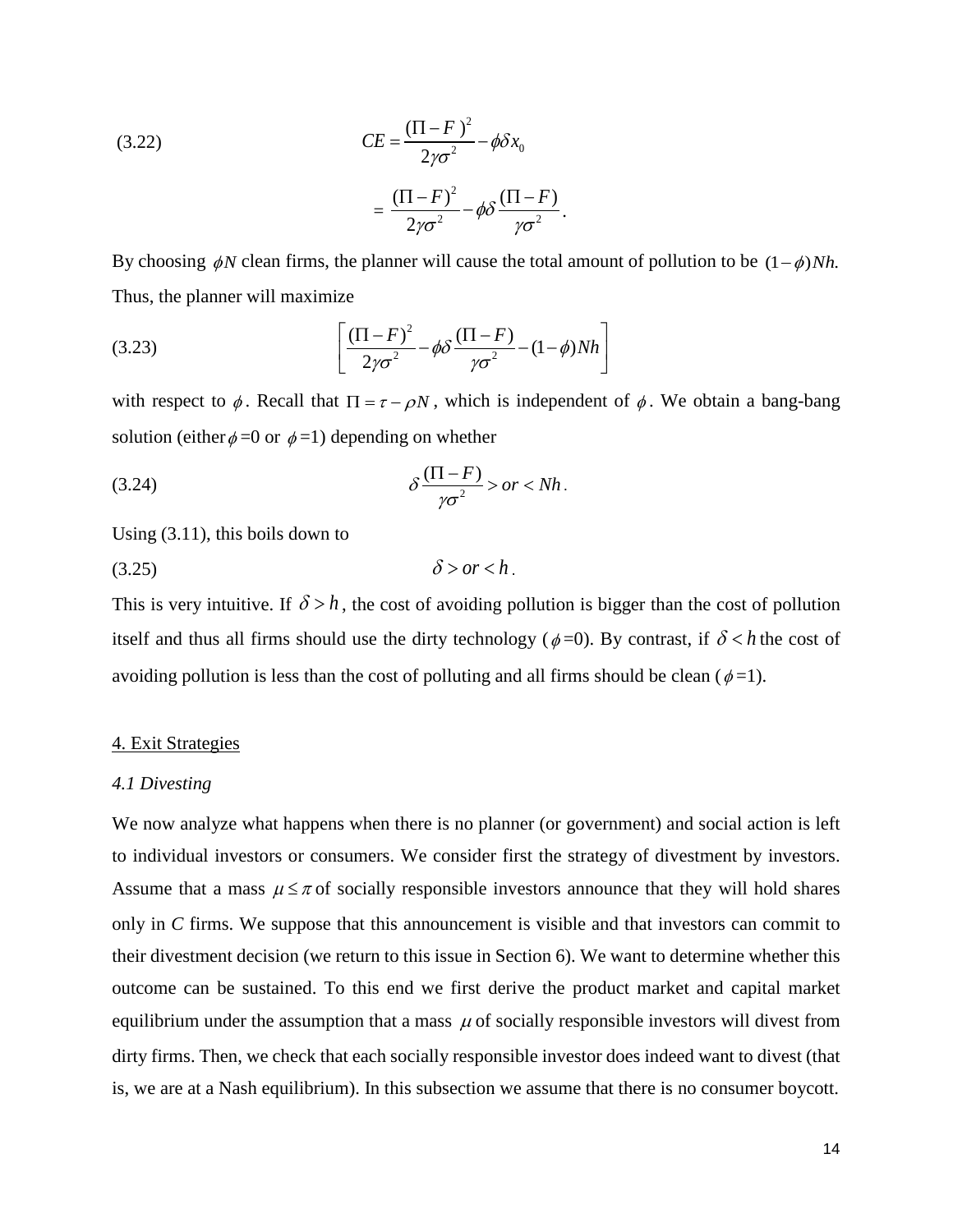We suppose that at date 1 firms are run by value-maximizing managers. One can imagine that (before there were any environmental concerns) initial entrepreneurs designed an incentive scheme to encourage managers to maximize market value at date 1 in order to obtain the highest valuation at date 0. Note that initial entrepreneurs are not well-diversified and so they want to maximize the value of their own company, not the joint value of all companies, as the common ownership literature suggests (see Azar et al.  $(2018)^{13}$ .

Value maximization implies that in the date 1 equilibrium C and D firms must have the same value *V*, otherwise there would be switching. <sup>[14](#page-15-1)</sup> Let  $n_c$  be the number of clean firms and  $n_d = N - n_c$  the number of dirty firms.

For divestors, the analogy of (3.10) is

$$
(4.1) \t\t x = \frac{\Pi - \delta - V}{\gamma \sigma^2},
$$

since C firms yield expected profits  $\Pi$  –  $\delta$ , rather than  $\Pi$ , and cost V. Since divestors represent a mass  $\mu$  of investors, their demand for clean firms is

(4.2) 
$$
\mu x = \mu \left( \frac{\Pi - \delta - V}{\gamma \sigma^2} \right).
$$

The rest of the market will not invest in clean firms since they are less profitable, but equally expensive. Hence, (4.2) represents the total demand for clean firms, and we must have

(4.3) 
$$
\mu \left( \frac{\Pi - \delta - V}{\gamma \sigma^2} \right) = n_c \quad .
$$

-

<span id="page-15-0"></span><sup>&</sup>lt;sup>13</sup> We consider the possibility of socially responsible entrepreneurs in Section 6. In this paper we do not discuss how incentive contracts can affect the ESG decision of managers; on this, see Davies and Van Wesep (2018).

<span id="page-15-1"></span><sup>&</sup>lt;sup>14</sup> An interesting question is whether a purely selfish investor could take advantage of the fact that clean and dirty firms have the same price, but different expected profitability, by short selling one and using the proceeds to invest in the other. The feasibility of this strategy depends on whether socially responsible investors are willing to lend shares to short sellers and whether they are willing to accept borrowed shares as "bona fide" clean shares. In our model, where socially responsible investors care about their impact, the answer to both questions is negative. A socially responsible investor, who accepts a lower return for a greater cause, would be foolish to lend his shares to a speculator who undoes his strategy without fully compensating him. The same is true for an investor buying lent shares.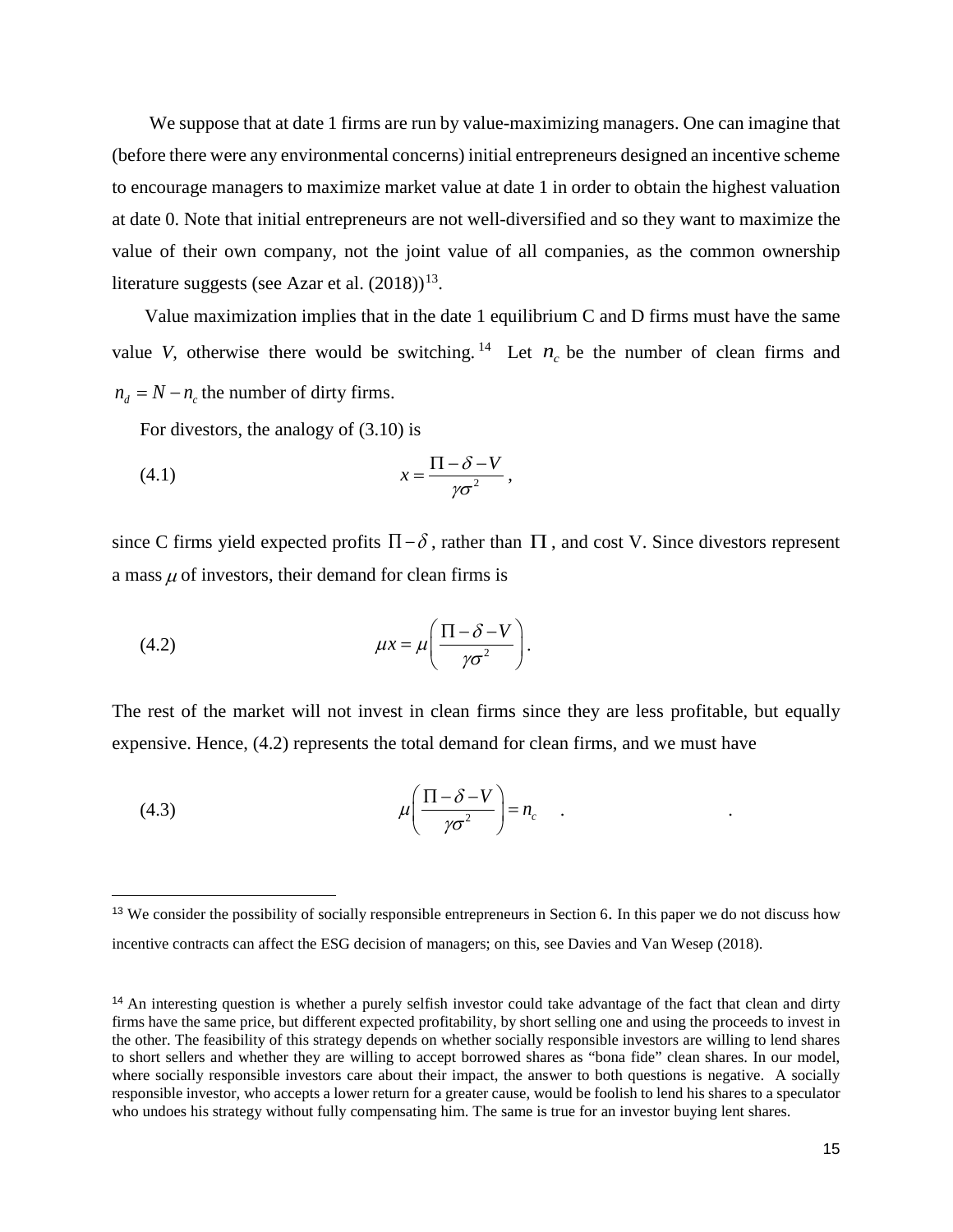Similarly, the demand for dirty firms will be given by

$$
(4.4) \qquad \qquad (1-\mu)\bigg(\frac{\Pi-V}{\gamma\sigma^2}\bigg),
$$

which must be equal to  $n_d$ :

(4.5) 
$$
(1 - \mu) \left( \frac{\Pi - V}{\gamma \sigma^2} \right) = n_d.
$$

Adding (4.3) and (4.5) yields

$$
(4.6) \t \Pi - V - \mu \delta = N \gamma \sigma^2.
$$

We know from (3.11) that  $N\gamma\sigma^2 = \Pi - F$ , and therefore

$$
(4.7) \t\t\t V = F - \mu \delta^{15}.
$$

Substituting back into (4.3), we obtain

(4.8) 
$$
n_c = \mu \left( \frac{\Pi - F - \delta(1 - \mu)}{\gamma \sigma^2} \right)
$$

$$
= \mu N - \frac{\mu \delta(1 - \mu)}{\gamma \sigma^2}.
$$

(4.8) is illustrated in Figure 2.[16](#page-16-1)

j

# Figure 2: Impact of  $\mu$  on percentage of clean firms

In drawing this graph we assumed the following values of the parameters: N=10,  $\delta$  =0.04,  $\sigma^2$  =0.2, and  $\gamma$  = 0.02.

<span id="page-16-0"></span><sup>&</sup>lt;sup>15</sup> We assume that  $F > \delta$ , so that *V*>0. Otherwise firms might choose not to produce at all.

<span id="page-16-1"></span><sup>16</sup> A similar equation and figure can be found in Heinkel et al. (2001). The solution to (4.8) may not be an integer. We ignore this issue, but imposing an integer constraint would affect our calculation of the marginal incentive to divest below. We discuss this in Section 6.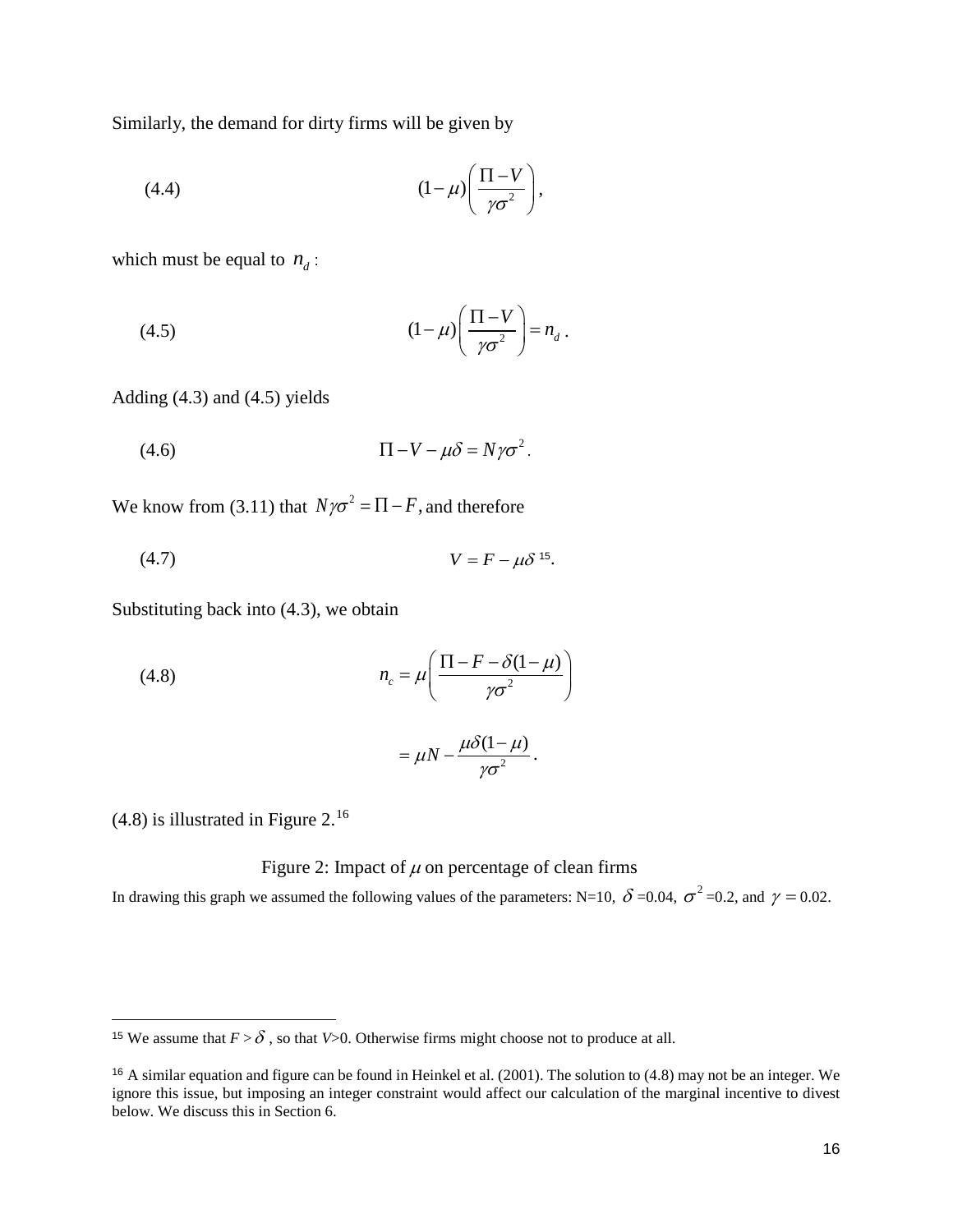

At this point it is helpful to provide some intuition. To understand (4.7), note that divestment leads to a fall in the demand for dirty firms' shares, causing *V* to fall. If *V* fell by  $\delta$ , clean firms would have the same net return as dirty firms previously, while dirty firms would have a higher net return. As a result, the demand for shares would exceed the supply. Hence *V* must fall by less than  $\delta$ , indeed by  $\mu\delta$  according to (4.7).

(4.7) also throws light on (4.8). If *V* fell by  $\delta$ , the demand for clean firms' shares would be in proportion to the number of divestors since divestors would invest as much as before. However, since *V* falls less, the demand for clean shares is lower and the number of clean firms is less than proportional to the number of divestors. Indeed  $n_c$  is quadratic in  $\mu$ .

(4.8) implies that the marginal impact of divestment is increasing in  $\mu$ . If  $N < \frac{\delta}{\gamma \sigma^2}$  $\lt \frac{0}{\sqrt{2}}$ , we

have a corner solution: the number of clean firms  $n_c = 0$  in a neighborhood of  $\mu = 0$  and, for low  $\mu$ , the marginal impact of  $\mu$  on  $n_c$  is zero. Note that a corner solution will occur when either the risk aversion  $\gamma$  is low or the variance of returns  $\sigma^2$  is low (or both). Under these conditions it is a (Nash) equilibrium for no socially responsible investor to divest: starting at  $\mu = 0$ , purely selfish investors will absorb any divested stock with minimal price impact and as a result no firms will become clean.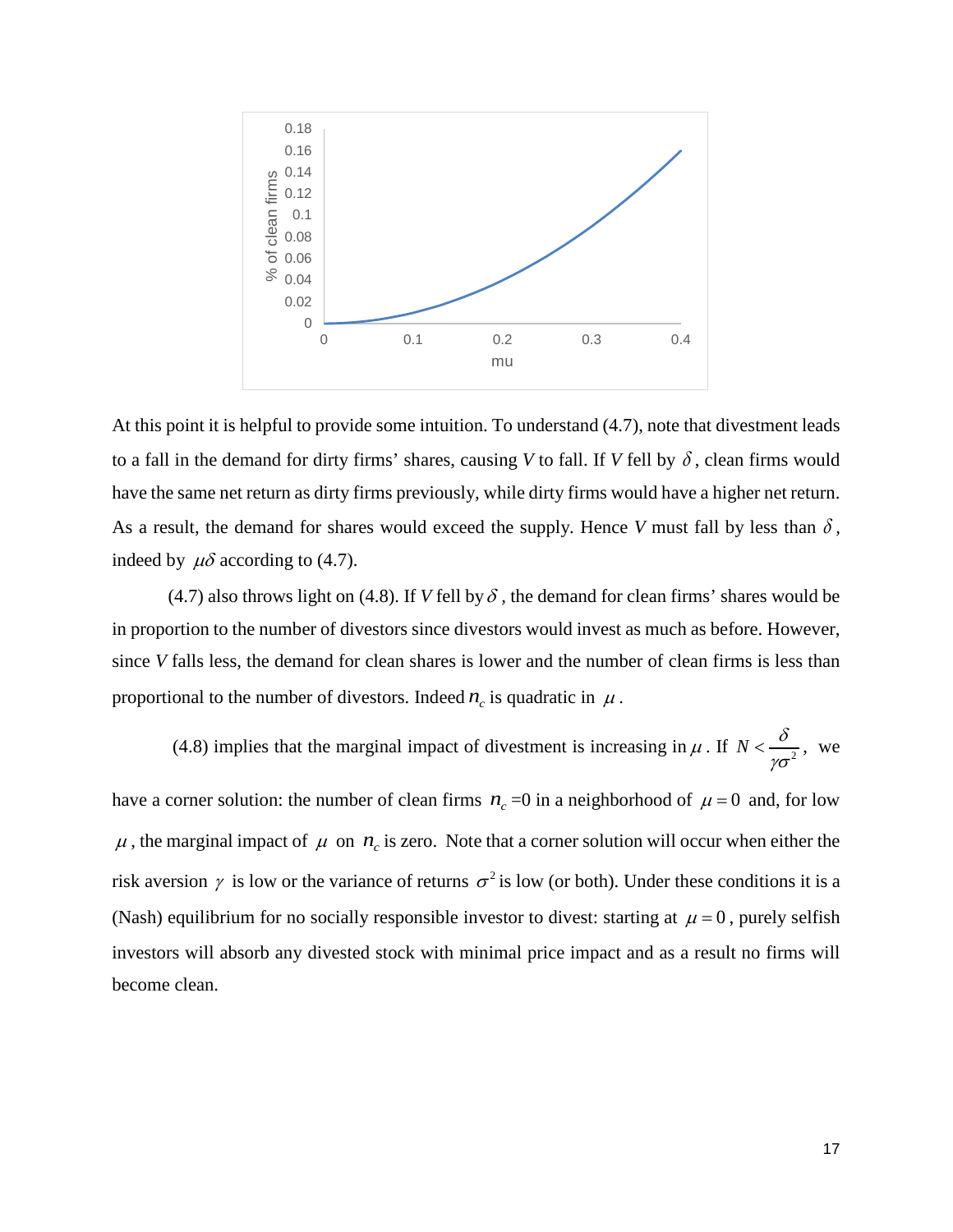Conversely,  $n_c > 0$  if  $N > \frac{\delta(1-\mu)}{n\sigma^2}$ γσ  $> \frac{\delta(1-\mu)}{2}$ . Thus, divesting will have a positive impact when the

mass of divesting investors  $\mu$  is close to 1, the cost of the clean technology  $\delta$  is small, the risk bearing capacity of investors is low, or the variance of returns is high.

From now on we assume that we are at an interior solution for any  $\mu > 0$ , that is,

$$
(4.9) \t\t\t N > \frac{\delta}{\gamma \sigma^2}.
$$

We next determine whether a socially responsible investor wants to divest when (4.9) holds. As a first step, we compare the certainty equivalent of a divestor with the certainty equivalent of a nondivestor. We then bring in the environmental impact of divestment.

The payoff of a nondivestor is given by

(4.10) 
$$
x\tilde{\Pi} + (x_0 - x)V - x_0F,
$$

since they invest only in high return dirty firms.

The certainty equivalent of (4.10) is

(4.11) 
$$
x(\Pi - V) + x_0(V - F) - \frac{1}{2}\gamma x^2 \sigma^2,
$$

and the *x* that maximizes (4.11) is

-

$$
(4.12) \t\t x = \frac{\Pi - V}{\gamma \sigma^2}.
$$

Substituting (4.12) and (3.10) into (4.11) and using (4.7), we obtain the following expression for the CE of a nondivestor:

(4.13) 
$$
CE_{nd} = \frac{1}{2\gamma\sigma^2} \left(\Pi - F + \mu \delta\right)^2 - \mu \delta \frac{\Pi - F}{\gamma \sigma^2}.
$$

Carrying out the same exercise for a divestor yields

(4.14) 
$$
CE_d = \frac{1}{2\gamma\sigma^2} \left(\Pi - F - \delta + \mu \delta\right)^2 - \frac{\mu \delta}{\gamma \sigma^2} \left(\Pi - F\right).^{17}
$$

<span id="page-18-0"></span><sup>&</sup>lt;sup>17</sup> Note that (4.9) implies  $n_c > 0$ , which in turn, given (4.3), implies  $\Pi - F - \delta + \mu \delta > 0$ .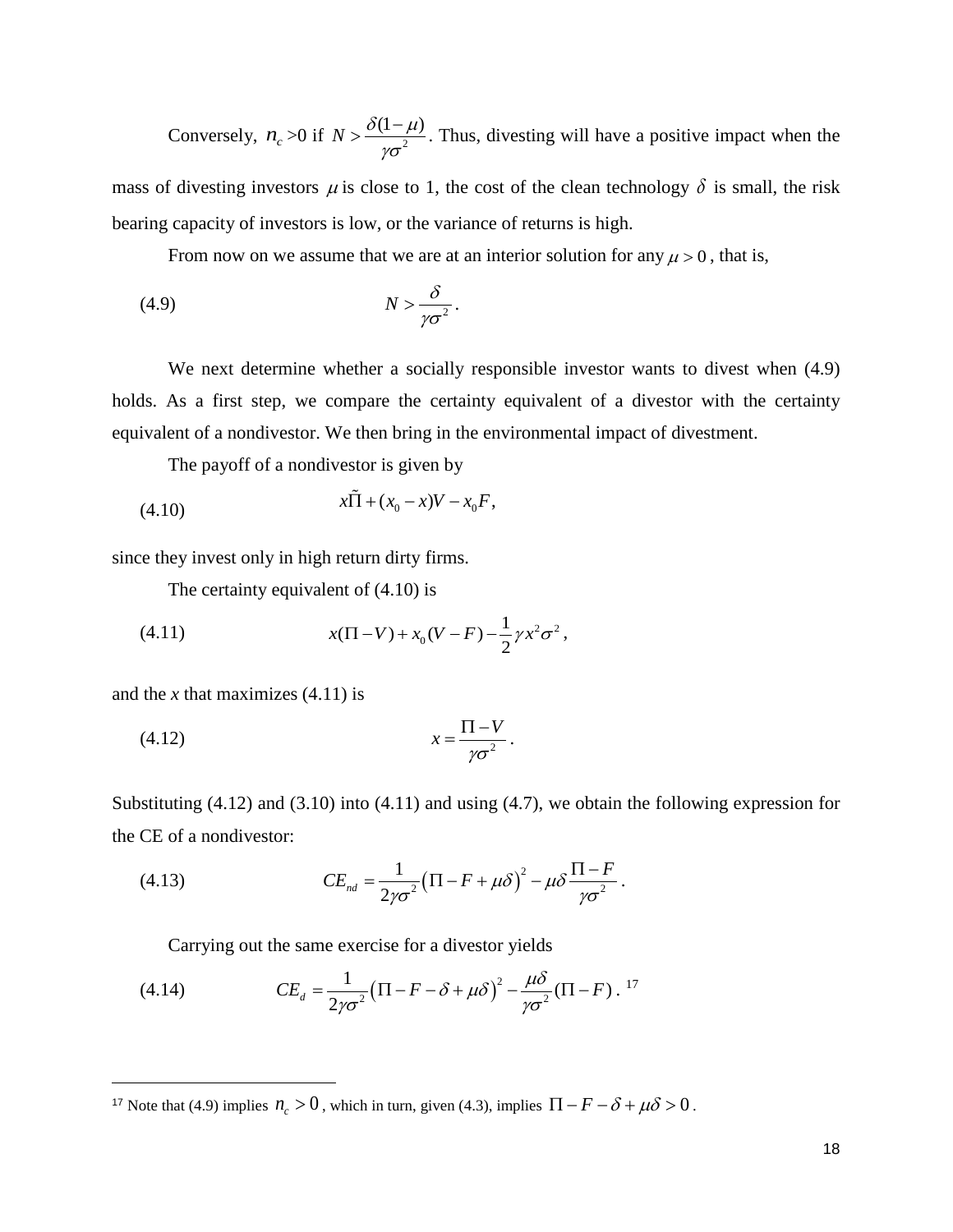Thus by divesting an investor loses

(4.15) 
$$
CE_{nd} - CE_{d} = \frac{\delta}{2\gamma\sigma^{2}}(2\Pi - 2F - \delta(1 - 2\mu)).
$$

A socially responsible investor will compare this loss with the effect her divestment has on the environment and on other people's utilities. To keep track of this effect we have to take seriously that we are in a replica economy. In the replica economy there are  $r$  investors,  $\mu r$  of whom divest; *r* consumers; and *Nr* firms set up in the free entry equilibrium, of which  $n<sub>r</sub>$  choose to become clean at date 1, where  $n_c$  is given by (4.8). The effect of one investor's divestment decision is composed of two elements: the impact on the environment and the impact on other investors and on consumers. Investors are optimizing and so, by the envelope theorem, a small change in the market value of firms caused by one investor divesting will have a second order effect on other investors. Consumers will be unaffected because total supply equals *N*, independent of the mix of clean and dirty firms. Thus, we are left with the effect on the environment.

Currently  $\mu r$  investors are divesting. If one investor stops divesting  $\mu$  changes from  $\mu$  to

1 *r*  $\mu - \frac{1}{2}$ , i.e.,  $\Delta \mu = -\frac{1}{2}$  $\Delta \mu = -\frac{1}{r}$ . The number of clean firms changes from  $n_c r$  to  $(n_c + \frac{\epsilon n_c}{\partial \mu} \Delta \mu)$  $n_c + \frac{\partial n_c}{\partial \mu} \Delta \mu$ )*r*  $\mu$  $+\frac{\partial n_c}{\partial \Delta}$  $\frac{\partial n_c}{\partial \mu} \Delta \mu$ )*r*, plus some

second order terms. That is, as  $r \rightarrow \infty$ , the change in the number of clean firms is

(4.16) 
$$
\frac{\partial n_c}{\partial \mu}(-\frac{1}{r})r = -\frac{\partial n_c}{\partial \mu} = -N + \frac{\delta(1 - 2\mu)}{\gamma \sigma^2},
$$

where we use (4.8). So the damage created by the investor's decision not to divest is  $N - \frac{\delta(1-2\mu)}{1-\mu^2} \left| h \right|$  $\left[ N - \frac{\delta(1-2\mu)}{\gamma \sigma^2} \right] h$ , which the investor weights by her socially responsible parameter  $\lambda$ . She then compares this to the expression in (4.15). We may conclude that a socially responsible investor will be willing to stay divested if

(4.17) 
$$
\frac{\delta}{2\gamma\sigma^2}(2\Pi - 2F - \delta(1 - 2\mu)) \le \lambda h \left[ N - \frac{\delta(1 - 2\mu)}{\gamma\sigma^2} \right],
$$

which can be rewritten as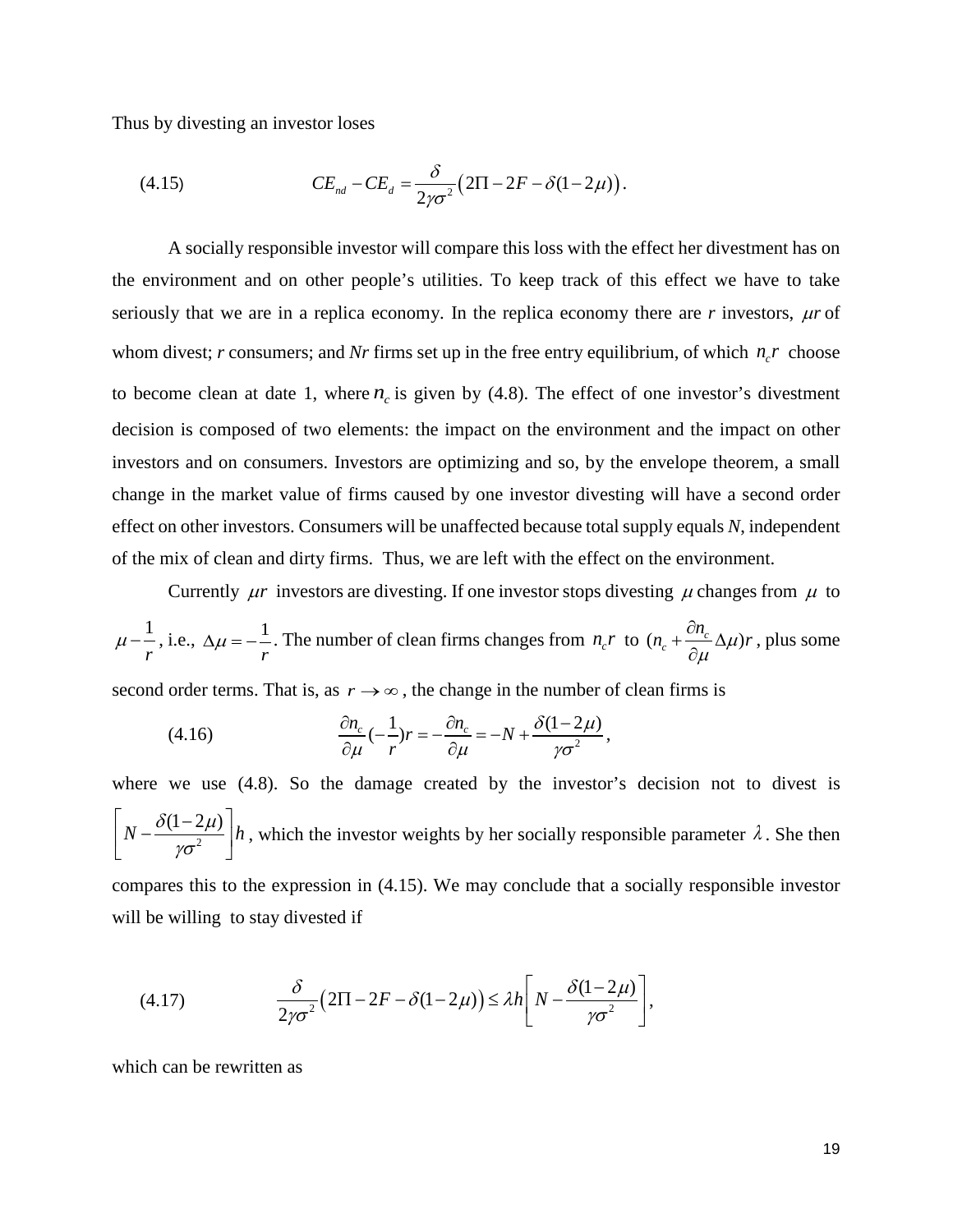(4.18) 
$$
\delta \big(2\Pi - 2F - \delta(1 - 2\mu)\big) \leq 2\lambda h \big[N\gamma\sigma^2 - \delta(1 - 2\mu)\big].
$$

Using  $(3.11)$ , we can rewrite  $(4.18)$  as

(4.19) 
$$
\delta N - \frac{\delta^2 (1 - 2\mu)}{2\gamma \sigma^2} \le \lambda h N - \frac{\lambda h \delta (1 - 2\mu)}{\gamma \sigma^2}
$$

or, rearranging,

(4.20) 
$$
(\lambda h - \delta) \left( N - \frac{\delta}{\gamma \sigma^2} \right) + \frac{\mu \delta}{\gamma \sigma^2} (2\lambda h - \delta) \ge \frac{\delta^2}{2\gamma \sigma^2}.
$$

Inequality (4.20) is the condition for a socially responsible investor to be willing to keep divesting. We can use (4.20) to characterize the (Nash) equilibrium values of  $\mu$ .

# **Proposition 1:**

If the LHS of (4.20) is less than the RHS at  $\mu = 0$ , then  $\mu = 0$  is an equilibrium. If the LHS of (4.20) is greater than the RHS at  $\mu = \pi$ , then  $\mu = \pi$  is an equilibrium. If the LHS of (4.20) is equal to the RHS at  $0 \le \hat{\mu} \le \pi$ , then  $\mu = \hat{\mu}$  is an equilibrium<sup>[18](#page-20-0)</sup>.

To gain further insight, it is helpful to distinguish between the cases  $2\lambda h > \delta$  and  $2\lambda h < \delta$ . Suppose that people are not strongly altruistic, in the sense that  $\lambda$  is significantly less than  $\frac{1}{2}$ . This assumption is consistent with Charness and Rabin (2002), who find than an average  $\lambda$  of 0.25 best fits the data.

Then,  $2\lambda h > \delta$  is a case where pollution is very inefficient, while  $2\lambda h < \delta$  is a case where pollution is not very inefficient. With this intuition in mind, let us analyze the two cases.

## Case1:  $2\lambda h > \delta$

j

The LHS of (4.20) is increasing in  $\mu$ . Figures 3 a-c illustrate the possibilities. In 3a,  $\mu = \pi$  is the unique equilibrium. In 3b, there are three equilibria,  $\mu = 0$ ,  $\mu = \hat{\mu}$ , and  $\mu = \pi$ . In 3c,  $\mu = 0$  is the unique equilibrium.

<span id="page-20-0"></span><sup>&</sup>lt;sup>18</sup> The conclusion that  $0 \le \hat{\mu} \le \pi$  is an equilibrium when the LHS of (4.20) equals the RHS is strictly speaking only true in the limit economy. If *r* is large and finite, second order terms may determine whether any deviation from  $\mu = \hat{\mu}$  is in an individual investor's interest. This warrants further investigation.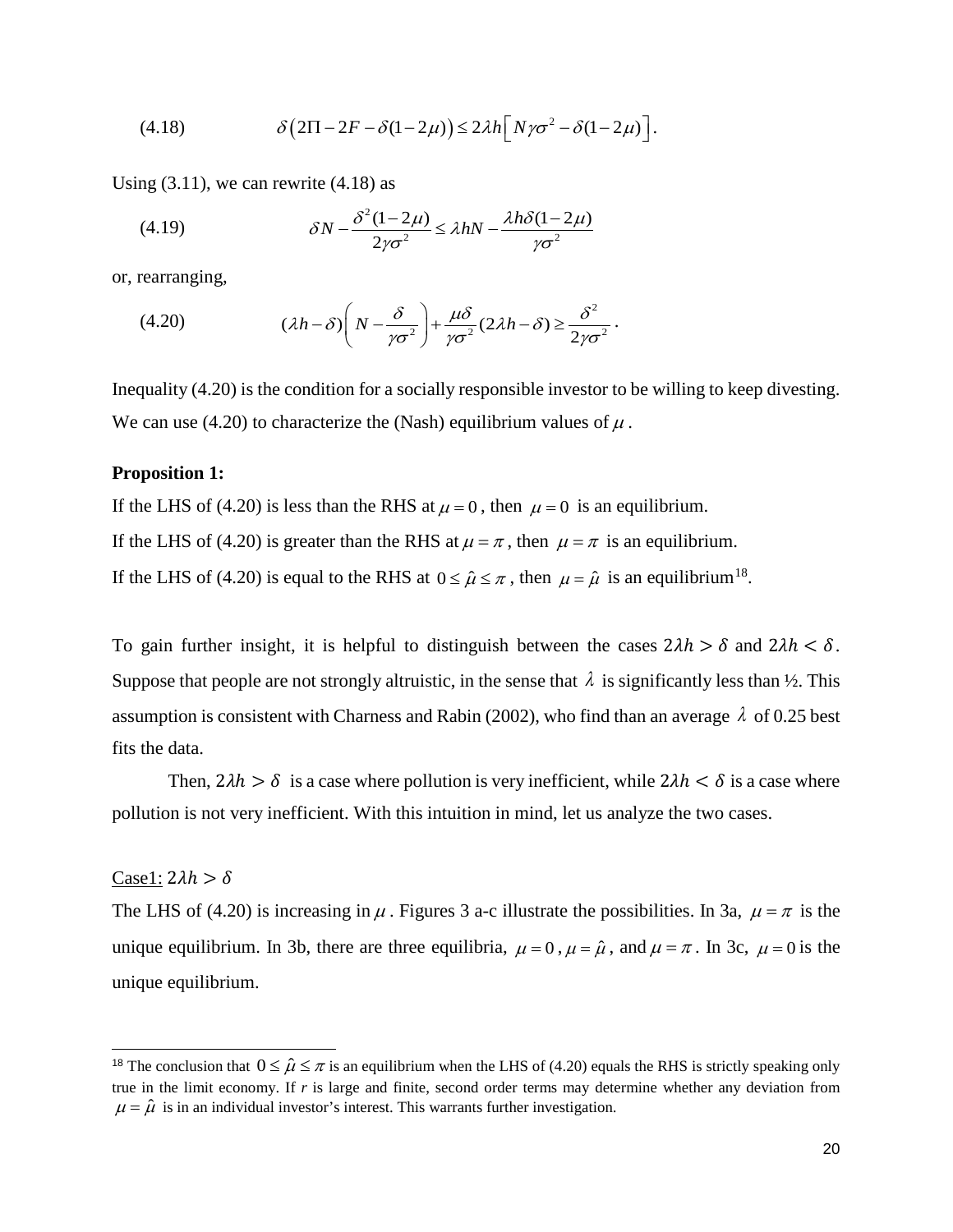Case 2:  $2\lambda h < \delta$ .

Now the LHS of (4.20) is decreasing in  $\mu$  and is negative when  $\mu = 0$ . The situation is as in Figure 3d The unique equilibrium is  $\mu = 0$ .





Two conclusions follow from our discussion. First, when  $h > \delta$  the social optimum is  $n_c = N$  (see Section 3.4), and so we want all socially responsible investors to divest. (Even if they do, according to (4.8) we have  $n_c = \pi N - \frac{\pi \delta (1 - \pi)}{(\sigma^2)^2} < \pi N < N$ γσ  $=\pi N-\frac{\pi\delta(1-\pi)}{2}<\pi N< N$ .) Yet,  $\mu=\pi$  may not be an equilibrium. Indeed, if pollution is not too inefficient and  $\lambda$  is not very large, then  $2\lambda h < \delta$  and  $\mu = 0$  is the only equilibrium: there is no divestment at all.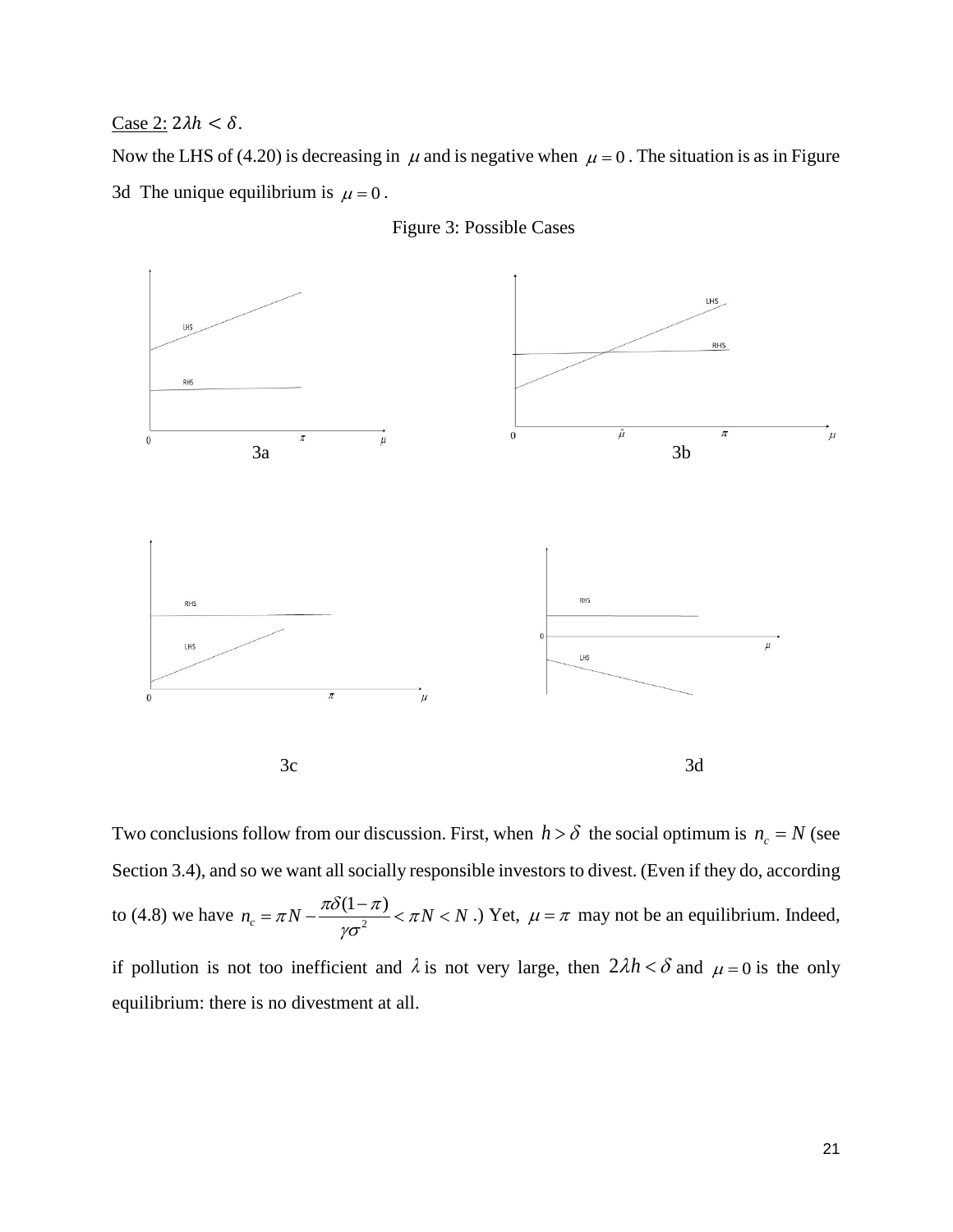Even if  $2\lambda h > \delta$ , there is no guarantee that divestment will occur. It is quite possible that the LHS of (4.20) is less than the RHS at  $\mu = 0$  (this will be true if  $N = \frac{\delta}{\gamma \sigma^2}$ ). Thus, for small  $\mu$ , Figure 3c applies and the unique equilibrium is  $\mu = 0$ .

The first conclusion then is that there will typically be underdivestment when  $h > \delta$ .

 The second conclusion is that in the (perhaps unlikely) case where investors are very socially responsible, there can be excessive divestment when  $h < \delta$ . When  $h < \delta$ ,  $n_c = 0$  is socially optimal. But if  $\lambda = 1$  and  $h > \frac{3}{4}$ 4  $h > \frac{3}{4}\delta$ , then we are again in Case 1 and it is easy to see that Figure 3b can apply if  $\pi$  is large enough (the LHS of (4.20) is less than zero at  $\mu = 0$  and greater than zero at  $\mu = 1$ ). Hence,  $\mu = \pi$  is an equilibrium under these conditions: there can be too many clean firms.

 The intuition for both underinvestment and overinvestment is roughly as follows. As (4.8) shows, the number of clean firms is quadratic in  $\mu$  and the marginal impact of divestment on  $n_c$  is increasing in  $\mu$ . As a result, low  $\mu$  equilibria can be sustained when  $h > \delta$  and high  $\mu$  equilibria can be sustained when  $h < \delta$ .

The above analysis is under the assumption that  $N > \frac{\delta}{\sqrt{2\pi}}$ γσ  $>\frac{6}{2}$ . As we noted earlier, if  $N < \frac{\delta}{\sqrt{2}}$  $< \frac{\sigma}{\gamma \sigma^2}$ ,  $\mu = 0$  is always an equilibrium, since  $n_c = 0$  in a neighborhood of  $\mu = 0$ : investors have

no incentive to divest. Indeed if  $N < \frac{\delta(1-\pi)}{n\sigma^2}$  $\langle \frac{\delta(1-\pi)}{\gamma \sigma^2} \rangle$ , then  $\mu = 0$  is the only equilibrium, since  $n_c = 0$  for  $\mu \leq \pi$ .

In closing this subsection, let us note how our theoretical results compare with the evidence. Most of the empirical literature on divestment focuses on institutional investors, not individuals, whose choices are generally not observable (but see Hartzmark and Sussman (2019)). Teoh et al. (1999) study one of the broadest divestment campaigns --the one against the apartheid regime in South Africa-- and find no impact on stock prices.

## *4.2 Consumer Boycotts*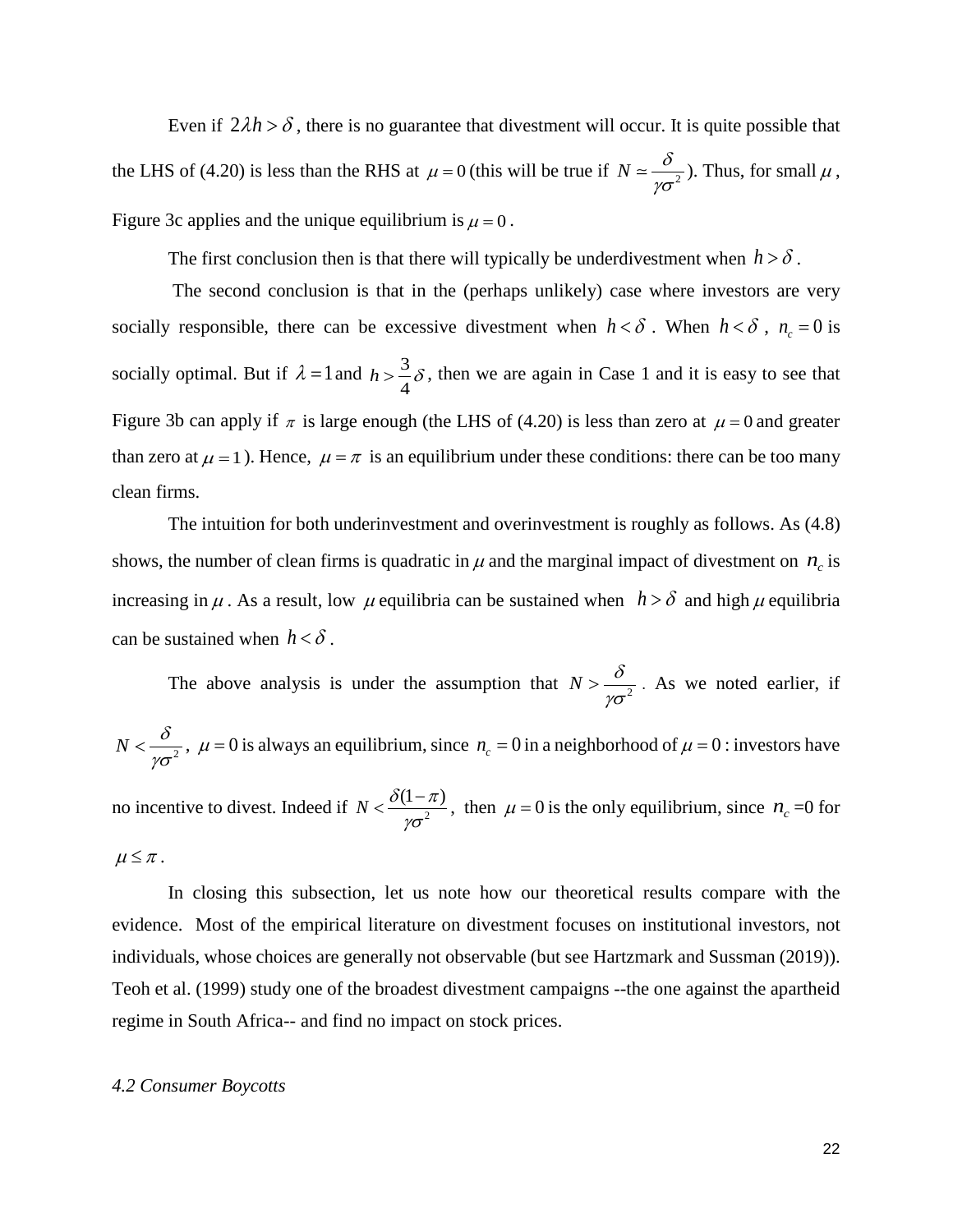In this section we ignore the possibility of divesting and focus on a different form of exit: consumer boycotts. For boycotts to be possible, we need to assume that consumers know the technology behind the good they buy: they can tell whether the good is produced by a clean firm or a dirty firm. We suppose that boycotting decisions are common knowledge and that consumers can commit to them (but see Section 6). As in previous sections we suppose that a boycott is not anticipated at date 0 when firms are set up, but only becomes a factor at date 1. Thus, *N* is predetermined at date 1 and is given by (3.12).

Consider the replica economy where there are *r* consumers. Suppose that a fraction  $\pi$  of them are socially responsible, with parameter  $\lambda$ . As before, we start by assuming that a fraction  $\theta \leq \pi$  of consumers will boycott the dirty product and then derive the equilibrium value of  $\theta$ . Boycotters buy only clean items at a price  $p_c$ . The other consumers are either indifferent about what they buy (if  $p_c = p_d$ ) or buy only dirty items (if  $p_d < p_c$ ). We will see that  $p_d < p_c$ . Thus, a fraction  $\theta$  of the demand will be for clean products and a fraction (1 –  $\theta$ ) for dirty products.

Consider an equilibrium with  $n_c$  clean firms and  $n_d$  dirty firms, where  $n_d = N - n_c$ . The equilibrium in the output market requires that

(4.21) 
$$
\theta\left(\frac{\rho - p_c}{\tau}\right) = n_c, \ (1 - \theta)\left(\frac{\rho - p_d}{\tau}\right) = n_d,
$$

where  $p_c$  and  $p_d$  are the prices of clean and dirty goods, respectively.

Solving these equations yields,

(4.22) 
$$
p_c = \frac{\theta \rho - \tau n_c}{\theta},
$$

$$
p_d = \frac{(1 - \theta)\rho - \tau n_d}{1 - \theta}.
$$

In an interior equilibrium the expected date 1 profit of clean and dirty firms must be the same, since otherwise the lower profit firms would have a lower market value (since investors must be induced to hold the shares), and a dirty firm would have the incentive to become clean or vice versa. Hence,

$$
\Pi_c = p_c - \delta = \Pi_d = p_d.
$$

Substituting the value of  $p_c$  and  $p$  we have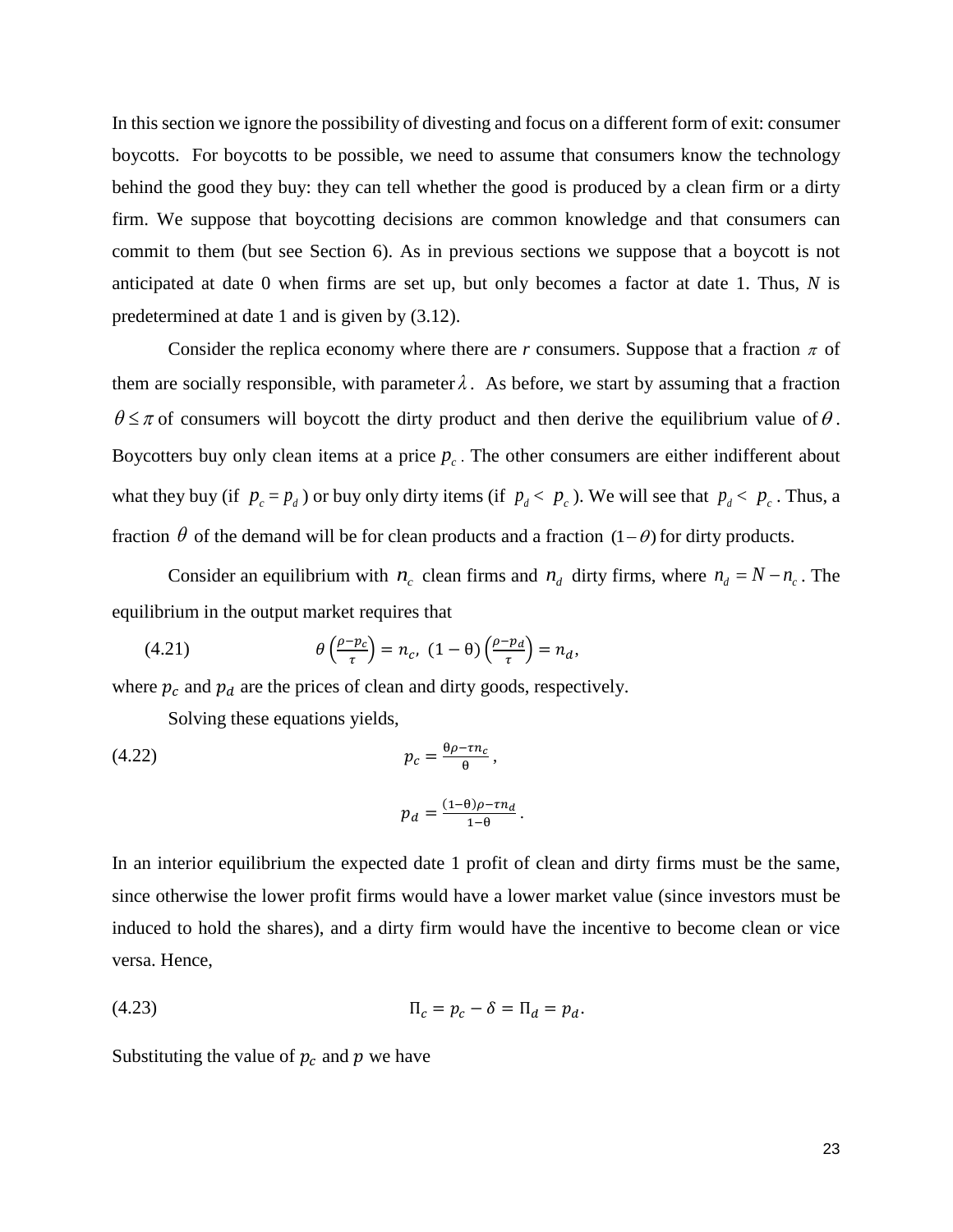$$
\frac{\theta \rho - \tau n_c}{\theta} - \delta = \frac{(1 - \theta)\rho - \tau n_d}{1 - \theta}
$$

and using  $n_d = N - n_c$  we can rewrite this as

(4.25) 
$$
n_c = \theta N - \frac{\delta \theta (1-\theta)}{\tau}
$$

$$
n_d = (1-\theta)N + \frac{\delta \theta (1-\theta)}{\tau}.
$$

Note that the first equation in (4.25) is very similar to (4.8).<sup>[19](#page-24-0)</sup> The impact of boycotting is similar to the impact of divesting. Boycotting will be effective when either the mass of boycotters is close to 1 or the cost of the clean technology is small relative to slope of the demand curve. As for divestors, boycotters impact the equilibrium level of C firms less than proportionally.

If  $N < \frac{\delta}{\tau}$ , we have a corner solution: the number of clean firms  $n_c = 0$  in a neighborhood of  $\theta = 0$  and, for low  $\theta$ , the marginal impact of  $\theta$  on  $n_c$  is zero. Note that this will be the case when the slope of the demand curve is low. Under these conditions it is a (Nash) equilibrium for no socially responsible consumer to divest: starting at  $\theta = 0$ , purely selfish consumers will absorb any goods boycotters shun with minimal price impact and as a result no firms will become clean.

For small  $\theta$ , we have an interior solution with a positive number of clean firms ( $n_c > 0$ ) if and only if  $N > \frac{\delta}{\tau}$ . From now on, we assume

$$
(4.26) \t\t\t N > \frac{\delta}{\tau}.
$$

-

 Suppose that one of the socially responsible consumers stops boycotting. When she was boycotting dirty products, she was maximizing her utility  $\rho q - \frac{1}{2} \tau q^2 - p_c q$ , yielding  $q = \frac{\rho - p_c}{\tau}$ .

This purchase generates a utility of  $(\rho - p_c) \frac{\rho - p_c}{\tau} - \frac{1}{2} \tau \left( \frac{\rho - p_c}{\tau} \right)^2$  $(\rho - p_c) \frac{\rho - p_c}{\tau} - \frac{1}{2} \tau \left( \frac{\rho - p_c}{\tau} \right)^2 = \frac{1}{2\tau} (\rho - p_c)^2$ . When she

<span id="page-24-0"></span><sup>&</sup>lt;sup>19</sup> As for  $(4.8)$ , the solution to  $(4.25)$  may not be an integer. We ignore this issue, but imposing an integer constraint would affect our calculation of the marginal incentive to boycott below. We discuss this in Section 6.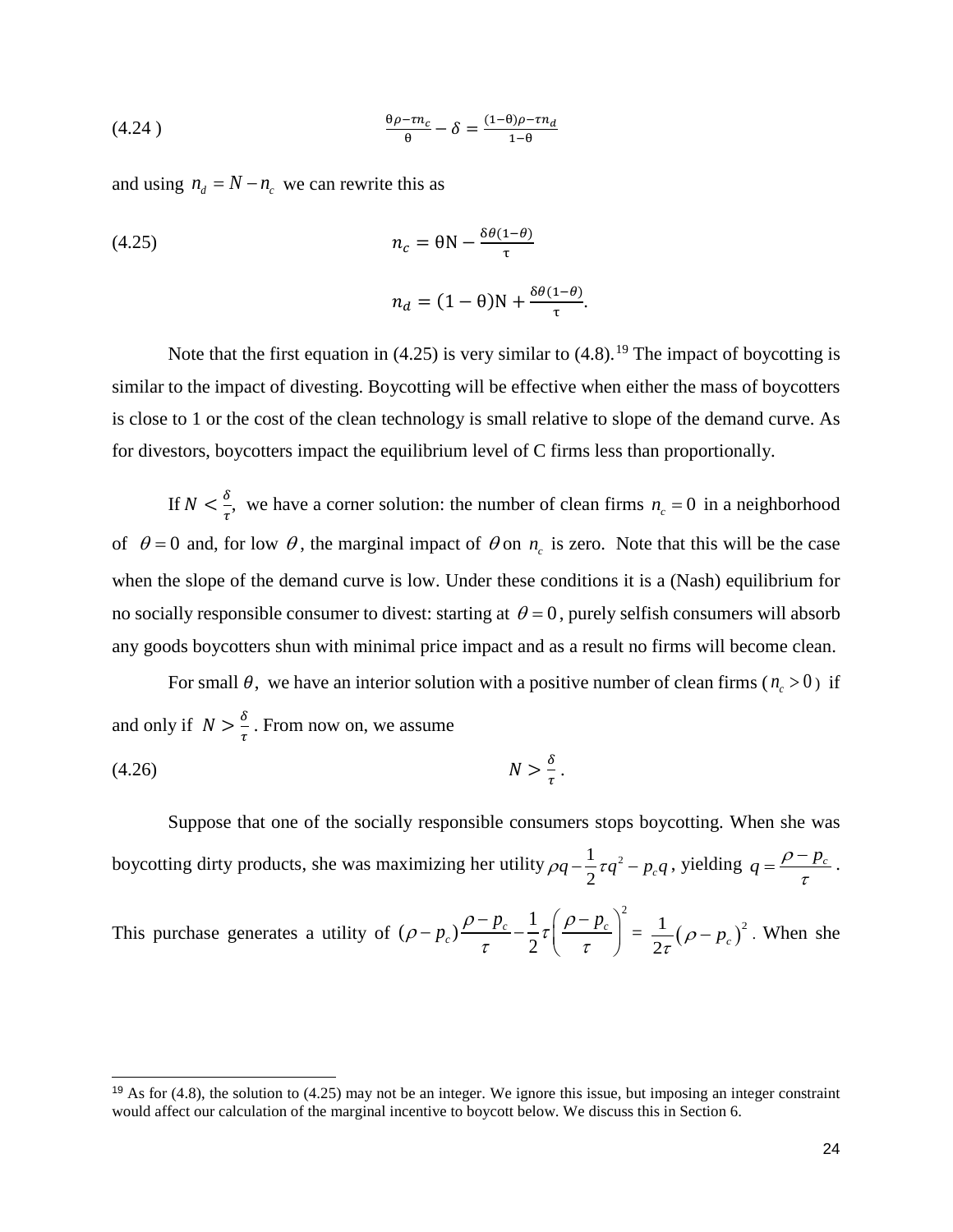stops boycotting she maximizes  $\rho q - \frac{1}{2} \tau q^2 - p_d q$  and so her utility becomes  $\frac{1}{2\tau} (\rho - p_d)^2$ . Thus, the change is

(4.27) 
$$
\frac{1}{2\tau}\Big[\big(\rho-p_d\big)^2-\big(\rho-p_c\big)^2\Big]=\frac{1}{2\tau}\Big[(2\rho-p_d-p_c)\big(p_c-p_d\big)\Big].
$$

At the same time, the socially responsible consumer bears a cost of not boycotting due to her internalizing a fraction of social welfare. As in the divestment case the effect of her stopping her boycott on other consumers' and investors' utility is zero by the envelope theorem. But there is a negative effect on the environment equal to  $h \frac{\partial n_c}{\partial \theta}$  $\frac{\partial n_c}{\partial \theta}$ , which will have weight  $\lambda$  in her utility function. Thus, a boycott is sustainable if and only if

(4.28) 
$$
\frac{1}{2\tau}(2\rho - p_d - p_c)(p_c - p_d) \leq \lambda h \frac{\partial n_c}{\partial \theta}.
$$

We can rewrite this as

$$
(4.29) \qquad \frac{1}{2\tau}\left(2\rho - \left[\rho - \frac{\tau n_c}{\theta} + \rho - \frac{\tau n_d}{1 - \theta}\right]\right)\left(\frac{\tau n_d}{1 - \theta} - \frac{\tau n_c}{\theta}\right) \le \lambda h \left[N - \frac{\delta}{\tau}(1 - 2\theta)\right],
$$

where we use (4.25). The LHS of (4.29) can be simplified (again using (4.25)) to

$$
(4.30)\qquad \frac{\delta}{2}\left(2N - \frac{\delta}{\tau} + \frac{2\delta\theta}{\tau}\right)
$$

and so (4.29) becomes

(4.31) 
$$
\frac{\delta}{2}\left(2N-\frac{\delta}{\tau}+\frac{2\delta\theta}{\tau}\right)\leq \lambda h\left[N-\frac{\delta}{\tau}+\frac{2\delta\theta}{\tau}\right],
$$

which can be rewritten as

(4.32) 
$$
\tau(\delta - \lambda h)N \leq (2\theta - 1)\delta\left(\lambda h - \frac{\delta}{2}\right).
$$

We can divide the cases up as in Section 4.1.

Case 1: $2\lambda h > \delta$ .

Figure 4: Possible Equilibria of the boycotting case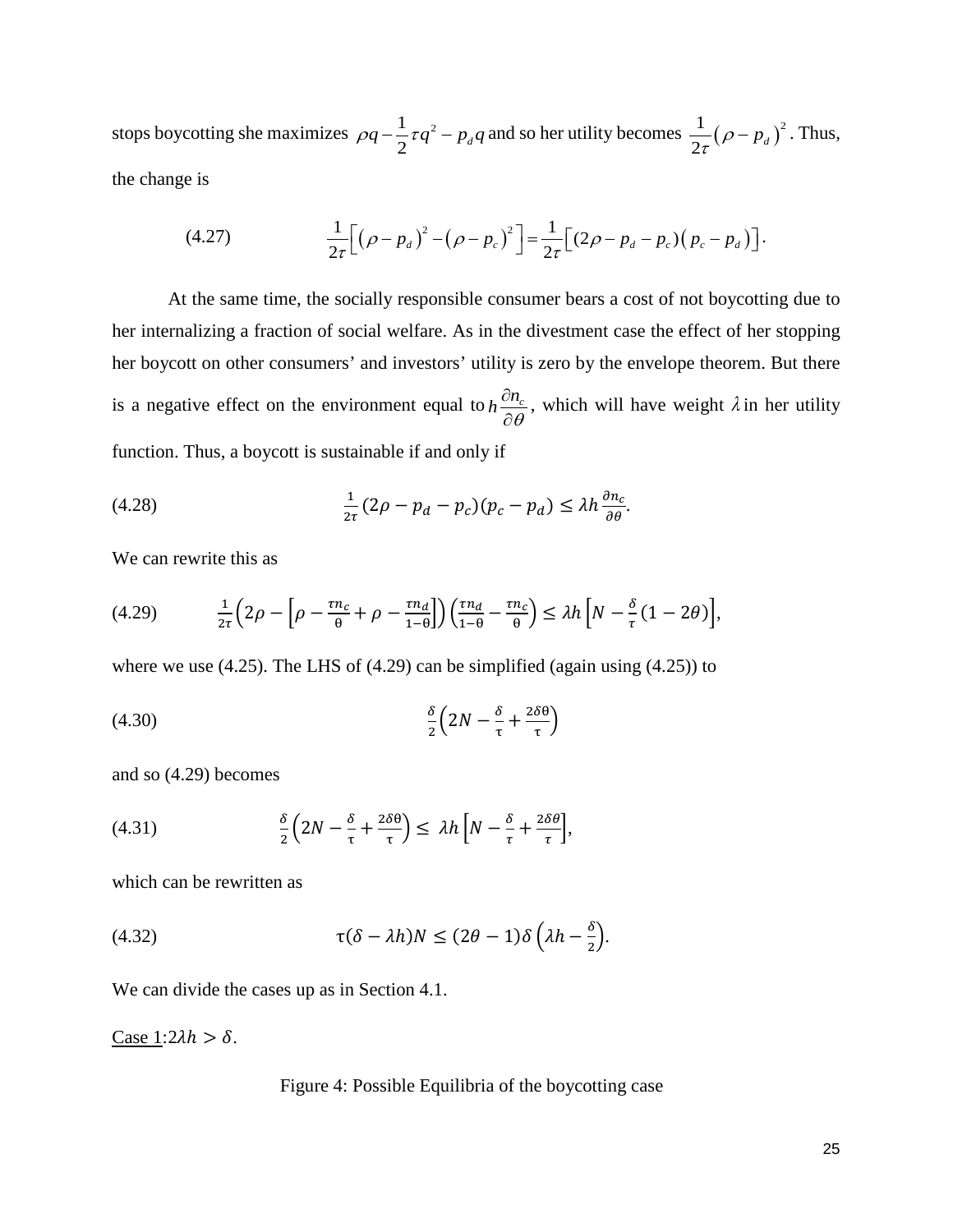

The RHS of (4.32) is increasing in  $\theta$ . Figures 4a-c illustrate the possibilities. In 4a,  $\theta = \pi$  is the unique equilibrium. In 4b, there are three equilibria  $\theta = 0$ ,  $\theta = \hat{\theta}$ , and  $\theta = \pi$ . <sup>20</sup>In 4c,  $\theta = 0$  is the unique equilibrium.

# Case  $2:2\lambda h < \delta$

j

The RHS of (4.32) is decreasing in  $\theta$  and is less than the LHS at  $\theta = 0$ , since LHS of (4.32) =  $\tau N(\lambda h - \delta) > \delta(\lambda h - \delta) > \delta(\lambda h - \frac{\delta}{2})$  = RHS of (4.32) at  $\theta = 0$ , where the first inequality follows from (4.26). The situation is as in Figure 4d. The unique equilibrium is  $\theta = 0$ .

As with divestment, there can be too little boycotting or too much. First, when  $h > \delta$  the social optimum is  $n_c = N$  (see Section 3.4), and so we want all socially responsible consumers to boycott. Yet,  $\theta = \pi$  may not be an equilibrium. Indeed, if pollution is not too inefficient and  $\lambda$  is not very large, then  $2\lambda h < \delta$  and  $\theta = 0$  is the only equilibrium: there is no boycotting at all.

<span id="page-26-0"></span><sup>20</sup> With the same caveat noted in footnote 18.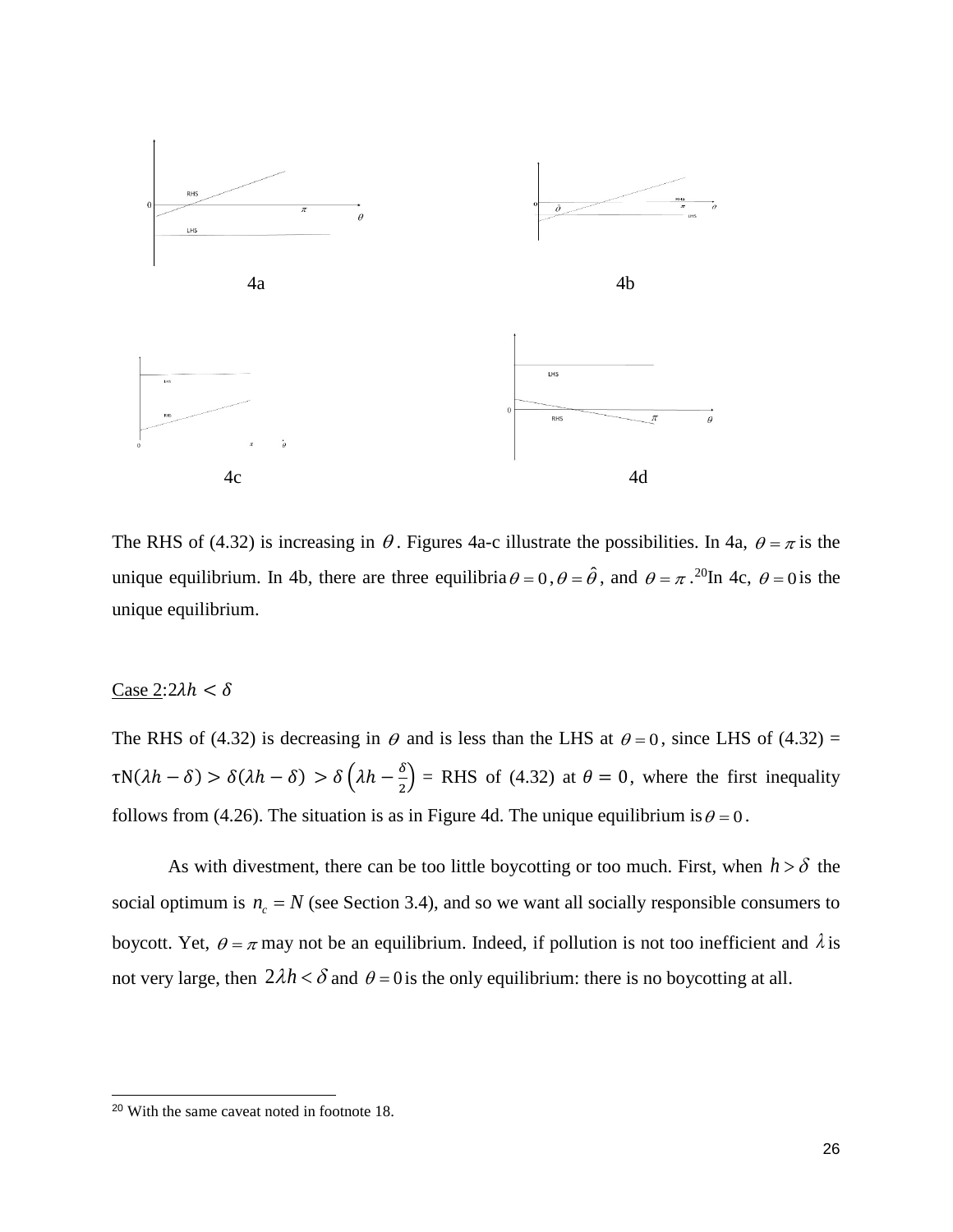On the other hand, there could be too much boycotting. Suppose  $h < \delta$  and  $\lambda = 1$ . If 3 4  $h > \frac{3}{4}\delta$  we are in Case 1. But it is easy to see that the LHS of (4.32) exceeds the RHS at  $\theta = 0$ (by (4.26)); however, the LHS of (4.32) is less than the RHS at  $\theta = 1$  if  $\tau N$  is close to  $\delta$ . Hence, Figure 2b applies and  $\theta = \pi$  will be an equilibrium if  $\pi$  is large enough.

The intuition for the distortions is as before. From (4.25),  $n_c$  is quadratic in  $\theta$  and thus the marginal impact of boycotting is increasing in  $\theta$ .

The above analysis is under the assumption  $N > \frac{\delta}{\tau}$ . As we noted earlier, if  $N < \frac{\delta}{\tau}$ ,  $\theta = 0$ is always an equilibrium, since  $n_c = 0$  in a neighborhood of  $\theta = 0$ : consumers have no incentive to boycott. Indeeed, if  $N < \frac{\delta(1-\pi)}{\tau}$ , then  $\theta = 0$  is the only equilibrium since  $n_c = 0$  for  $\theta \le \pi$ .

The most important takeaway from this section is that what we said about divestment is true of boycotts as well. If pollution is not too inefficient and people are not strongly altruistic, we will be in Case 2 and the equilibrium level of boycotting equals zero.

Unlike for divestment, there is some evidence that consumer boycotts have an impact on the stock price of targeted companies (Pruitt and Friedman (1986)). A possible explanation is that the slope of the demand curve for goods is larger than the slope of the demand curve for shares.

# 5. Voice

Socially responsible investors can also engage with management. We assume that all investors continue to buy dirty as well as clean firms – i.e., they do not discriminate. (To put it another way they do not both engage and divest.) While divesting and boycotting are fairly "institution free" strategies, engaging is not. Therefore, to analyze the engagement strategy we first look at the voting decisions of atomistic shareholders, assuming that environmental proposals are exogenously put up for a proxy vote. Later we will consider the role of mutual funds in facilitating engagement.

# *5.1 Voting*

Suppose there are *v N* clean firms and  $(1 - v)$  *N* dirty firms at date 1. Assume that a vote takes place whether one of the dirty firms should become clean. As mentioned in the Introduction, we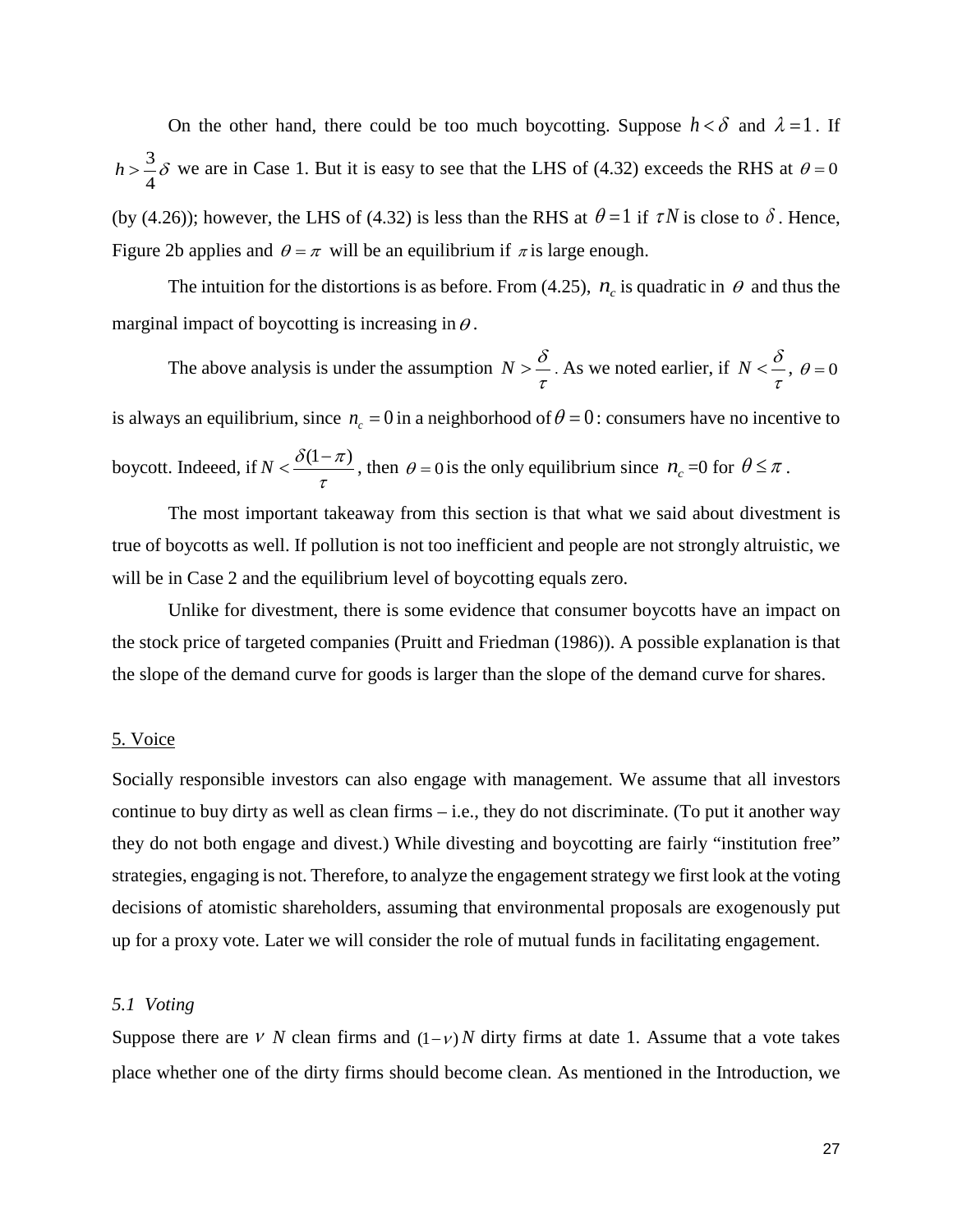follow Hart and Zingales (2017) in assuming that each shareholder votes as if she were pivotal, since this is the only time her vote matters.

Given ν *N* clean firms, the resulting stock market equilibrium will be as in Section 3.4, where the benevolent planner chose the number of clean firms. That is,  $V_c = F - \delta$  and  $V_d = F$ , and the certainty equivalent of each investor is given by (3.27):

(5.1) 
$$
CE = \frac{(\Pi - F)^2}{2\gamma\sigma^2} - \nu \delta \frac{(\Pi - F)}{\gamma\sigma^2}.
$$

It is important to recognize that the formula (5.1) reflects our assumption that investors are well-diversified (see the discussion of (3.27)). As a result the capital loss incurred by any one firm becoming dirty will be shared equally by *r* investors. We discuss the case of concentrated ownership in Section 5.3.

Suppose that one additional dirty firm becomes clean as a result of the vote. This will cause CE to change by  $\frac{\partial CE}{\partial \ }DeltaV$  $\frac{\partial CE}{\partial V} \Delta V$ . But in the replica economy  $\Delta V = \frac{1}{Nr}$  $\Delta v = \frac{1}{v}$ , and so the change in CE converges to zero as  $r \to \infty$ .

The remaining effect of bringing about an extra clean firm consists of two elements: the impact on the environment and the impact on the wealth of other investors (the effect on consumers is zero, since the supply of output remains at *N*). The impact on the environment is

(5.2) 
$$
h \frac{\partial (rn_c)}{\partial v} \Delta v = hrN \Delta v = h
$$

because  $n_c = vN$  and  $\Delta v = \frac{1}{Nr}$  $\Delta v = \frac{1}{\sqrt{2}}$ .

The impact on other investors' wealth is no longer zero (the envelope theorem does not apply since firms that are pressed to choose clean by engaged shareholders are not maximizing value), but is now given by

(5.3) 
$$
\frac{\partial \left[ (r-1)CE \right]}{\partial v} \Delta v = \frac{(r-1)}{Nr} \frac{\partial CE}{\partial v} = -\frac{(r-1)}{Nr} \delta \frac{(\Pi - F)}{\gamma \sigma^2},
$$

which converges to

$$
(5.4) \t-\delta \frac{(\Pi - F)}{N \gamma \sigma^2}
$$

as  $r \rightarrow \infty$ .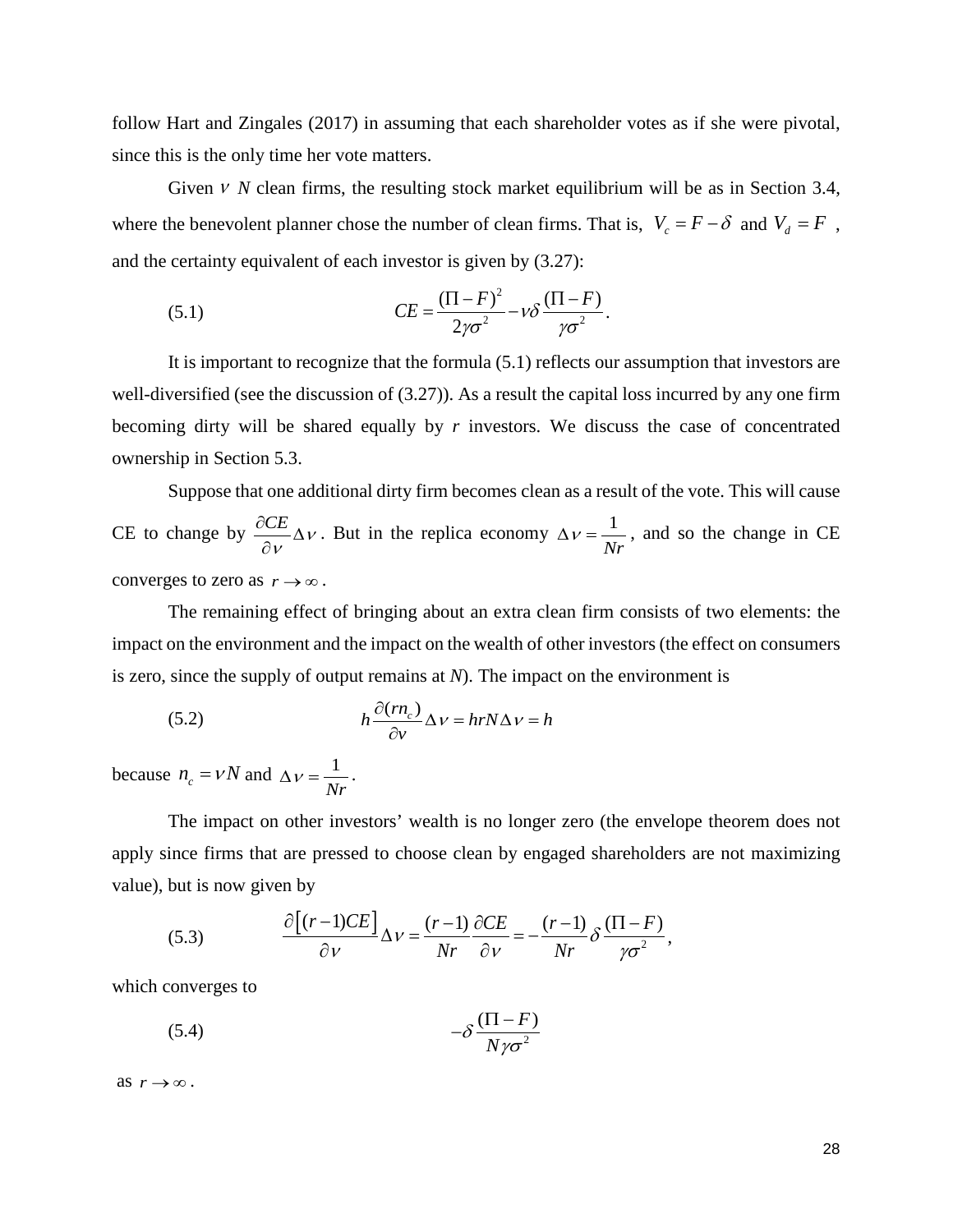Summing the two effects and weighting them by  $\lambda$  yields the conclusion that bringing about an extra clean firm is desirable for the investor if

$$
\lambda \left( h - \delta \frac{(\Pi - F)}{N \gamma \sigma^2} \right) > 0.
$$

Since  $\lambda > 0$  and by (3.11)  $N = \frac{\Pi - F}{\mu \sigma^2}$ γσ  $=\frac{\Pi - F}{\lambda}$ , we may conclude that a socially responsible investor will vote "clean" (that is, to make the dirty firm clean) if and only if  $h > \delta$ , which is the same criterion used by the planner. In other words, if  $h > \delta$ , all socially responsible investors will vote clean, while if  $h < \delta$  all investors will vote dirty.

Note that (5.5) applies regardless of  $\lambda$ , as long as  $\lambda > 0$ . Thus, if instead of having a fraction of investors with the same  $\lambda$ , we have a distribution of investors with different  $\lambda$ 's, then all the investors with  $\lambda > 0$  will vote as the benevolent planner would. Hence, as long as the majority of investors are a little socially responsible, voting will deliver the social optimum. If the majority of investors are purely selfish, however, and a vote requires majority support to be effective, engagement by socially responsible shareholders will have no impact.

#### *5.2 Engaging through an intermediary*

Putting proposals up for a proxy vote is expensive. It will not be in the interest of atomistic investors to incur the cost of doing so, and management is unlikely to take the lead. By contrast, mutual funds can use engagement as a marketing strategy (O'Leary and Valdmanis (2020)). A Green Fund can sell its ability to put socially responsible proposals on the ballot as a feature of their fund and pay the cost out of the management fee. The question then is whether atomistic socially responsible investors are willing to put their money in the Green Fund.

 As a benchmark we consider the case where the impact of engagement by a Green Fund is linear, that is, if a fraction  $\nu$  of investors' wealth is placed with the fund, a fraction  $\nu$  of firms will adopt the clean technology.

Suppose that the Green Fund controls a fraction  $\nu$  of wealth at date 1. That leads to  $\nu N$ clean firms and  $(1 - v)N$  dirty firms. The resulting stock market equilibrium will be as in Section 3.4. Consider an investor's decision to divest from the Green Fund. Her current certainty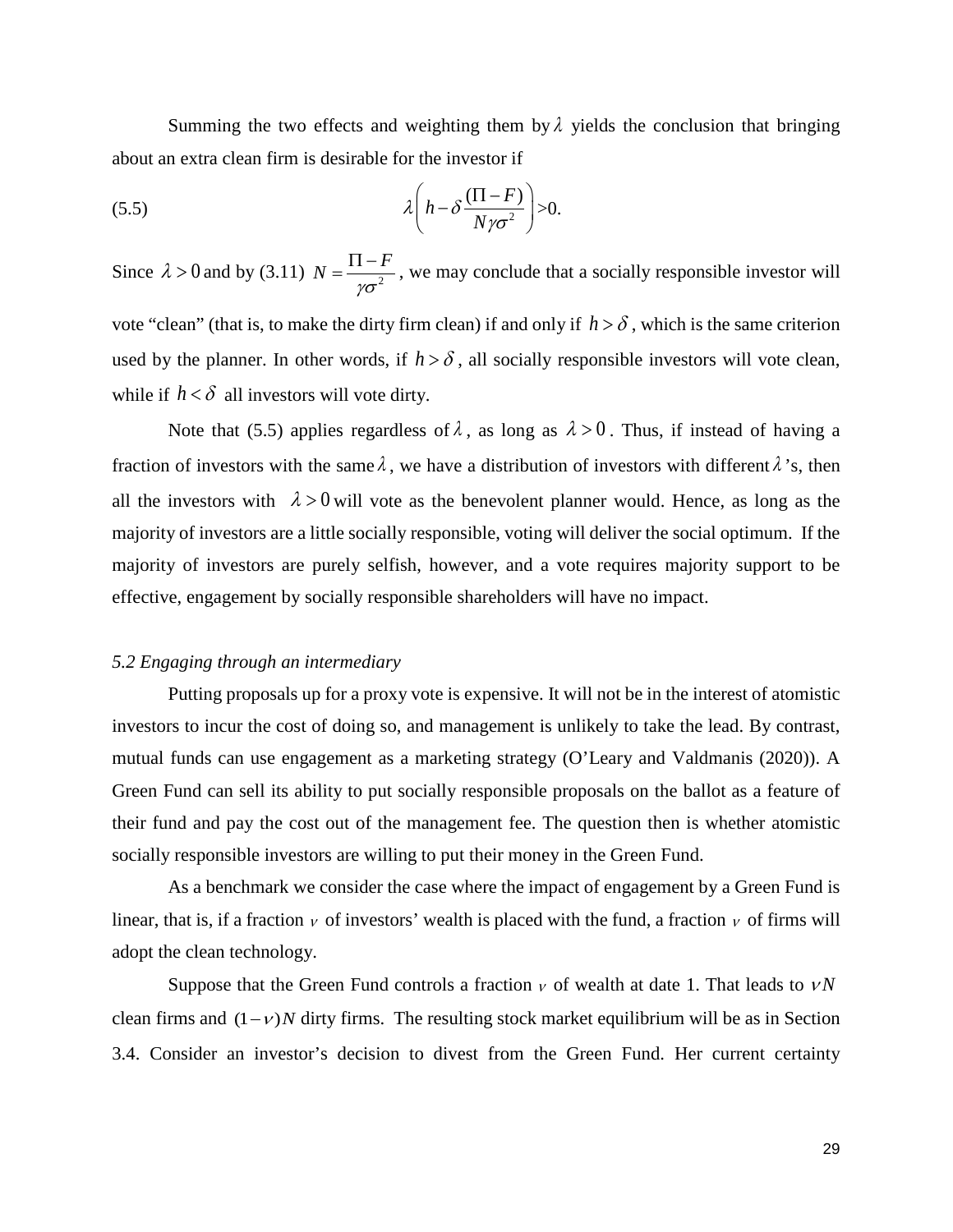equivalent is given by (5.1). If she divests, her certainty equivalent changes by  $\frac{\partial CE}{\partial x} \Delta v$  $\frac{\partial CE}{\partial V} \Delta V$ , where

1 *r*  $\Delta v = -\frac{1}{2}$ . So, as in the case of voting, the change in CE converges to zero as  $r \rightarrow \infty$ .

The remaining effects of divesting from the Green Fund are also exactly the same as with voting. The impact on the environment is given by (5.2) and the impact on other investors' wealth by (5.3). Thus, a socially responsible investor will choose to divest from the Green Fund if and only if  $h < \delta$ .

Our conclusion is that all the socially responsible investors will invest in the Green Fund if  $h > \delta$  and none will invest if  $h < \delta$ . Hence, socially responsible mutual funds can help to achieve the social optimum.

The presence of intermediaries greatly relaxes the informational burden that the voice option imposes on investors. While it is hard to imagine that investors are sufficiently informed to vote on all ballot propositions, institutional investors have a fiduciary duty to exercise their voting rights. Thus, socially responsible investors can express their choices by picking the intermediary with the right "ideology", in the language of Bolton et al. (2020).

Note that a socially responsible fund can engage in ways other than just through voting. For example, Carleton et al. (1998) describe the behind-the-scenes engagement of TIAA-CREFF and Dimson et al. (2015) and Barko et al. (2018) show the effectiveness of behind-the-scenes engagement by socially responsible funds. One of the strategies that intermediaries use behind the scenes is to threaten to divest if management does not accede to their wishes. If credible, this strategy could induce management to compromise because it reduces the cost of doing so, but it is not useful to win more votes. The reason is that announcing that you will divest if the vote to become clean fails only makes it more attractive for other shareholders to vote dirty, since divestment lowers the price at which they can buy additional shares.

#### *5.3 Nonatomistic Investors*

The engagement result derived in Section 5.1 depends heavily on investors being well diversified, so that the impact of their decisions on the value of their own portfolio is infinitesimal. This is not true anymore if an investor is a significant stakeholder. In that case, a socially responsible investor will weigh the net social benefit of a vote for clean (multiplied by  $\lambda$ ) against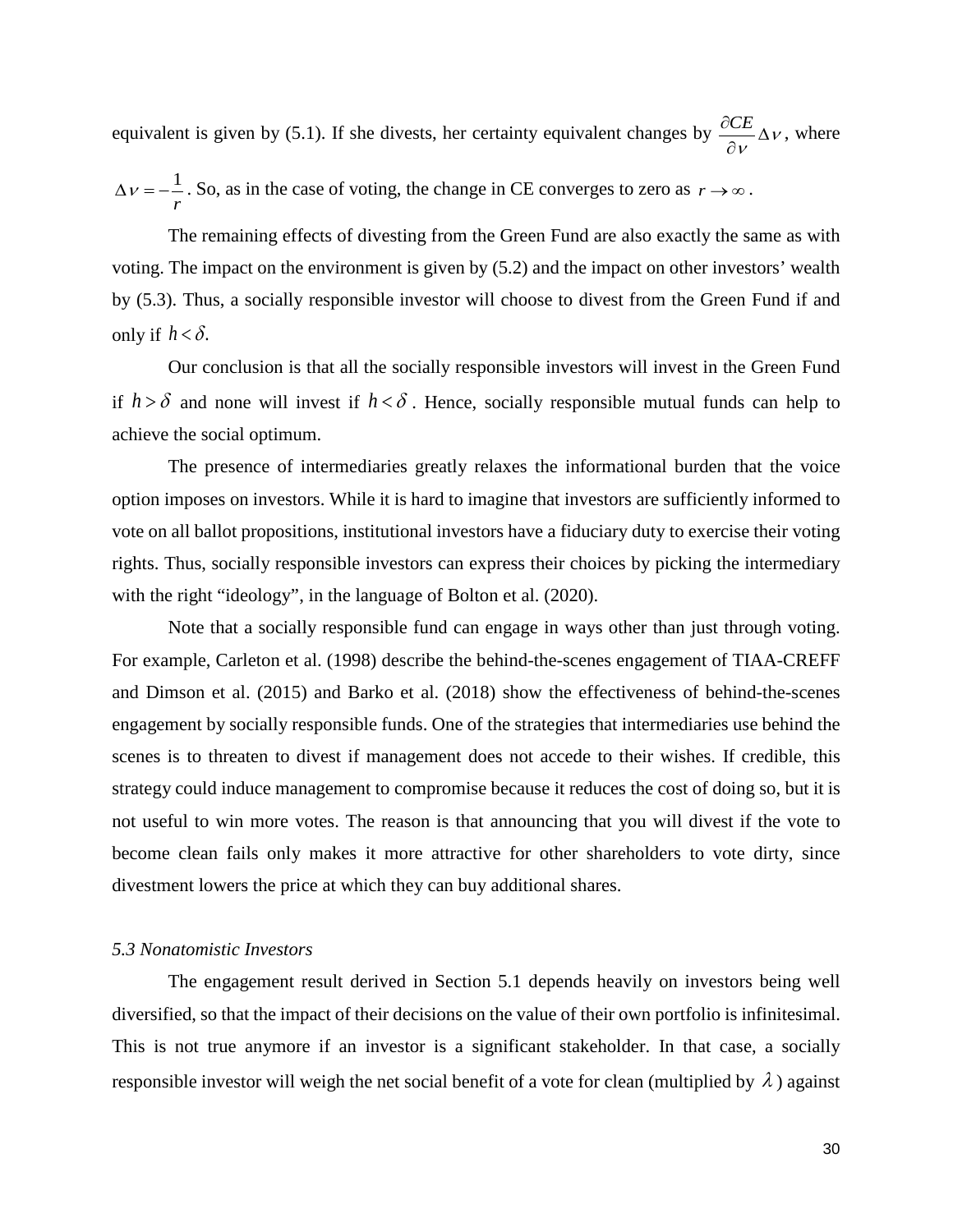the reduced return on her portfolio due to the drop in profitability of the clean firm (multiplied by the investor's stake in that firm). Thus, significant investors (even if socially responsible) may vote dirty when this is socially inefficient.

In the value maximizing approach to corporate governance, large shareholders are often thought to be beneficial because they reduce the agency costs produced by the separation of ownership and control (Shleifer and Vishny (1997)). In contrast, in the socially responsible approach to corporate governance, large shareholders reduce the level of provision of public goods by firms and to that extent are undesirable.

Note that one downside of investors being well-diversified is that they have an incentive to persuade firms to take advantage of their monopoly power in the product market and raise consumer prices. This idea has received a great deal of attention recently (see Azar et al. (2018)). In order to guard against this we would advocate that only ESG proposals should be voted on, not those concerning prices and quantities. More important, we do not fear open votes to collude because these will attract the attention of the antitrust authorities.

### *5.4 Takeovers*

 A natural question to ask is whether takeovers affect engagement. As Hart and Zingales (2017) show (see also Elhauge (2005)), takeovers can undermine social action to turn companies clean, creating an "amoral drift." Here we briefly sketch the argument.

 Suppose that engagement leads a company to choose clean (provisionally). This means that it market value will be  $V_c = F - \delta$ . A (purely selfish) bidder could make an unconditional tender offer for the company at a price p between  $V_c$  and  $V_d = F$ , at the same time announcing that, if more than 50% of the shares are tendered, he plans to freeze-out nontendering shareholders at a price  $p'$  between  $p$  and  $V_c$ . Even a socially responsible investor will tender. The reason is that given that she has a very small shareholding the chance that her tender decision will be pivotal is negligible. Furthermore, by not tendering she receives *p'* if the bid succeeds as opposed to *p*; while if the bid fails she owns shares worth  $V_c$  rather than receiving  $p$  (she could always buy back her shares). Thus tendering is a dominant strategy. Since everyone tenders the bid succeeds and the bidder makes a profit of  $V<sub>d</sub>$ -*p*. This is true even if a majority of the investors are socially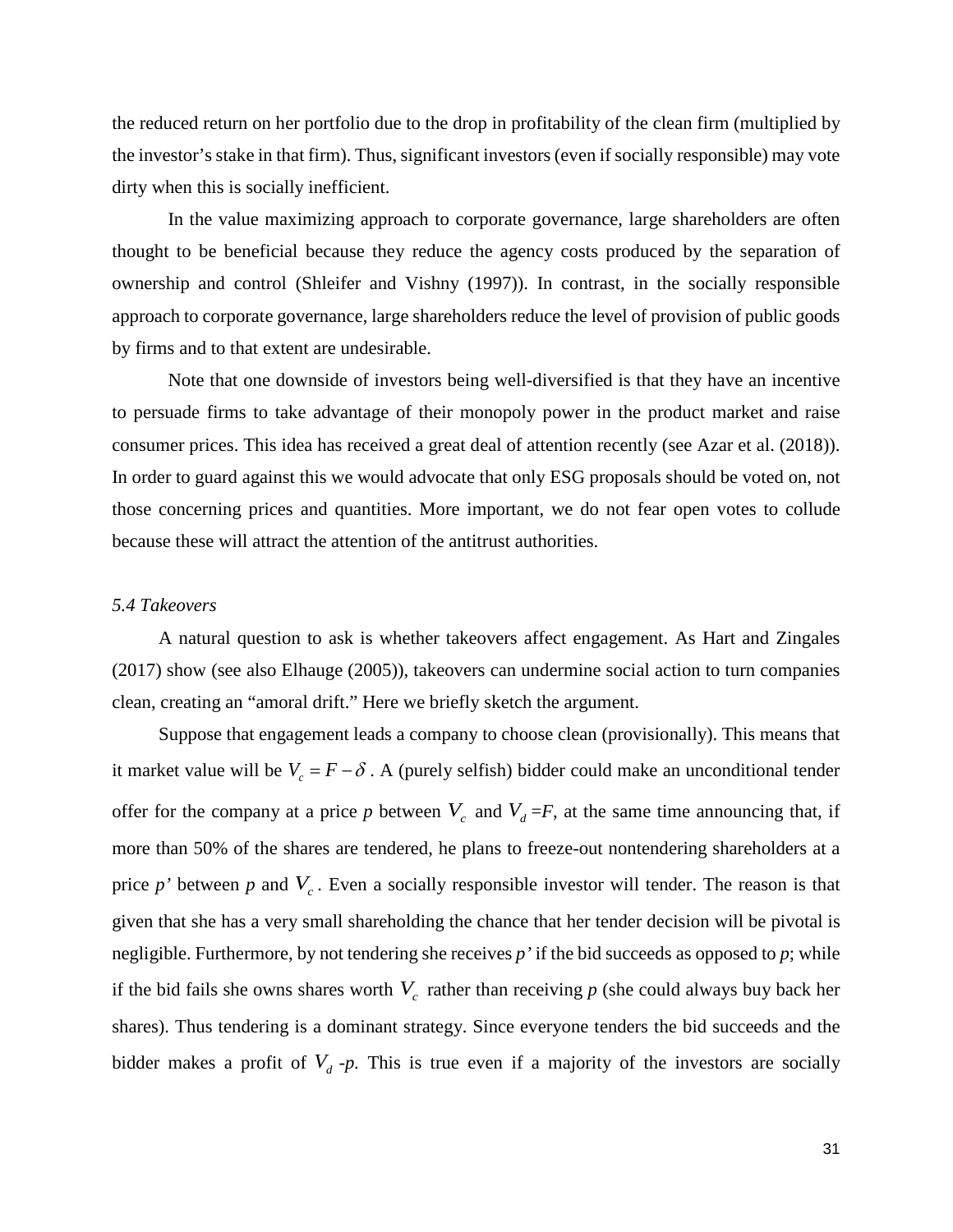responsible and would have voted against the bid if given the chance. For further details, see Hart and Zingales (2017).

 There is an asymmetry here. It is unlikely that a socially responsible bidder will buy a dirty company and turn it clean. The reason is that the bidder will have to pay at least  $V<sub>d</sub>$  to persuade shareholders to tender (at a lower price it would be profitable for someone, e.g., management to make a counteroffer), which means he loses  $V_d - V_c$  on the transaction. There is an environmental gain of *h*, but this is weighted by  $\lambda$ . Thus only if  $V_d - V_c = \delta \langle \lambda h \rangle$  will he proceed. In contrast, dispersed shareholders will vote for the company to become clean if  $h > \delta$ .

 One important qualification to the above is that, as a result of a number of legal decisions in recent years and the existence of poison pills, it has become hard to take over a U.S. company if the majority is against the bid. These developments serve to mitigate the amoral drift, and make it less likely that takeovers will interfere with socially responsible engagement.

 We can summarize our discussion of voice as follows. The conditions for voice to deliver a desirable social outcome are less stringent than the analogous conditions for exit. Consistent with our results, Dyck et al. (2019) find that divestment is not a driver of ESG performance change (at least as measured by ESG ratings), while shareholder engagement is.

## 6. Robustness and Extensions

#### *6.1 Visibility and Commitment*

So far we have assumed that individuals can commit to their strategy (be it divestment, or boycotting) and that this strategy is common knowledge. In practice, it is difficult for individuals to communicate and commit to their strategy. Here technology and institutions might make a difference.

In our model firms are assumed to be aware that some investors (consumers) plan to divest (boycott). But how do they know this? One way is for investors or consumers to make announcements. In a pre-internet world, the authors of this paper could have announced that they would divest, but it would have been hard for anyone to know about it. In contrast, large institutions and companies could easily publicize their divestment and boycott decisions. Today, thanks to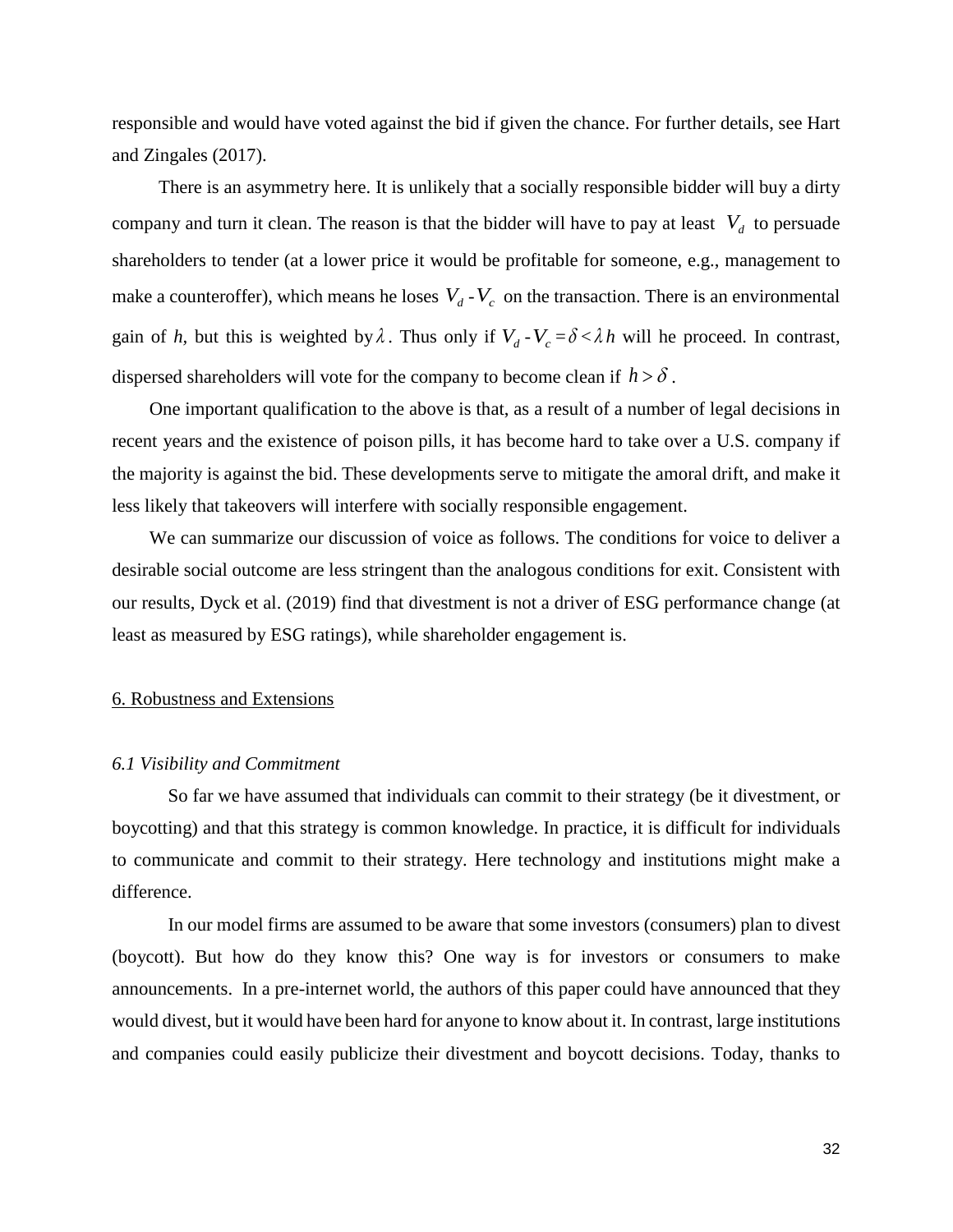social media, this difference has become smaller, facilitating the announcement of divestments and boycotts.

Even today it is difficult to verify whether someone has carried through their announced strategy, given the variability of demand.<sup>[21](#page-33-0)</sup>Verification is important because there is a commitment issue. At date 1, some investors could announce that they will divest. This announcement might, if believed, be sufficient to push some companies to switch to clean. But, after having achieved their goal, the divestors will be tempted to sell the clean companies and buy the more profitable dirty ones, which trade at the same price. If this behavior is anticipated, divestment will become ineffective.

The same problem arises in the case of boycotts. Some consumers may announce that they will buy only clean products, causing some companies to install a clean technology. But once this is done what ensures that consumers do not renege on their promise and buy cheaper dirty products?

These commitment problems can exist even in the presence of intermediaries. Suppose that investors invest through a mutual fund, e.g., Fidelity. Fidelity might have a fund that plans to invest only in clean companies and another fund that plans to invest only in dirty companies. A socially responsible investor might put all her money in the Fidelity Green Fund. Seeing how much wealth has been invested in the Green Fund, some companies may elect to become clean. But once companies have made this decision what is to stop investors from switching their money from the Green Fund to the Dirty Fund?<sup>[22](#page-33-1)</sup>

The commitment problem is stark in our setting because we study a one-shot game: firms make their production decisions at date 1, then investors and consumers make their investment and consumption decisions, then the world ends. Reality is more complex and commitment may be easier to establish in a repeated setting.

j

<span id="page-33-0"></span><sup>&</sup>lt;sup>21</sup> See Ashenfelter et al.  $(2007)$ .

<span id="page-33-1"></span><sup>&</sup>lt;sup>22</sup> One way in which a mutual fund can help increase the level of commitment is by offering only "clean" products, increasing the cost for investors to switch.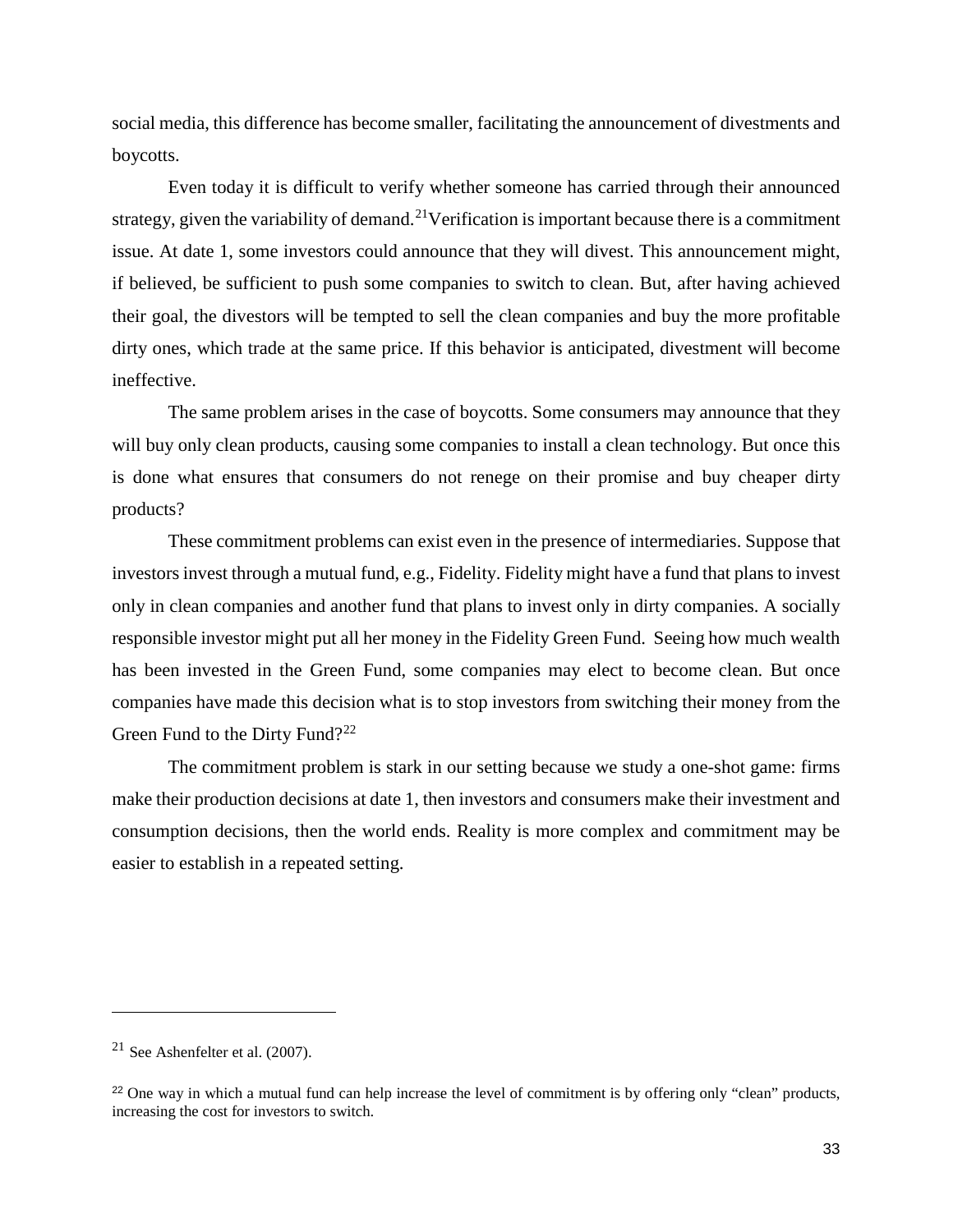Visibility can also help with commitment. Even today, if the authors of this paper announce that they will divest from oil companies, it would be hard for anyone to check.<sup>[23](#page-34-0)</sup> In contrast, the decision by the Harvard University endowment to achieve greenhouse gas neutrality by 2050 can easily be verified.<sup>[24](#page-34-1)</sup> In a similar fashion, on June 26, 2020 Unilever announced that it would not advertise on Facebook or Twitter for the rest of the year, citing hate speech and divisive content on the platforms.[25](#page-34-2) Unilever's action can easily be verified, and so Unilever is likely to stick to this commitment.

## *6.2 Integer Issues*

-

We have assumed that firms can adjust continuously to the choices of investors and consumers, in the sense that  $n_c$  is a continuous variable. If  $n_c$  has to be an integer, this can affect the incentives to divest and boycott. Consider divestment first. Suppose we are at  $\mu = 0$  with  $N > \frac{\delta}{\gamma \sigma^2}$  $>\frac{v}{\sqrt{2}}$ . According to (4.8), if one investor divests, the number of clean firms becomes positive. But maybe  $n_c$  equals 0.1.

In our model this counts as a positive impact, possibly enough to motivate a socially responsible investor to divest. In reality, since a fraction of a firm is not feasible, the question is whether the new equilibrium would involve zero or one clean firm. Incorporating integer constraints is beyond the scope of this paper. We limit ourselves to noting that introducing these constraints is unlikely to strengthen the individual incentive to divest.

Next consider boycotting. The same considerations apply as with divesting: one person's boycott might lead  $n_c$  to increase by 0.1. However, in this case there is a natural interpretation. We can imagine that a firm can choose a convex combination of clean and dirty, that is it can at a cost  $\alpha\delta$  produce  $\alpha$  units of clean product and 1-  $\alpha$  units of dirty product, where  $\alpha \in [0,1]$ . Then, if one consumer boycotts a firm can switch to a small amount of clean production to satisfy that consumer.

<span id="page-34-0"></span><sup>&</sup>lt;sup>23</sup> However, someone who makes a personal decision to divest or boycott may incur a personal cost if they deviate from this decision, which can help to sustain commitment. See, e.g., Ederer and Stremitzer (2017). Note that commitment is not an issue in the literature that assumes that people divest or boycott for moral reasons. <sup>24</sup> See <https://www.thecrimson.com/article/2020/4/22/endowment-ghg-neutral-2050/>

<span id="page-34-2"></span><span id="page-34-1"></span><sup>25</sup>See [https://www.wsj.com/articles/unilever-to-halt-u-s-ads-on-facebook-and-twitter-for-rest-of-2020-11593187230.](https://www.wsj.com/articles/unilever-to-halt-u-s-ads-on-facebook-and-twitter-for-rest-of-2020-11593187230)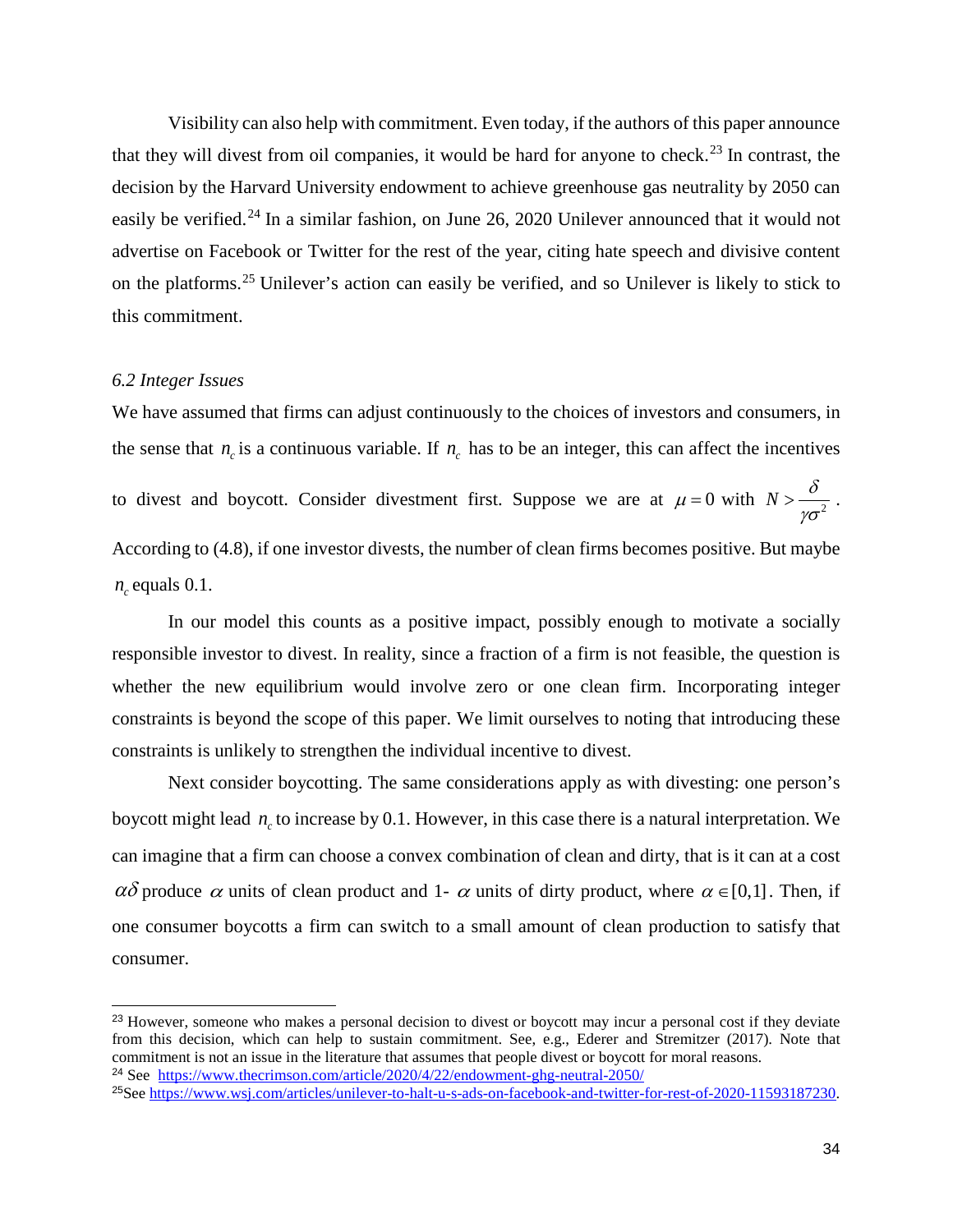#### *6.3 Labor Boycott*

Our simple model does not have any labor costs, let alone the possibility of workers boycotting a firm. Yet, in a competitive labor market the effect of a labor boycott is very similar to the effect of the consumer boycott we analyzed in Section 4.2. Purely selfish workers work for any firm, while socially responsible workers boycott dirty firms. The resulting equilibrium would be similar to that in Section 4.2, with workers in dirty firms being paid more than workers in clean firms and the equilibrium level of clean firms depending on the slope of the labor demand curve. Indeed, Nyborg and Zhang (2013) provide evidence that workers in socially responsible firms are paid less.

The situation is different if a firm has some market power. Consider, for instance, a case where there is one monopsonist and many workers. The monopsonist has the choice to stay dirty and be able to hire only from a smaller pool of workers or pay the cost  $\delta$  and be able to hire all workers. As we discuss in the Appendix, when the market is not competitive, if the pool of boycotters is large enough, not only will boycotters be able to turn the firm clean, but they will be able to do so without bearing any cost.

#### *6.4 Rational Expectation Equilibrium*

We have assumed that the harm at date 1 is unanticipated at date 0. Relaxing this assumption does not change the analysis very much. If all investors and consumers are purely selfish, it does not change it at all since the date 1 market value of firms will be independent of *h,* and so the incentives of entrepreneurs to set up firms at date 0 will be unaffected. On the other hand, if divestment or boycotting by socially responsible investors or consumers is anticipated to occur at date 1, then this reduces the date 1 and date 0 market value of firms, and so the equilibrium number of firms will be lower. The same is true if it is anticipated that successful engagement will cause firms to choose the clean technology since this reduces future profitability.[26](#page-35-0) 

## *6.5 Social Entrepreneurs*

j

<span id="page-35-0"></span> $^{26}$  Given this, founders of firms at date 0 may try to make engagement more difficult at date 1 through provisions in the corporate charter, for example, by putting in super-majority provisions or a dual-class voting structure.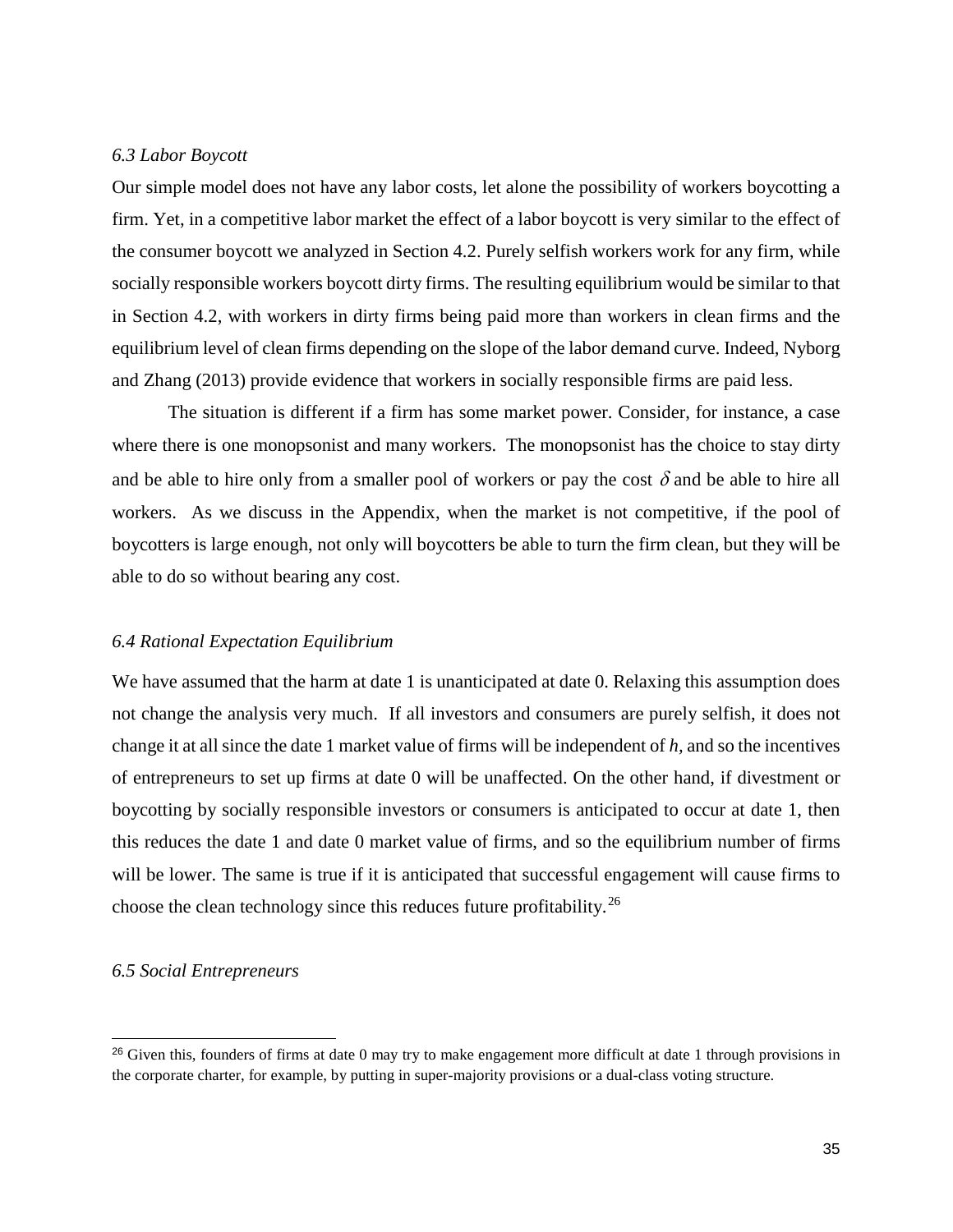We have assumed that the entrepreneurs at date 0 who set up companies are interested only in money. But suppose that some of them are socially responsible. If they anticipate the harm at date 1 might they try to influence their firms to act in a socially responsible way? In our setting this is difficult to achieve. The reason is that we have assumed free entry, that is an infinite supply of entrepreneurs. Even if some are socially responsible many are likely not to be. As a result, in the free entry equilibrium the market value of a firm that does not encourage social responsibility will be *F* and the market value of a firm that does encourage social responsibility will be below *F*. Since we have assumed that entrepreneurs have zero wealth they will not be able to finance the latter. In effect competition drives out good behavior.

Note that the situation is different at date 1. At this point the entry cost  $F$  is sunk and so firms earn rents. Therefore, firms have the ability to choose clean without being driven out of the market.

#### 7. Discussion

j

#### *7.1 Awareness and Social Pressure Campaigns*

The biggest limitation of our analysis is that we take social preferences as given. As a result, we miss an important benefit of exit campaigns: their effect on social preferences. Black Americans' boycott of municipal transportation in Montgomery (Alabama) in 1955 informed all Americans about the cost of segregation, changing many people's preferences. The fur-free campaign launched by the Humane Society is not just the announcement of a boycott, but an attempt to shame fur users, i.e., to lead purely selfish individuals to behave as if they were socially responsible consumers.[27](#page-36-0)

When it comes to informing and changing people's preferences the exit strategy is superior to the voice one. A successful information campaign can keep the relevant piece of news in the media for an extended period of time. A corporate vote is not so newsworthy to begin with. The media feel compelled to cover it at most twice, when the vote is announced and when the votes are counted. By contrast, an exit campaign is newsworthy every time a famous person/institution joins the exiters. Thus, exit is more effective at communicating the news.

<span id="page-36-0"></span><sup>27</sup> https://www.humanesociety.org/all-our-fights/going-fur-free.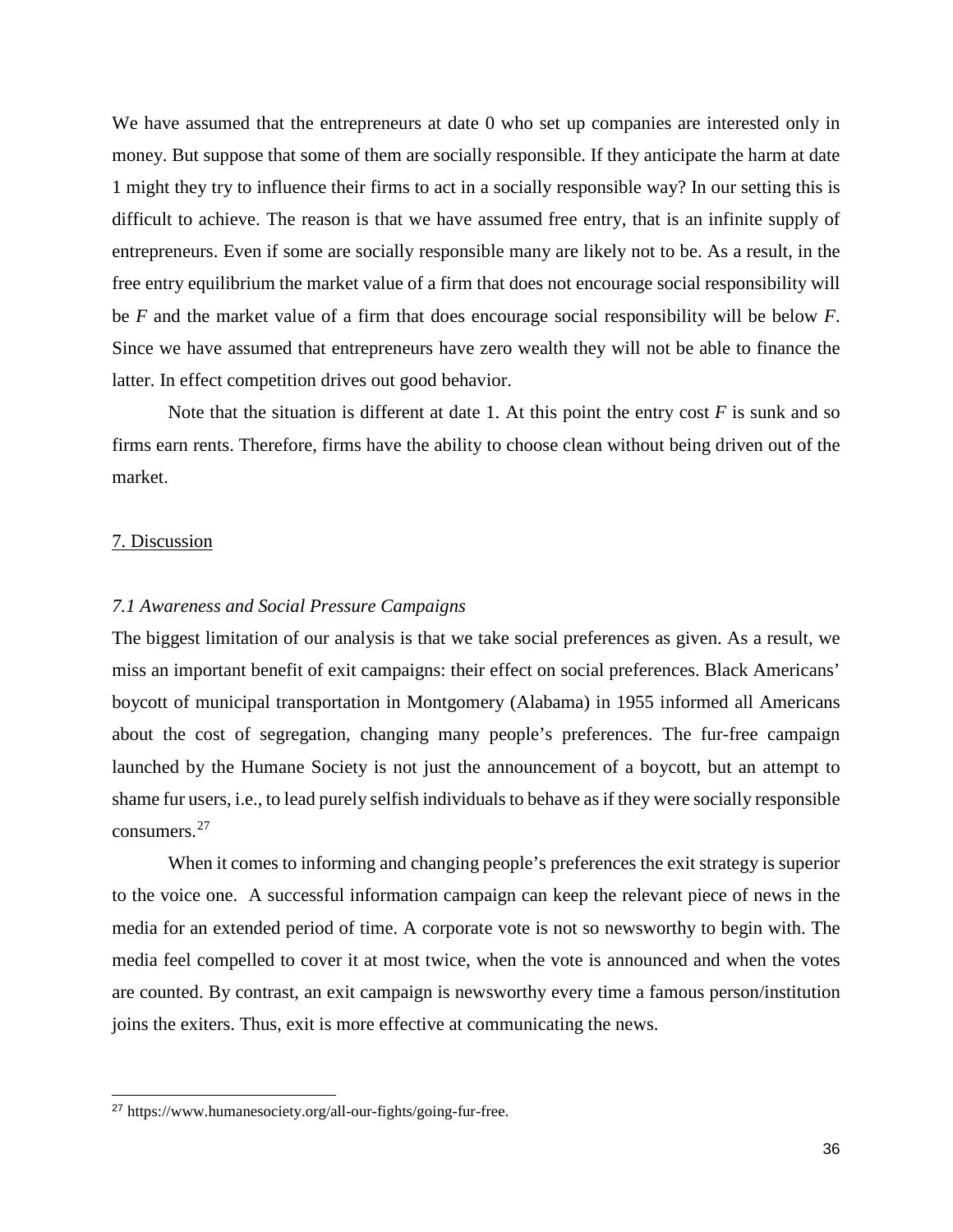Exit is also more effective at pressuring people into behaving socially, even if their  $\lambda$  is equal to zero. It is not only peer pressure that operates, but also the pressure to join a growing and potentially successful movement (Thaler and Sunstein (2008)). Both these forces help a highly motivated minority to achieve some successes it would never be able to achieve through a voice strategy. Consistent with this idea, corporate boycotts succeed mostly by affecting a target's reputation in the media, not the demand for their product (King (2011)).

For these reasons, a highly-motivated minority might find exit a more successful strategy than voice. Yet, there is no guarantee that its ability to succeed is linked to the social desirability of its goal. Thus, extending the model to incorporate information and social pressure is unlikely to change the fundamental result that voice is more aligned to social incentives than exit.

# *7.2 Best Strategy Contingent on Size*

If a majority of investors is socially responsible, voice will deliver the socially desirable outcome. Even when socially responsible investors are not a majority, as long as they can concentrate their holdings in a subset of firms in which they represent a majority (without affecting much the diversification of their portfolio), they can have an impact that is proportional to their size. Thus, they can do better that an exit strategy, which will have an impact less than proportional to the mass of socially responsible consumers/investors.

Problems start to arise when socially responsible consumers/investors represent such a small minority that they cannot reach a majority of the votes in any single firm without significantly reducing the diversification of their portfolio. In such situations, the exit strategy may more effective.

#### *7.3 Legal Restrictions*

Boycotting and divesting are hard to restrict by legal means. Not surprisingly, they have been the strategy of choice for insurrectional movements, from the American colonies' boycott of British tea in 1773 to the Indian boycott of British textiles in 1921. In contrast, voice can be easily restricted so much to become ineffective.

In the United States shareholder proposals are only precatory (i.e., not binding). In addition, management can easily prevent a proposal from appearing on the ballot by invoking the "ordinary business operations exception", which allows management to exclude proposals that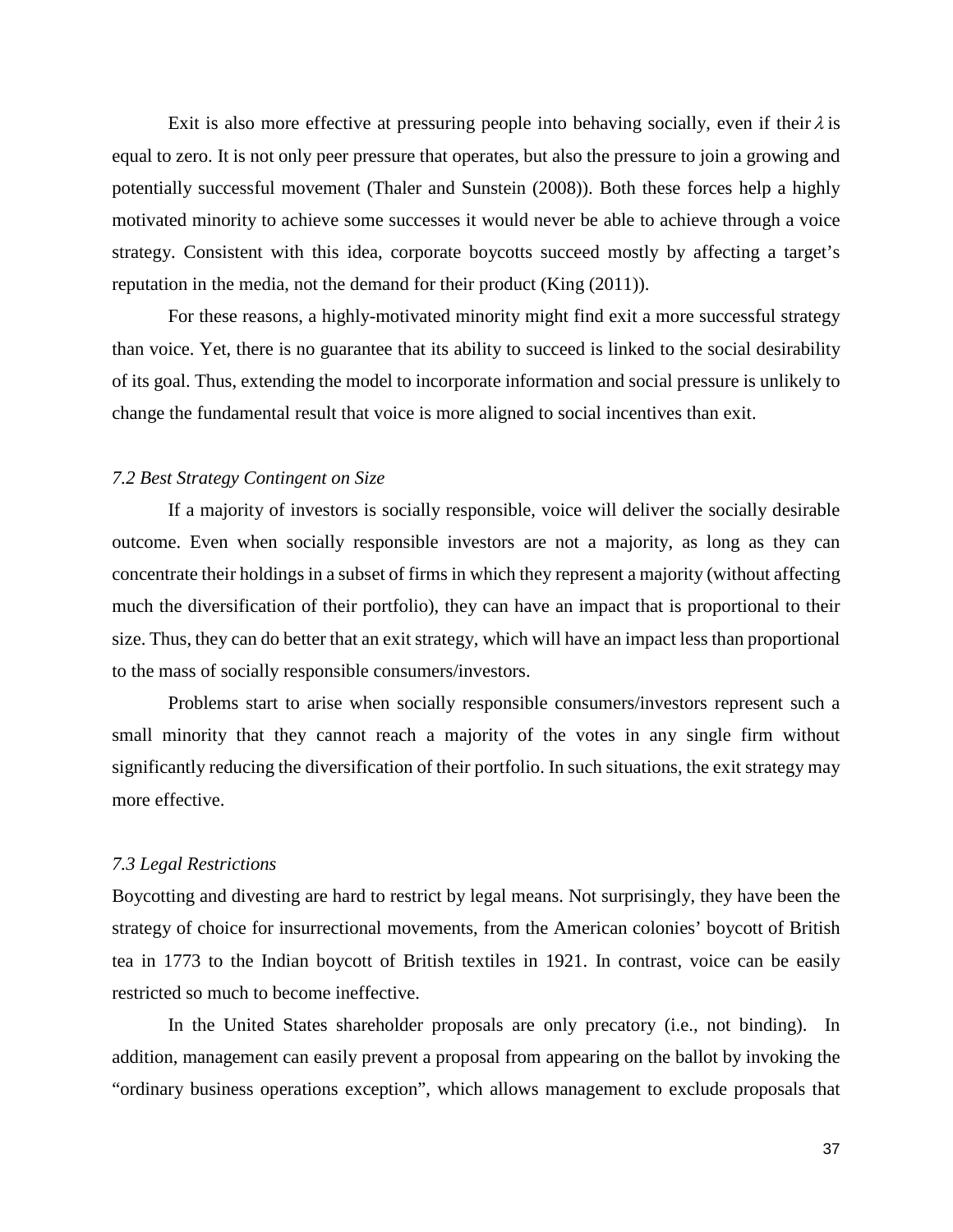relate to its ordinary business operations. For example, in its attempts to reduce sales of assault weapons Trinity Church submitted a shareholder proposal for inclusion in Walmart's 2014 proxy materials, asking the Walmart board to oversee the sale of "products that especially endanger public safety and well-being, risk impairing the company's reputation, or offend the family and community values integral to the company's brand." The SEC (and later the U.S. Court of Appeals) upheld the Walmart management's decision to use the ordinary business exception to exclude this proposal from the ballot. Thus, shareholder voice could not be heard on this important issue because of legal constraints.

In case this was not enough, the US Department of Labor has recently released a new proposal that requires private pension fund managers to focus only on maximizing financial returns for their beneficiaries, ignoring any ESG factor.<sup>[28](#page-38-0)</sup> While possibly motivated by the desire to avoid the expropriation of pension investors by asset managers, this might have the effect of preventing pension investors from expressing their preferences through voice.

Thus, another major limitation of the voice strategy is that it can easily be restricted.

## 8. Conclusions

j

This paper is an attempt to analyze the welfare implications of two traditional strategies aimed at shaping corporate outcomes: exit and voice. To make the problem tractable we have made a number of simplifying assumptions: identical firms with zero marginal cost up to a capacity constraint, a linear demand curve, constant absolute risk aversion, normal distribution, etc. We have also studied the three principal socially responsible strategies, divestment, boycotting and engagement, separately, without considering how they might interact with each other. Subject to these limitations, we find that in a competitive world exit is less effective than voice in pushing firms to act in a socially responsible manner. Furthermore, we find that individual incentives to join an exit strategy are not necessarily aligned with the social incentive, while they are when investors are allowed to express their voice.

We have derived these results under the best possible scenario for the exit strategies: investors and consumers who can announce their strategies to the world and commit to them. If we relax these assumptions exit becomes even less effective.

<span id="page-38-0"></span><sup>28</sup> [https://www.dol.gov/newsroom/releases/ebsa/ebsa20200623.](https://www.dol.gov/newsroom/releases/ebsa/ebsa20200623)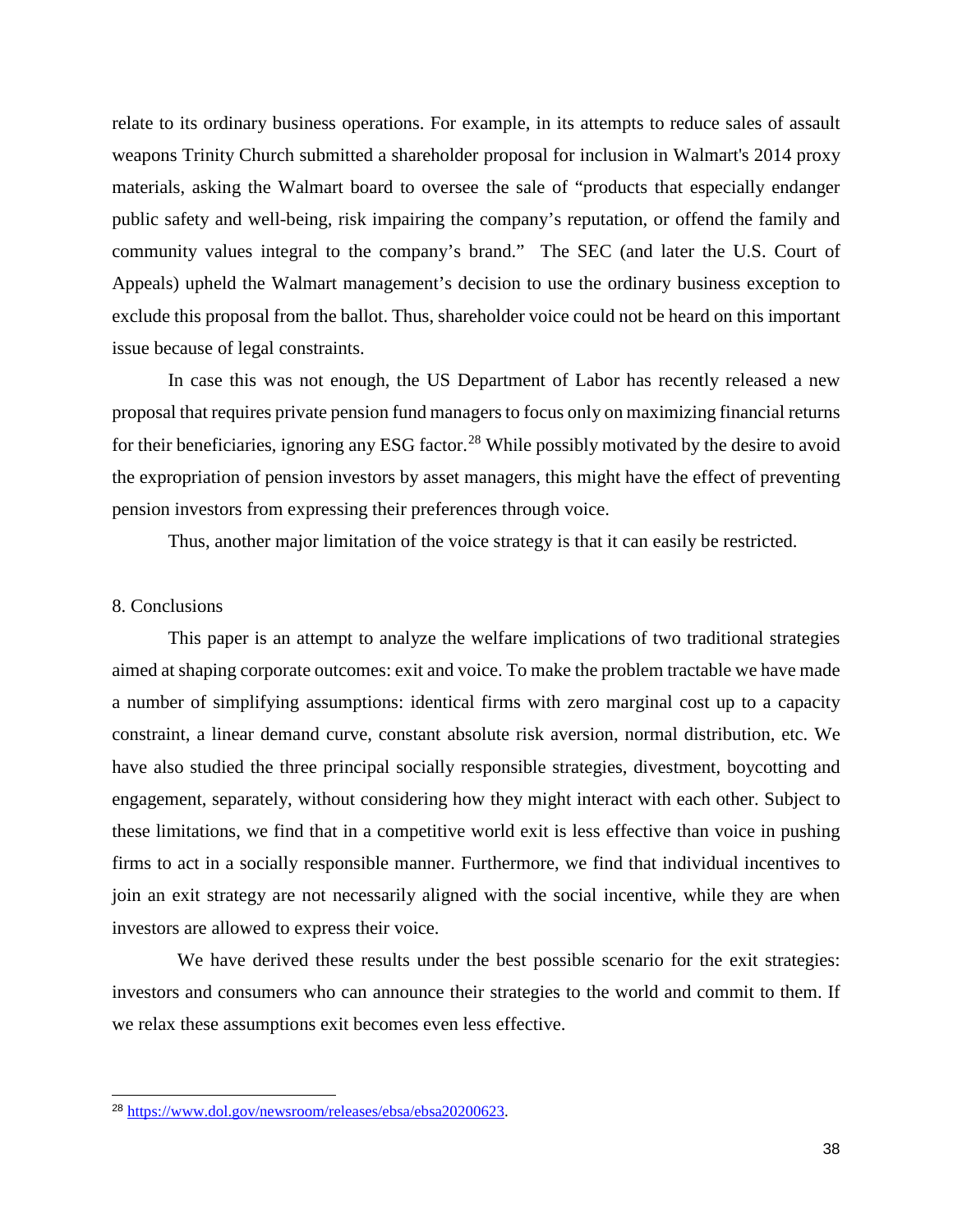One question raised by our paper is why social engagement is relatively rare in spite of all its desirable properties. In some cases, engagement is infeasible because somebody owns a majority of the votes, such as Mark Zuckerberg with Facebook, or the company is privately held, such as Koch Industries. We think that an important additional factor resides in the current U.S. proxy system, which tends to limit shareholders' ability to influence corporate policy. The restrictions reflect a fear that individual shareholders are activists in the sense that they put a lot of weight on a single issue (e.g., their utility is *–Nh*). If instead individuals are socially responsible (in the way we define), this fear is unfounded. Individual shareholders have the incentive to vote on issues in a socially optimal way and their engagement can lead to more efficient outcomes.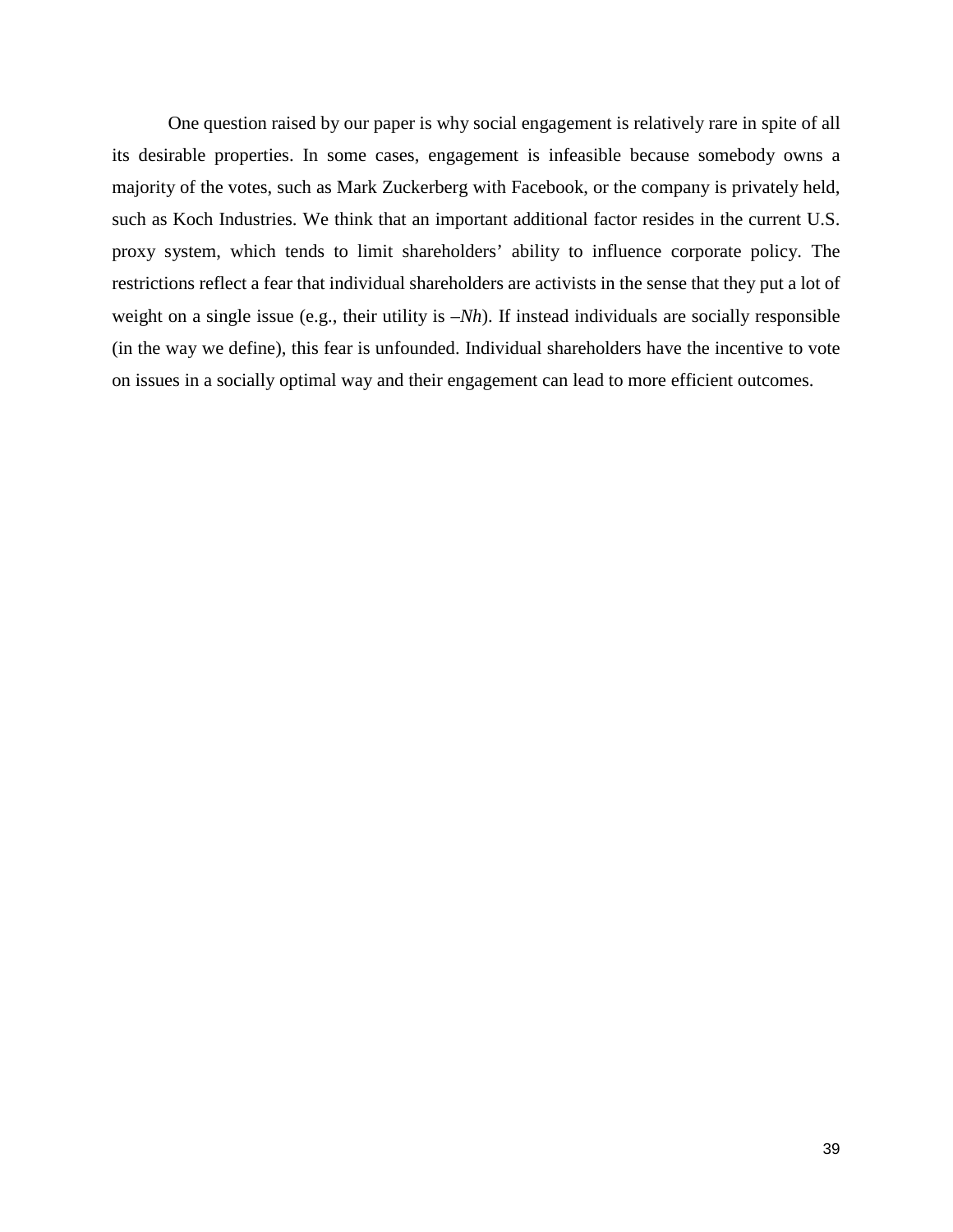#### **References**

- Acquatella, Angie. 2020. "Optimal Reimbursement Contracts for Physician Administered Treatments." Harvard, mimeo.
- Aghion, Philippe, Roland Bénabou, Ralf Martin and Alexandra Roulet. 2020. "Environmental Preferences and Technological Choices: Is Market Competition Clean or Dirty?" CEP Discussion Paper No 1684 March 2020
- Andersson, Mats, Patrick Bolton & Frédéric Samama (2016). "Hedging Climate Risk". *Financial Analysts Journal*, 72:3, 13-32,
- Andreoni, James. 1989. "Giving with Impure Altruism: Applications to Charity and Ricardian Equivalence." *Journal of Political Economy* 97 (6): 1447–1458.
- Andreoni, James, and John Miller. 2002. "Giving according to GARP: An experimental test of the consistency of preferences for altruism." *Econometrica*, 70 (2), 737–753.
- Ashenfelter Orley C., Ciccarella Stephen, and Shatz Howard J. 2007. "French Wine and the U.S. Boycott of 2003: Does Politics Really Affect Commerce?" NBER Working Paper # 13258
- Azar, José, Martin C. Schmalz, and Isabel Tecu. 2018. "Anticompetitive effects of common ownership." *The Journal of Finance* 73(4): 1513-1565.
- Bagnoli, Mark, and Watts Susan G. 2003. "Selling to Socially Responsible Consumers: Competition and The Private Provision of Public Goods." *Journal of Economics & Management Strategy* 12 (3): 419– 45. [https://doi.org/10.1111/j.1430-9134.2003.00419.x.](https://doi.org/10.1111/j.1430-9134.2003.00419.x)
- Barber, Brad, Adair Morse, and Ayako Yasuda. 2020. "Impact Investing." *Journal of Financial Economics*, forthcoming.
- Barko, Tamas, Cremers, K. J. Martijn, and Renneboog, Luc. 2018. "Shareholder Engagement on Environmental, Social, and Governance Performance". CentER Discussion Paper Series No. 2017- 040.
- Baron, David P. 2001. "Private Politics, Corporate Social Responsibility, and Integrated Strategy." *Journal of Economics and Management Strategy*, 10(1): 7-45.
- Baron, David P. 2007. "Corporate Social Responsibility and Social Entrepreneurship." *Journal of Economics & Management Strategy* 16 (3): 683–717. [https://doi.org/10.1111/j.1530-](https://doi.org/10.1111/j.1530-9134.2007.00154.x) [9134.2007.00154.x.](https://doi.org/10.1111/j.1530-9134.2007.00154.x)
- Barrios, John, Efraim Benmelech, Yael V. Hochberg, Paola Sapienza, and Luigi Zingales. 2020. "Civic Capital and Social Distancing during the Covid-19 Pandemic." NBER WP.
- Bauer, Rob, Tobias Ruof, and Paul Smeets. 2020. "Get real! individuals prefer more sustainable investments." Working Paper.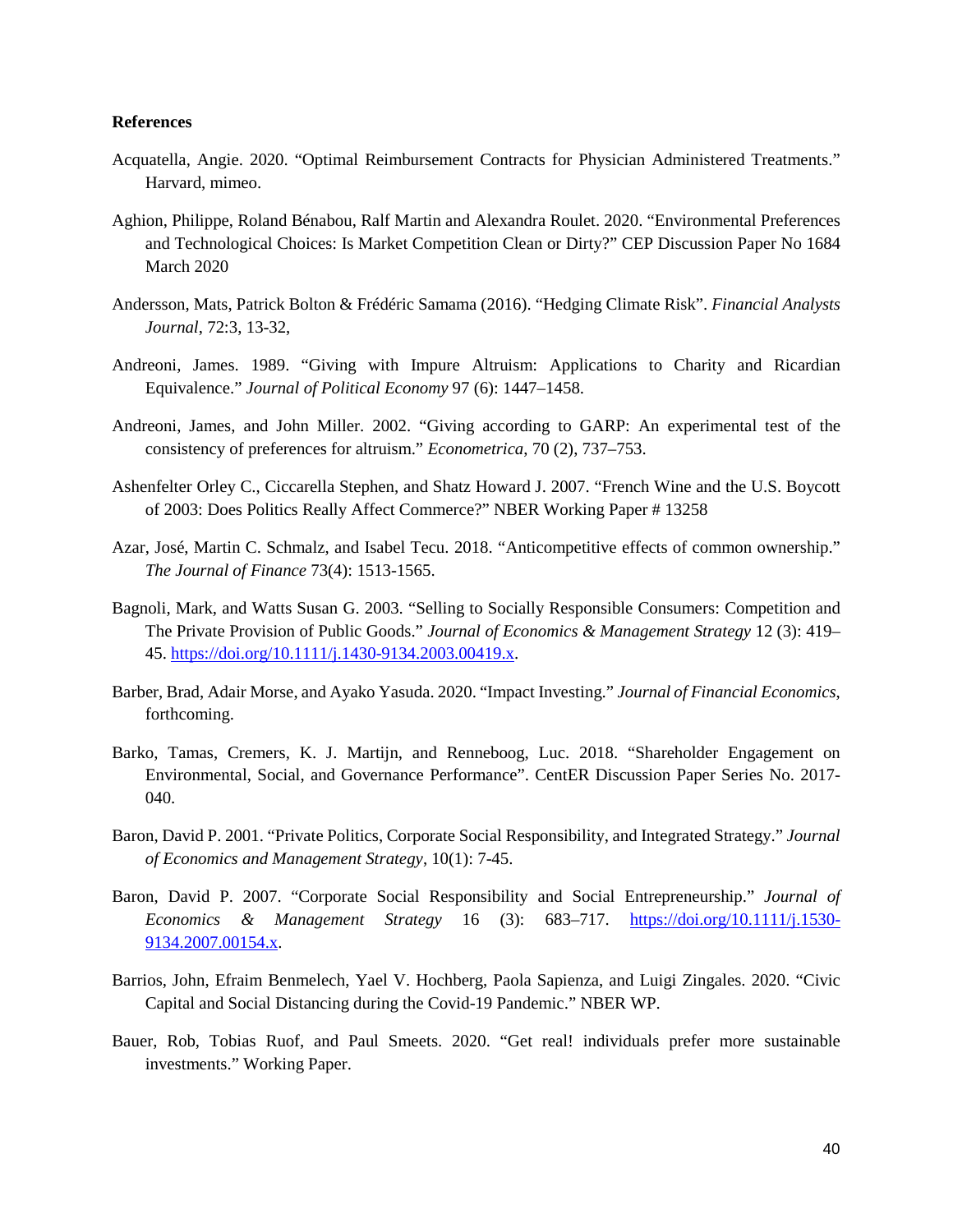- Bebchuk, Lucian A. and Tallarita, Roberto. 2020. "The Illusory Promise of Stakeholder Governance." *Cornell Law Review*, December.
- Bénabou, Roland, and Jean Tirole. 2010. "Individual and Corporate Social Responsibility." *Economica* 77 (305): 1–19. [https://doi.org/10.1111/j.1468-0335.2009.00843.x.](https://doi.org/10.1111/j.1468-0335.2009.00843.x)
- Besley, Timothy, and Maitreesh Ghatak. 2007. "Retailing Public Goods: The Economics of Corporate Social Responsibility." *Journal of Public Economics* 91 (9): 1645–63. [https://doi.org/10.1016/j.jpubeco.2007.07.006.](https://doi.org/10.1016/j.jpubeco.2007.07.006)
- Besley, Timothy, and Maitreesh Ghatak. 2018. "Prosocial Motivation and Incentive." Annual Review of Economics 10:411–38.
- Bolton, Patrick, Li, Tao, Ravina, Enrichetta, and Rosenthal, Howard. 2020. "Investor Ideology." *Journal of Financial Economics*, August: 320-352.
- Bonnefon, Jean-Francois, Landier, Augustin, Sastry, Parinitha and Thesmar, David. 2019. "Do Investors Care About Corporate Externalities? Experimental Evidence." HEC Paris Research Paper No. FIN-2019-1350.
- Brodback, Daniel, Nadja Guenster, and David Mezger. 2019. "Altruism and Egoism in Investment Decisions." *Review of Financial Economics* 37 (1): 118–48. [https://doi.org/10.1002/rfe.1053.](https://doi.org/10.1002/rfe.1053)
- Brown, Ira V. 1988. "Pennsylvania's Antislavery Pioneers, 1688–1776." *Pennsylvania History: A Journal of Mid-Atlantic Studies* 55(2): 59-77.
- Carleton, Willard T., Nelson, James M., & Michael S. Weisbach. 1998. "The influence of institutions on corporate governance through private negotiations: Evidence from TIAA-CREF." *Journal of Finance*, 53: 1335-1362.
- CBINSIGHTS. 2020. State of Fintech: Investment & Sector Trends to Watch, <https://www.cbinsights.com/research/report/fintech-trends-q4-2019/>
- Charness, Gary, and Matthew Rabin. 2002. "Understanding Social Preferences with Simple Tests." *The Quarterly Journal of Economics* 117 (3): 817–69. [https://doi.org/10.1162/003355302760193904.](https://doi.org/10.1162/003355302760193904)
- Chowdhry, Bhagwan, Shaun William Davies, and Brian Waters. 2019. "Investing for Impact." *The Review of Financial Studies* 32 (3): 864–904. [https://doi.org/10.1093/rfs/hhy068.](https://doi.org/10.1093/rfs/hhy068)
- Christensen, Hans B., Luzi Hail, and Christian Leuz. 2019. "Adoption of CSR and Sustainability Reporting Standards: Economic Analysis and Review." NBER Working Paper # 26169. URL: http://www.nber.org/papers/w26169
- Davies, Shaun William, and Edward Dickersin Van Wesep. 2018. "The Unintended Consequences of Divestment." *Journal of Financial Economics* 128 (3): 558–75. [https://doi.org/10.1016/j.jfineco.2018.03.007.](https://doi.org/10.1016/j.jfineco.2018.03.007)
- Dimson, Elroy, Oğuzhan Karakaş, and Xi Li. 2015. "Active Ownership." *Review of Financial Studies* 28 (12): 3225–68. [https://doi.org/10.1093/rfs/hhv044.](https://doi.org/10.1093/rfs/hhv044)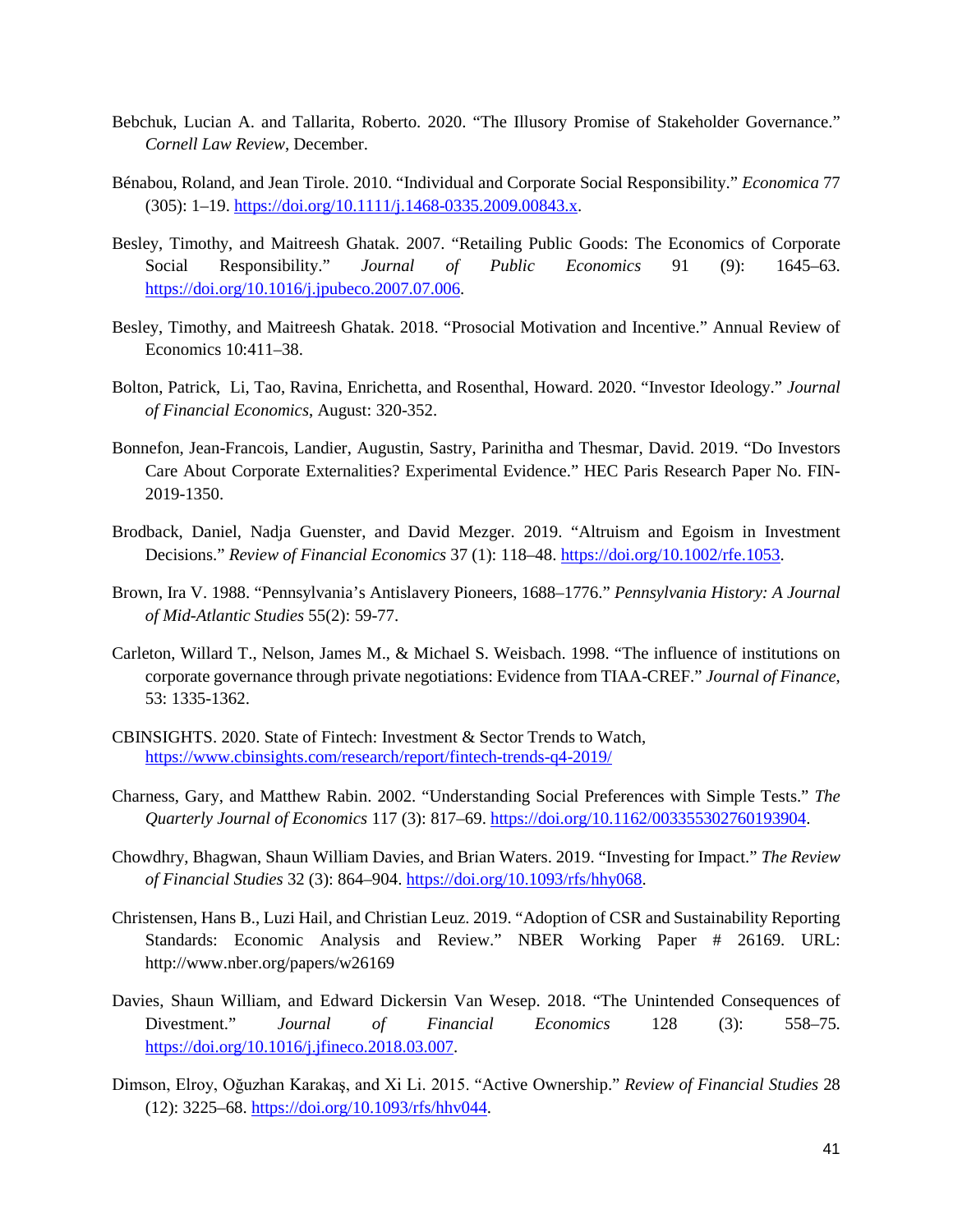- Dyck, Alexander, Karl V. Lins, Lukas Roth, and Hannes F. Wagner. 2019. "Do Institutional Investors Drive Corporate Social Responsibility? International Evidence." *Journal of Financial Economics* 131 (3): 693–714. [https://doi.org/10.1016/j.jfineco.2018.08.013.](https://doi.org/10.1016/j.jfineco.2018.08.013)
- Ederer, Florian, and Alezander Stremitzer. 2017. "Promises and Expectations." *Games and Economic Behavior*, 106(C): 161-178.
- Edmans, Alex. 2020. Grow the Pie: How Great Companies Deliver Both Purpose and Profit. Cambridge University Press.
- Elhauge, Einer. 2005. "Sacrificing Corporate Profits in the Public Interest." New York University Law Review. 80(3): 733–869.
- Frydlinger, David, and Oliver D. Hart. 2019. "Overcoming Contractual Incompleteness: The Role of Guiding Principles." NBER Working Paper # 26245. [https://doi.org/10.3386/w26245.](https://doi.org/10.3386/w26245)
- Gollier Christian, and Sébastien Pouget. 2014. "The "Washing Machine": Investment Strategies and Corporate Behavior with Socially Responsible Investors", TSE Working Paper, n.14-457, January 2014.
- Graff Zivin, Joshua, and Arthur Small. 2005. "A Modigliani-Miller Theory of Altruistic Corporate Social Responsibility." *Topics in Economic Analysis & Policy* 5 (1): 1-19. [https://doi.org/10.2202/1538-](https://doi.org/10.2202/1538-0653.1369) [0653.1369.](https://doi.org/10.2202/1538-0653.1369)
- Hart, Oliver, and Luigi Zingales. 2017. "Companies Should Maximize Shareholder Welfare Not Market Value." *Journal of Law, Finance, and Accounting* 2 (2): 247–75. [https://doi.org/10.1561/108.00000022.](https://doi.org/10.1561/108.00000022)
- Hartzmark, Samuel M., and Abigail B. Sussman. 2019. "Do Investors Value Sustainability? A Natural Experiment Examining Ranking and Fund Flows." *The Journal of Finance* 74 (6): 2789–2837. [https://doi.org/10.1111/jofi.12841.](https://doi.org/10.1111/jofi.12841)
- Heinkel, Robert, Alan Kraus, and Josef Zechner. 2001. "The Effect of Green Investment on Corporate Behavior." *The Journal of Financial and Quantitative Analysis* 36 (4): 431-449. [https://doi.org/10.2307/2676219.](https://doi.org/10.2307/2676219)
- Hendel, Igal, Saul Lach, and Yossi Spiegel. 2017, "Consumers' Activism: The Cottage Cheese Boycott." *RAND Journal of Economics*, Vol. 48, No. 4, Winter 2017 pp. 972–1003
- Hirschman, Albert O. 1970. Exit, Voice, and Loyalty: Responses to Decline in Firms, Organizations, and States. Cambridge: Harvard University Press.
- Homanen, Mikael. 2018. "Depositors Disciplining Banks: The Impact of Scandals". Chicago Booth Research Paper No. 28.
- Hong, Harrison, and Marcin Kacperczyk. 2009. "The Price of Sin The Effects of Social Norms on Markets." *Journal of Financial Economics*, 93: 15-36.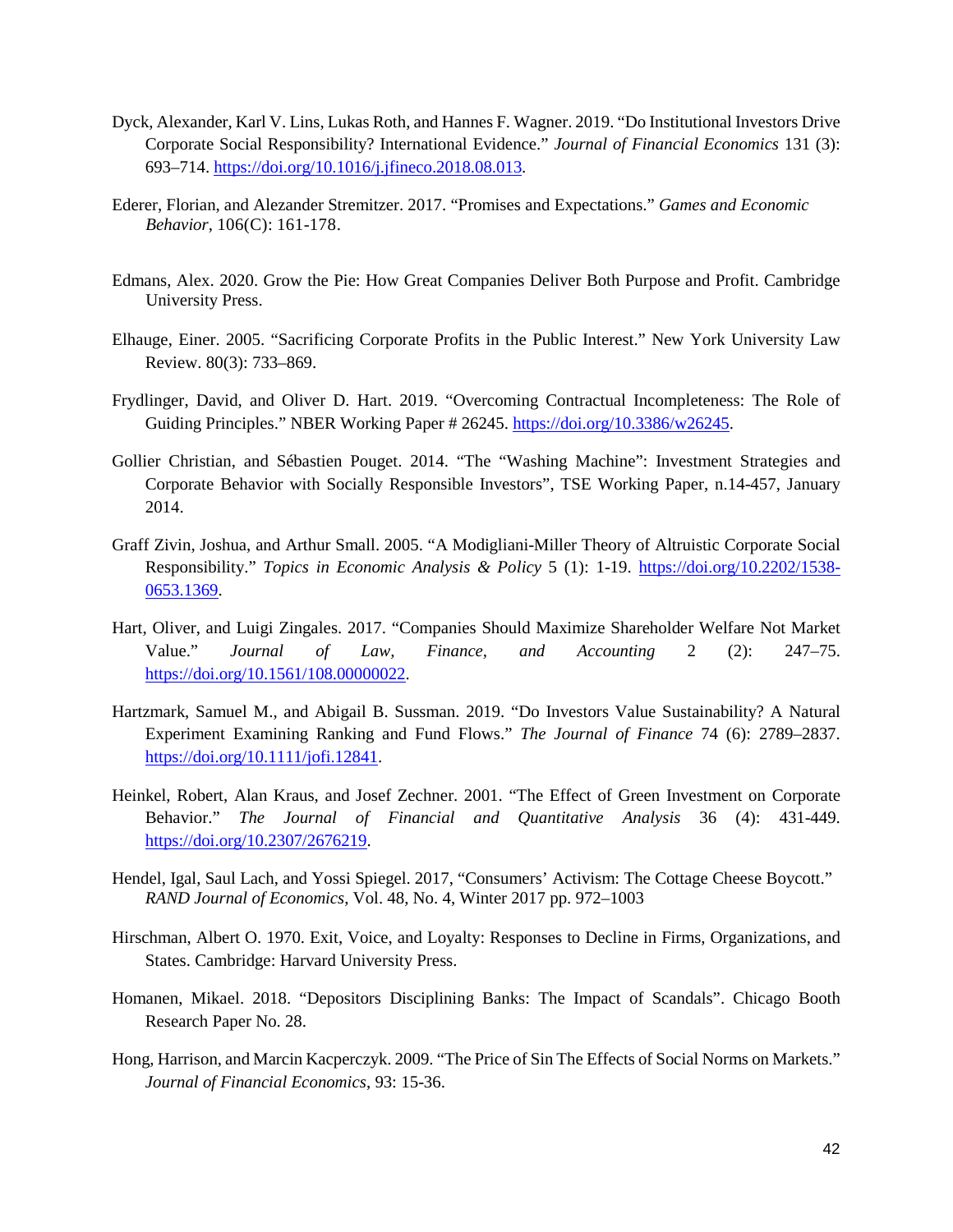- King, Brayden G. 2011. The Tactical Disruptiveness of Social Movements Sources of Market and Mediated Disruption in Corporate Boycotts," *Social Problems*, Vol. 58, No. 4 (November 2011), pp. 491-517
- Kitzmueller, Markus, and Jay Shimshack. 2012. "Economic Perspectives on Corporate Social Responsibility." *Journal of Economic Literature* 50 (1): 51–84. [https://doi.org/10.1257/jel.50.1.51.](https://doi.org/10.1257/jel.50.1.51)
- Laidlaw, James. 1995. Riches and Renunciation. Religion, Economy, and Society among the Jains, Clarendon Press, Oxford.
- Magill, Michael, Martine Quinzii, and Jean-Charles. Rochet. 2015. "A Theory of the Stakeholder Corporation." *Econometrica* 83(5): 1685–1725.
- Mas-Colell, Andreu, Michael D. Whinston, and Jerry R. Green. 1995. Microeconomic Theory, Oxford University Press.
- Mayer, Colin. 2018. Prosperity: Better Business Makes the Greater Good. Oxford University Press.
- Morgan, John, and Justin Tumlinson. 2019. "Corporate Provision of Public Goods." *Management Science* 65 (10): 4489–4504. [https://doi.org/10.1287/mnsc.2018.3137.](https://doi.org/10.1287/mnsc.2018.3137)
- Nyborg, Karine, and Tao Zhang. 2013. "Is corporate social responsibility associated with lower wages?' *Environmental and Resource Economics* 55(1): 107-117
- Oehmke, Martin, and Marcus M. Opp. 2019. "A Theory of Socially Responsible Investment." *SSRN Electronic Journal*[. https://doi.org/10.2139/ssrn.3467644.](https://doi.org/10.2139/ssrn.3467644)
- O'Leary and Valdmanis. 2020. *Accountable: The Rise of Citizen Capitalism*, Harper Business.
- Olson, M. 1965. The logic of collective action: Public goods and the theory of group, Harvard University Press, Cambridge, Massachusetts.
- Pastor, Lubos, Robert F Stambaugh, and Lucian A. Taylor. 2020. "Sustainable investing in equilibriu[m."](https://papers.ssrn.com/sol3/papers.cfm?abstract_id=3011700) *Journal of Financial Economics*, forthcoming.
- Pedersen, Lasse Heje, Shaun Fitzgibbons, and Lukasz Pomorski. 2019. "Responsible Investing: The ESG-Efficient Frontier." *SSRN Electronic Journal*. [https://doi.org/10.2139/ssrn.3466417.](https://doi.org/10.2139/ssrn.3466417)
- Pruitt, Stephen W., and Monroe Friedman. 1986. "Determining the Effectiveness of Consumer Boycotts: A Stock Price Analysis of Their Impact on Corporate Targets." *Journal of Consumer Policy* 9 375- 387.
- Riedl, Arno, and Paul Smeets. 2017. "Why Do Investors Hold Socially Responsible Mutual Funds?" *The Journal of Finance* 72 (6): 2505–50[. https://doi.org/10.1111/jofi.12547.](https://doi.org/10.1111/jofi.12547)
- Schoenmaker, Dirk and Willem Schramade. 2019. Principles of Sustainable Finance, Oxford University Press.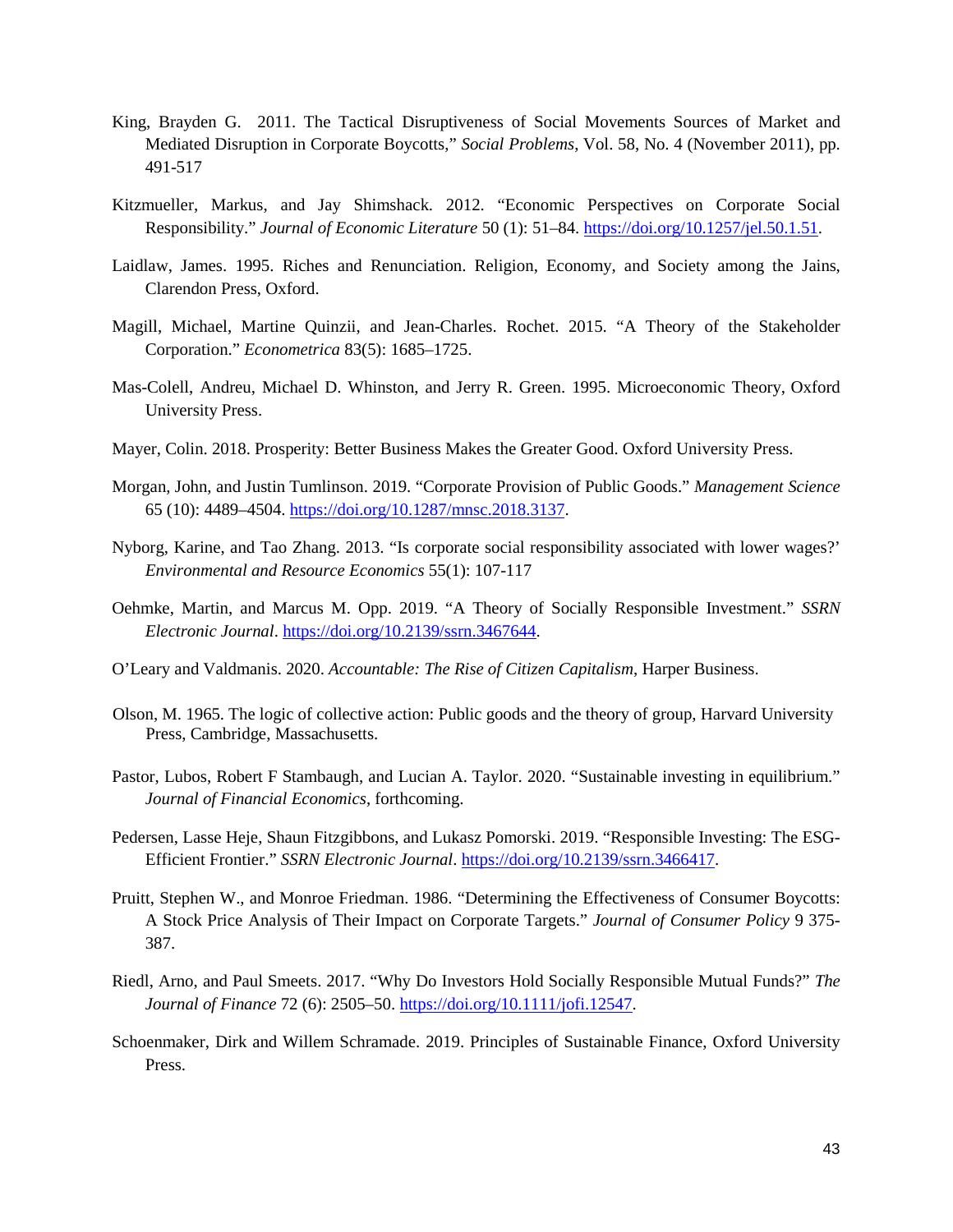- Shleifer, Andrei, and Robert W Vishny. 1997. "A Survey of Corporate Governance." *Journal of Finance* 52 (2): 737-783.
- Stout, Lynn. 2012. The Shareholder Value Myth. San Francisco: Berrett-Koehler Publishers, Inc.
- Sugden, Robert. (1982). "On the Economics of Philanthropy." *The Economic Journal* 92(366): 341-350.
- Sugden, Robert, 1984. "Reciprocity: The Supply of Public Goods through Voluntary Contributions." *Economic Journal,* 94(376): 772-787.
- Thaler, Richard H. and Cass R. Sunstein. 2008. *Nudge: Improving Decisions About Health, Wealth, and Happiness,* Penguin Books
- Teoh, Siew Hong, Ivo Welch, and C. Paul Wazzan. 1999. "The effect of socially activist investment policies on the financial markets: Evidence from the South African Boycott." Journal of Business, vol. 72, no. 1: 35-89.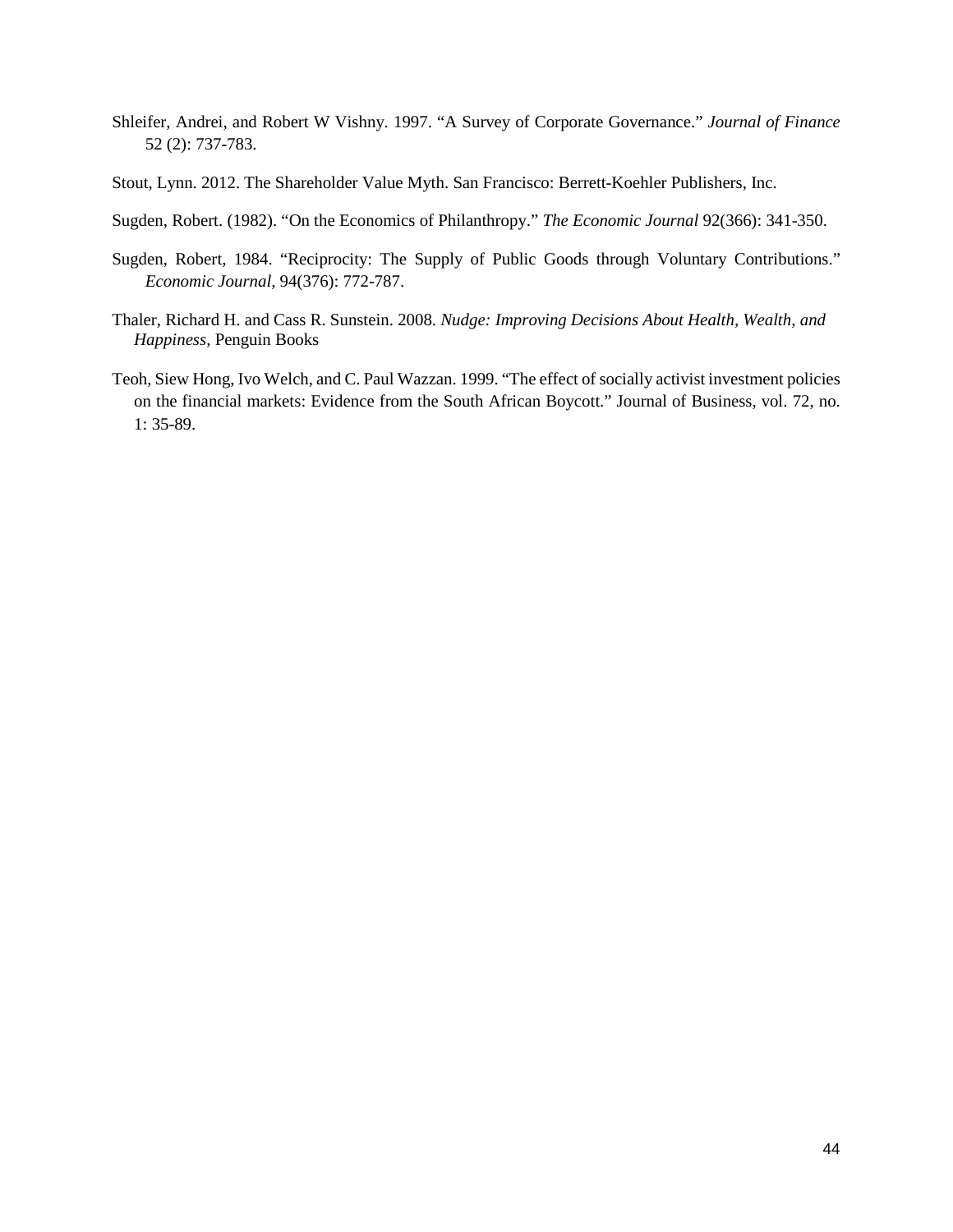# **Appendix**

#### *A.1 The Monopoly Case*

A natural question to ask is how much our results change if firms have some monopoly power, either because they are large or because they supply a distinctive product. While we cannot do justice to this topic here, we can provide some preliminary analysis. To proceed we ignore investors and focus on consumers.

 Suppose that there is a single firm at date 1 that has zero marginal cost. (It incurred a fixed cost *F* at date 0 but this is now sunk.) In order to capture the idea that this firm has monopoly power, we drop the capacity constraint. The firm faces *n* consumers. The firm can become clean at fixed cost  $\delta$ . If it does not become clean it creates environmental harm equal to *hQ*, where *Q* is the firm's total output. This harm is spread equally over the consumers. Each consumer has the utility function given in (3.3). A fraction  $\pi$  of these consumers are socially responsible with parameter  $\lambda$ ; the rest are purely selfish.

 Start with the case where there is no boycott and the firm is run by a profit-maximizing manager. Each consumer's demand curve is given by

$$
(A.1) \t\t\t p = \rho - \tau q,
$$

where *q* is individual consumption. In equilibrium,  $q = \frac{Q}{n}$ , and so the firm's demand curve is

$$
(A.2) \t\t\t p = \rho - \tau \frac{Q}{n}.
$$

The firm maximizes revenue given by

$$
pQ = \rho Q - \tau \frac{Q^2}{n}.
$$

The first order condition is

(A.4) 
$$
Q = \frac{\rho n}{2\tau} \quad \text{and } p = \frac{\rho}{2}.
$$

The firm's profit and environmental harm are, respectively,

$$
(A.5) \t \Pi = pQ = \frac{\rho^2 n}{4\tau},
$$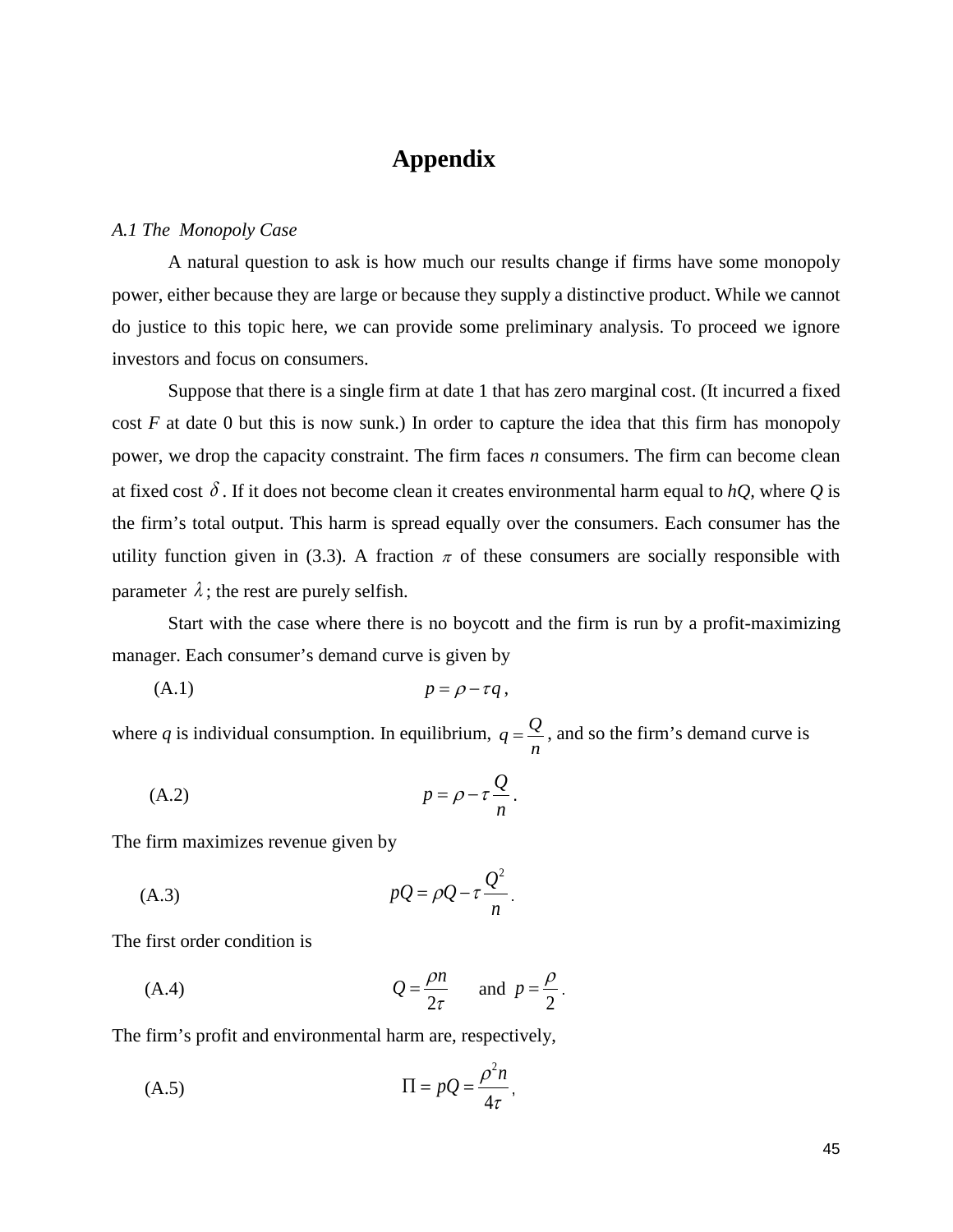$$
(A.6) \t\t\t H = hQ = \frac{h\rho n}{2\tau}.
$$

Obviously, the firm has no incentive to become clean since this reduces its profits by  $\delta$ .

Consider now what happens if all socially responsible investors announce that they will boycott the firm's product unless it is clean (we suppose that consumers can stick to this commitment). The firm has a choice. It can remain dirty and sell only to purely selfish consumers or it can become clean and sell to everybody. In the first case, its market is a fraction  $(1 - \pi)$  of what it was before. Its demand curve is

$$
(A.7) \t\t\t p = \rho - \frac{\tau Q}{(1 - \pi)n},
$$

and it maximizes its revenues given by

$$
pQ = \rho Q - \frac{\tau Q^2}{(1 - \pi)n}.
$$

The optimum is

(A.9) 
$$
Q = \frac{\rho(1-\pi)n}{2\tau} \quad \text{and } p = \frac{\rho}{2},
$$

and the firm's profit and environmental harm are

$$
\Pi = \frac{\rho^2 (1 - \pi) n}{4 \tau},
$$

$$
(A.11) \t\t\t H = \frac{h\rho(1-\pi)n}{2\tau}.
$$

The alternative is for the firm to incur the fixed cost  $\delta$  and sell to everybody. In this case, (A.2)-(A.4) apply and the firm's profit is

$$
(A.12)\qquad \qquad \Pi' = \frac{\rho^2 n}{4\tau} - \delta \ ,
$$

which we assume to be nonnegative.

Comparing (A.10) and (A.12), we see that the firm will choose to become clean if and only if

$$
\pi > \frac{4\delta\tau}{\rho^2 n}.
$$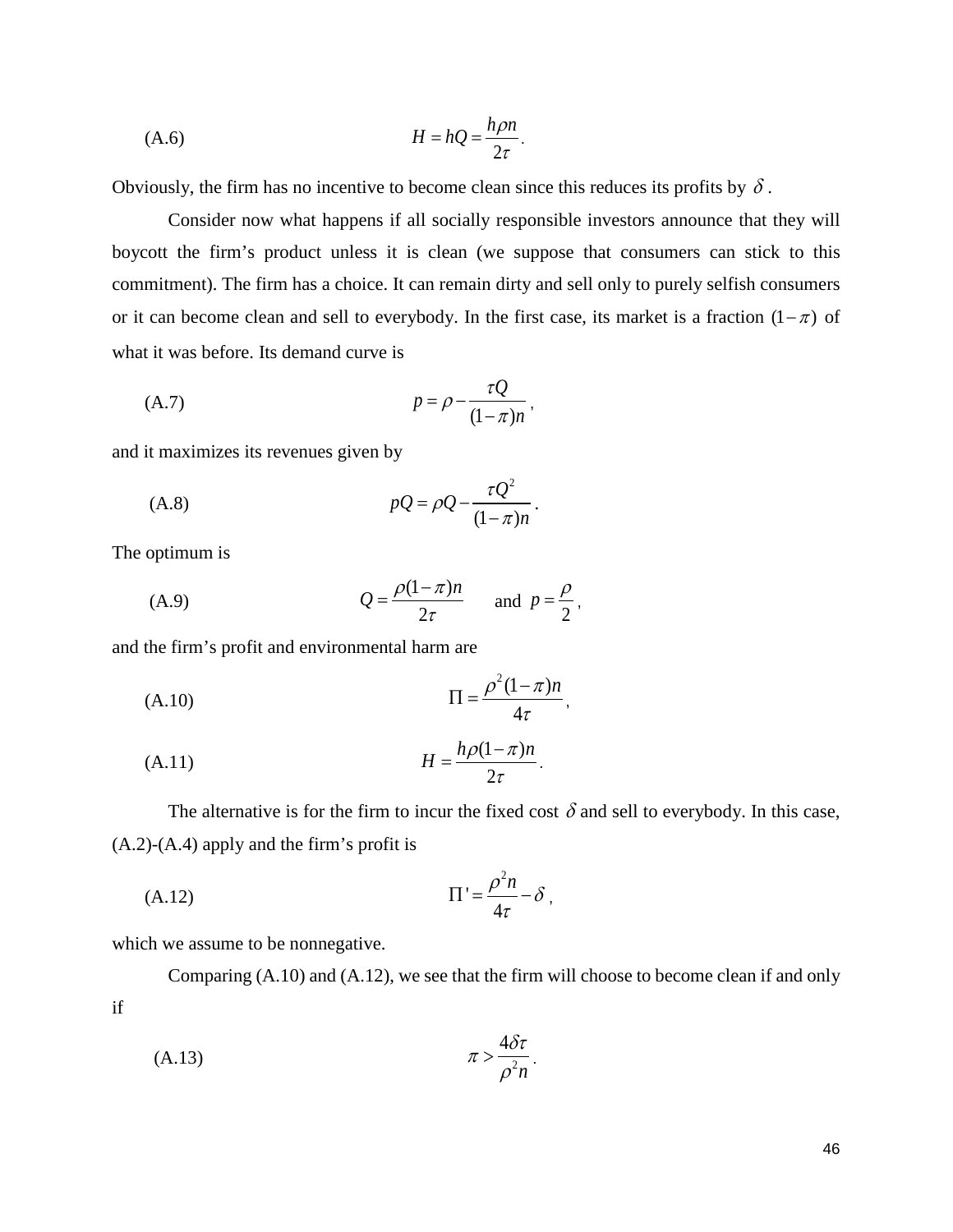Obviously, if (A.13) does not hold, there are not enough socially responsible consumers to persuade the firm to choose clean. In contrast, if (A.13) does hold, a boycott can induce the firm to choose clean. Moreover, it is an equilibrum for all socially responsible consumers to boycott. The reason is that, since the firm chooses clean, it is costless to boycott: there is no cheaper dirty product available that the consumer is forgoing.

Although a boycott can occur if (A.13) holds, we now consider whether it can also be an equilibrium for nobody to boycott. If one consumer boycotts when nobody else does the amount of pollution is reduced by *hq*, where *q* is the individual's demand, given by (A.1) with  $p = \frac{\rho}{2}$ .<sup>[29](#page-47-0)</sup> That is, pollution is reduced by

$$
\frac{h\rho}{2\tau}.
$$

Social welfare, excluding the consumer's own utility, increases by

$$
\frac{h\rho}{2\tau} - \frac{\rho}{2}q = \frac{h\rho}{2\tau} - \frac{\rho^2}{4\tau},
$$

where the second term reflects the decrease in the firm's profit from not selling to this consumer.

By not purchasing, the consumer loses all her consumer surplus, given by

(A.16) 
$$
\rho q - \frac{1}{2} \tau q^2 - pq = \frac{\rho^2}{8\tau}.
$$

In deciding whether to boycott the consumer therefore compares (A.16) with (A.15), where the latter is weighted by  $\lambda$ . The conclusion is that the consumer will not boycott if

(A.17) 
$$
\frac{\rho^2}{8\tau} \ge \lambda \left( \frac{h\rho}{2\tau} - \frac{\rho^2}{4\tau} \right),
$$

which can be simplified to

j

$$
\rho \ge 4h \frac{\lambda}{1+2\lambda}.
$$

<span id="page-47-0"></span> $^{29}$  Note that this effect is not present in the competitive model of Section 3, since the number of firms N is given and, whether a firm is clean or dirty, it produces the same quantity of product with the same amount of pollution. Whether in practice a reduction in demand can curb a firm's externality even when it is not sufficient to induce a change in technology depends a great deal on the nature of the externality. Reducing demand for furs reduces the number of animals killed in a proportional way, but reducing the demand for Facebook ads does not change proportionally the amount of hate speech on Facebook.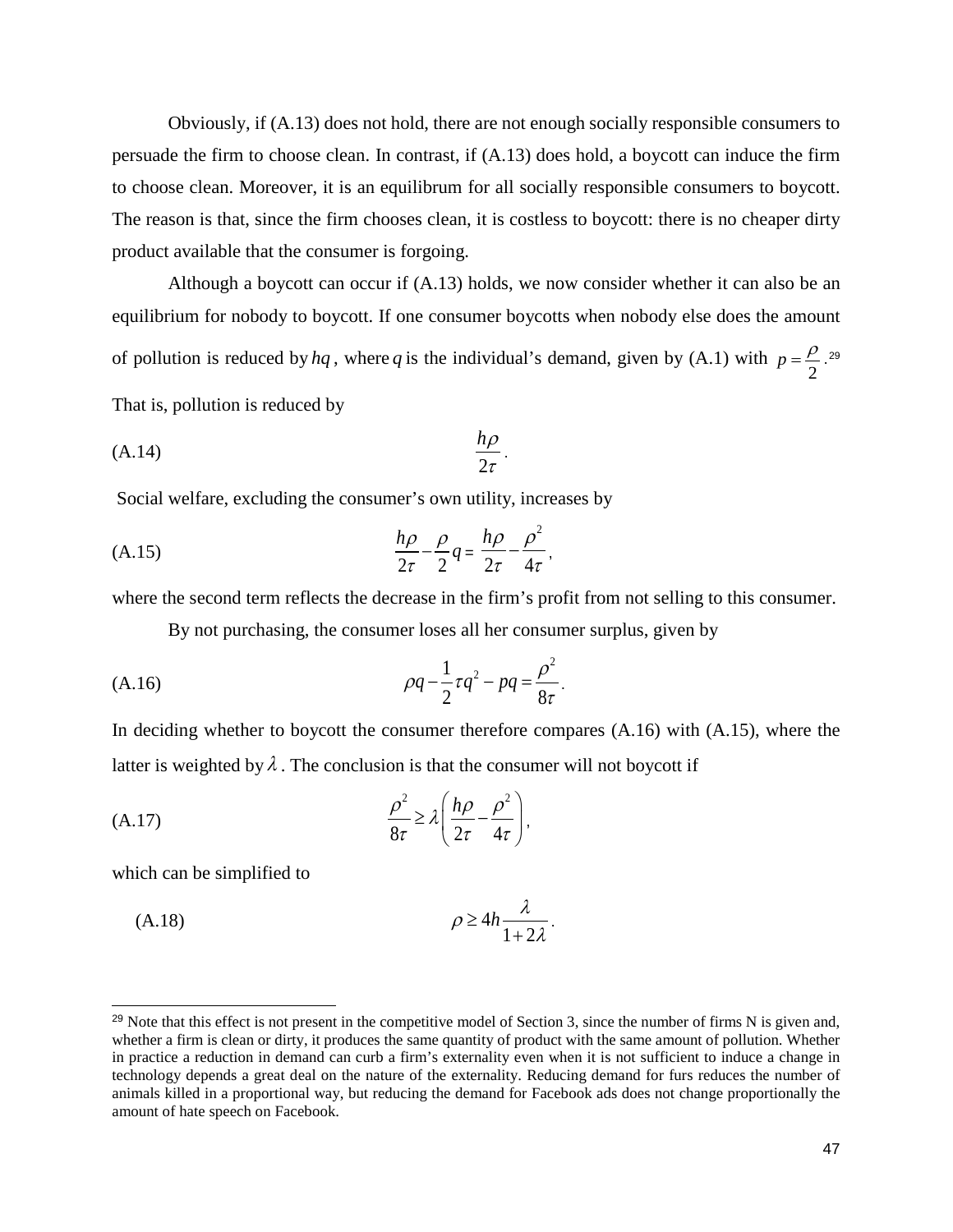It is easy to see that this condition will hold as long as a benevolent planner who is constrained to decide whether a dirty firm should operate at all or close down would choose to let the firm operate. The total surplus from a dirty firm that produces *Q* units, divided equally among consumers, is

(A.19) 
$$
n\left(\frac{\rho Q}{2n}-\frac{1}{2}\tau\left(\frac{Q}{n}\right)^2\right)-hQ=\frac{\rho}{2}Q-\frac{1}{2}\frac{\tau Q^2}{n}-hQ.
$$

For this to be positive we must have

(A.20)  $\rho > 2h$ ,

which implies (A.18).

 When all socially responsible consumers boycotting and none boycotting are both equilibria, one can ask which equilibrium is more plausible. A full analysis is beyond the scope of this paper, but one consideration is worth noting. The consumers are better off in the boycott equilibrium. The reason is that, given that the boycott succeeds, the firm produces the same amount as without the boycott at the same price, but absorbs the cost  $\delta$ . In return, the consumers enjoy a cleaner environment: harm falls by *hQ* . Thus, the boycott redistributes surplus from the monopolist to consumers regardless of the size of *h*.

Related to this observation, there is no simple relationship between the market outcome and the social optimum. Similar to Section 3.4, consider a social planner who operates in a world where all consumers are purely selfish and can choose the technology but cannot control the firm's monopoly power. The equilibrium level of the firm is the same whether the firm is clean or dirty; it is given by  $Q = \frac{\rho n}{2\tau}$  (see (A.4)). Thus, the only difference between the two situations is that choosing clean induces an extra cost  $\delta$ , but reduces environmental harm by  $\frac{h\rho n}{2\tau}$  $\frac{\partial n}{\partial \tau}$ . It follows that the planner will choose clean if and only if

$$
\delta < \frac{h\rho n}{2\tau}.
$$

Comparing (A.13) and (A.21), we see that boycotts can occur when they are not socially optimal and not occur when they are.

As previously, commitment is an issue. Here, a further question arises. If consumers can commit to a boycott, why can't they commit not to buy the product at any price above average cost